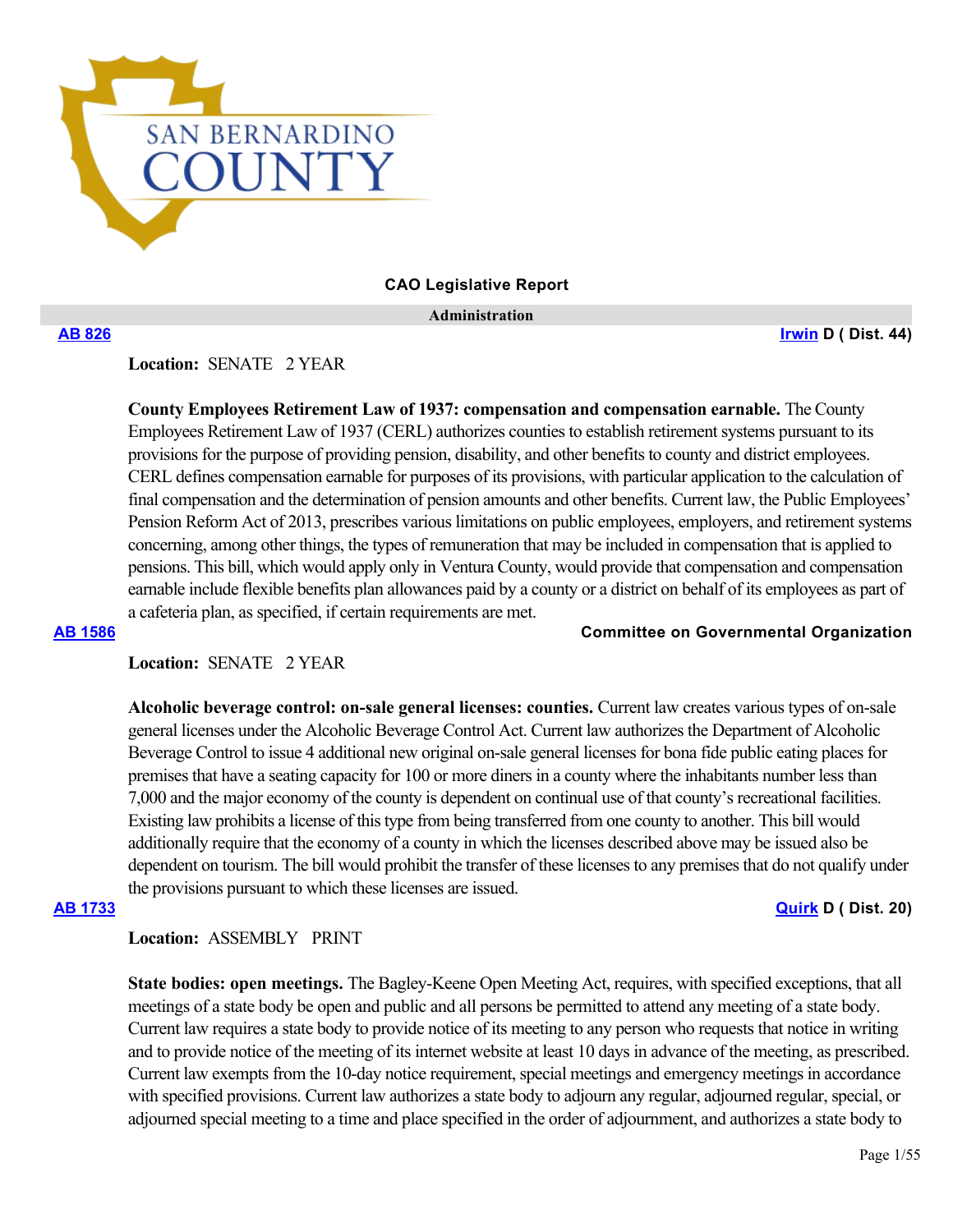similarly continue or recontinue any hearing being held, or noticed, or ordered to be held by a state body at any meeting. This bill would specify that a "meeting" under the act, includes a meeting held entirely by teleconference.

### **[AB 1763](https://ctweb.capitoltrack.com/public/publishbillinfo.aspx?bi=GebF4hg4dh4WZ3wAyMs0i6GyzvPW8jzP71EgQ68nz9qq6JuioNV05c65Wc175BQH) [Smith](https://ad33.asmrc.org/) R ( Dist. 33)**

**Location:**  ASSEMBLY PRINT

**Counties.** Current law provides that a county is the largest political division of the state that has corporate powers.This bill would make a nonsubstantive change to this provision.

### **[AB 1795](https://ctweb.capitoltrack.com/public/publishbillinfo.aspx?bi=wg1t5GtNNHGyFieQeDRThBmcov7bT8yqaJ5lWLv574S4EuG5ZAMvaQaW%2BnnloC16) [Fong](https://ad34.asmrc.org/) R ( Dist. 34)**

**Location:**  ASSEMBLY PRINT

**Open meetings: remote participation.** The Bagley-Keene Open Meeting Act, requires state bodies to allow all persons to attend meetings and provide an opportunity for the public to address the state body regarding any item included in its agenda, except as specified. This bill would require state bodies, subject to existing exceptions, to provide all persons the ability to participate both in-person and remotely, as defined, in any meeting and to address the body remotely.

# **[AB 1944](https://ctweb.capitoltrack.com/public/publishbillinfo.aspx?bi=mSePNxv%2B%2Bx1IZrircPgIMdYod4tDSh5ebPoxTwOq3k7Z4bYPmtsTzBRCkN2mVl1P) [Lee](https://a25.asmdc.org/) D ( Dist. 25)**

**Location:**  ASSEMBLY PRINT

**Local government: open and public meetings.** Current law, the Ralph M. Brown Act, requires, with specified exceptions, that all meetings of a legislative body of a local agency, as those terms are defined, be open and public and that all persons be permitted to attend and participate. Current law, until January 1, 2024, authorizes a local agency to use teleconferencing without complying with those specified teleconferencing requirements in specified circumstances when a declared state of emergency is in effect, or in other situations related to public health. This bill would specify that if a member of a legislative body elects to teleconference from a location that is not public, the address does not need to be identified in the notice and agenda or be accessible to the public when the legislative body has elected to allow members to participate via teleconferencing.

 **Air Quality**

**[AB 363](https://ctweb.capitoltrack.com/public/publishbillinfo.aspx?bi=2FTqX3ykyzFI3fjYnfYPvNx%2B5TzPwjFH0unSGt1j70FnNwutVs2Q%2FbhGj4n8Ffej) [Medina](https://a61.asmdc.org/) D ( Dist. 61)**

**Location:**  SENATE 2 YEAR

**Carl Moyer Memorial Air Quality Standards Attainment Program.** Current law requires the State Air Resources Board to establish or update grant criteria and guidelines for covered vehicle and infrastructure projects as soon as practicable, but not later than July 1, 2017. The state board's program guidelines describe the minimum criteria and requirements for on-road heavy-duty vehicles and the types of projects that can be incentivized to provide surplus emissions reductions from on-road heavy-duty vehicles through contracts or through the On-Road Heavy-Duty Voucher Incentive Program (VIP). The VIP guidelines allow for the early retirement of existing on-road heavy-duty vehicles, allowing these high-polluting vehicles to be replaced with newer, lower emission vehicles. The VIP guidelines further describe the minimum criteria and requirements for eligibility in the VIP, including, but not limited to, limiting the fleet size and vehicle weight class of eligible vehicles, excluding from program eligibility vehicles subject to the solid waste collection vehicle rule and the fleet rule for transit agencies, and prohibiting the leasing of replacement vehicles. This bill would require the state board, upon appropriation by the Legislature, to develop project grant criteria and guidelines for a new On-Road Heavy-Duty Vehicle Incentive Program (VIP2) that shall provide additional incentives for projects eligible for program funding that are deployed in disadvantaged communities, as provided, and in low-income communities, as defined.

 **Animal Control**

### **[AB 253](https://ctweb.capitoltrack.com/public/publishbillinfo.aspx?bi=GQCGowHCDHpTna5zSJgoguowHMgxmK2FRRve1q1XJLAw8a6Trlfhtp%2FefAgWjQBQ) [Patterson](https://ad23.asmrc.org/) R ( Dist. 23)**

**Location:**  SENATE 2 YEAR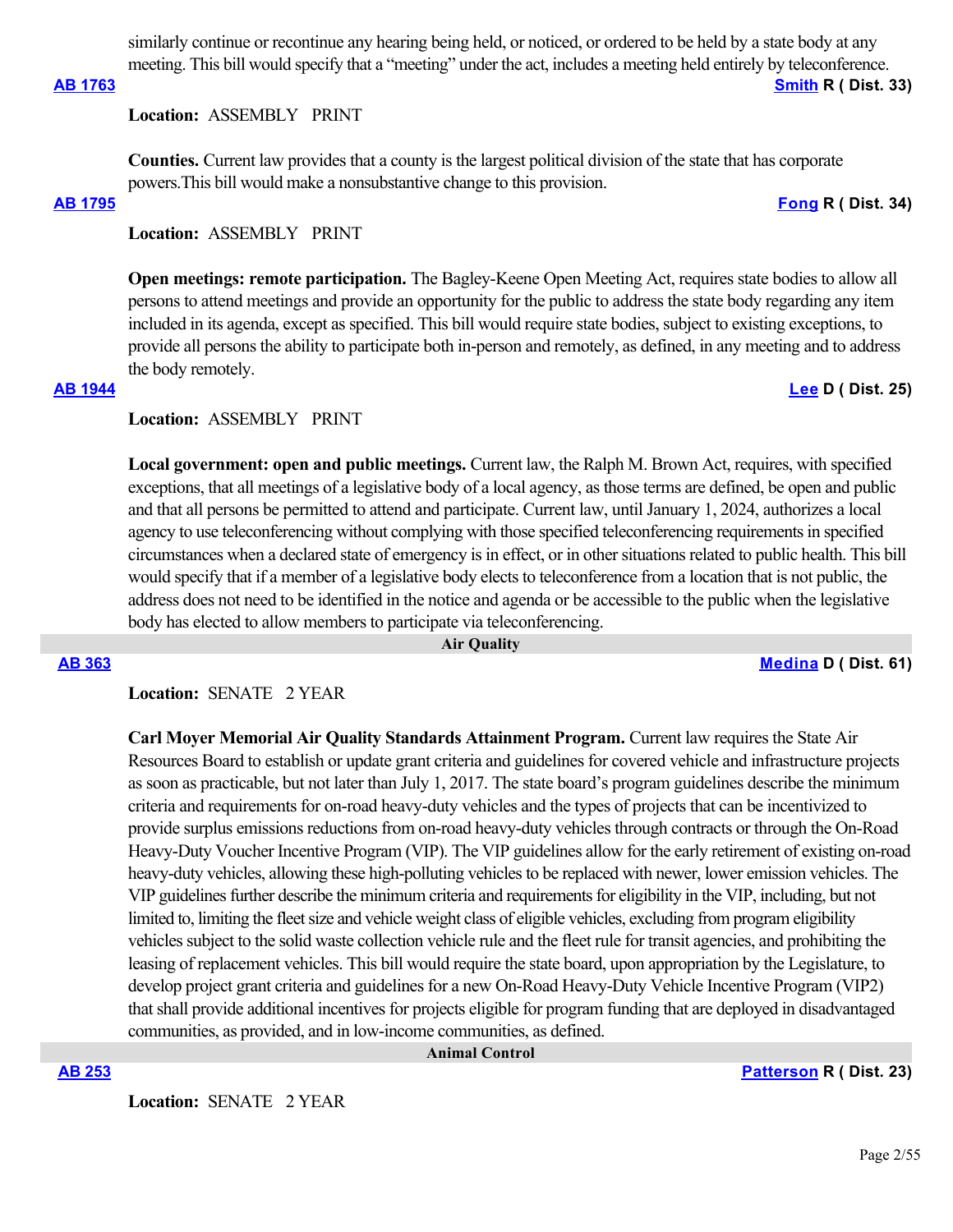**Animal welfare.** Current law requires an authorized officer who makes an arrest relating to the felony offense of dogfighting, as specified, and authorizes an authorized officer who makes an arrest for any of certain offenses relating to animal abuse, including a misdemeanor offense proscribing animal fighting, as specified, to lawfully take possession of the animals. If ownership of the seized animals or birds cannot be determined after reasonable efforts, current law authorizes the officer or other person designated as custodian of the animals or birds, after holding the animals and birds for a period of not less than 10 days, to petition the magistrate for permission to humanely euthanize or otherwise dispose of the animals or birds. Current law requires the petition to be published in a newspaper of general circulation. This bill would instead require the petition to be published in a newspaper, online or in print, of general circulation, a social media outlet belonging to a law enforcement agency or a county or appropriate local governmental entity, or a law enforcement internet website.

## **[AB 1881](https://ctweb.capitoltrack.com/public/publishbillinfo.aspx?bi=zcAKfo05bt24NNs4OK7SGvtvcMPtgmi81vdmmOvSwn3NK%2Fc6NKYBm2W00H1%2FnzFy) [Santiago](https://a53.asmdc.org/) D ( Dist. 53)**

# **Location:**  ASSEMBLY PRINT

**Animal welfare: Dog and Cat Bill of Rights.** Would enact the Dog and Cat Bill of Rights, and would require every public animal control agency or shelter, society for the prevention of cruelty to animals shelter, humane society shelter, or rescue group to post a copy of the Dog and Cat Bill of Rights. The bill would impose a civil penalty for failure to post the Dog and Cat Bill of Rights, as specified. The bill would make legislative findings and declarations in support of the Dog and Cat Bill of Rights. By imposing new duties on local public officials, the bill would create a state-mandated local program.

#### **[AB 1885](https://ctweb.capitoltrack.com/public/publishbillinfo.aspx?bi=aneE83eLixxKNbR3tbjRiXSOe2tIkggfQag8mwMPqxRqRCHv%2FnWUQYF1HXE77DBn) [Kalra](https://a27.asmdc.org/) D ( Dist. 27)**

### **Location:**  ASSEMBLY PRINT

**Cannabis and cannabis products: animals: veterinary medicine.** Would prohibit the Veterinary Medical Board from disciplining a veterinarian who recommends the use of cannabis on an animal for potential therapeutic effect or health supplementation purposes, unless the veterinarian is employed by or has an agreement with a cannabis licensee, as specified. The bill would require the board to adopt guidelines, by January 1, 2024, for veterinarians to follow when recommending cannabis within the veterinarian-client-patient relationship, and would require the board to post the guidelines on its internet website. The bill would require that cannabis products intended for animals comply with additional concentration and other standards adopted by regulations of the department.

**[SB 513](https://ctweb.capitoltrack.com/public/publishbillinfo.aspx?bi=8rAiPCILSOx%2Ba5qZD1C%2BUVZLEGY%2FQ1SKwzRPzRbwGYWNvP7Yy86Hg2xQVqgUoAvo) [Hertzberg](https://sd18.senate.ca.gov/) D ( Dist. 18)**

## **Location:**  ASSEMBLY DESK

**Homeless shelters grants: pets and veterinary services.** Current law establishes the California Emergency Solutions and Housing Program, under the administration of the Department of Housing and Community Development and requires the department to, among other things, provide rental assistance and housing relocation and stabilization services to ensure housing affordability to people who are experiencing homelessness or who are at risk of homelessness. This bill would require the department, subject to an appropriation in the annual Budget Act, to develop and administer a program to award grants to qualified homeless shelters, as described, for the provision of shelter, food, and basic veterinary services for pets owned by people experiencing homelessness.

#### **Behavioral Health**

**[AB 383](https://ctweb.capitoltrack.com/public/publishbillinfo.aspx?bi=%2FQLVv91rOuc2oS6u4AYdMS0GLT81m945bVBlL2js37uuPmk8i2E1QlOSdoauHW%2BB) [Salas](https://a32.asmdc.org/) D ( Dist. 32)**

### **Location:**  SENATE 2 YEAR

**Behavioral health: older adults.** Would establish within the State Department of Health Care Services an Older Adult Behavioral Health Services Administrator to oversee behavioral health services for older adults. The bill would require that position to be funded with administrative funds from the Mental Health Services Fund. The bill would prescribe the functions of the administrator and its responsibilities, including, but not limited to, developing outcome and related indicators for older adults for the purpose of assessing the status of behavioral health services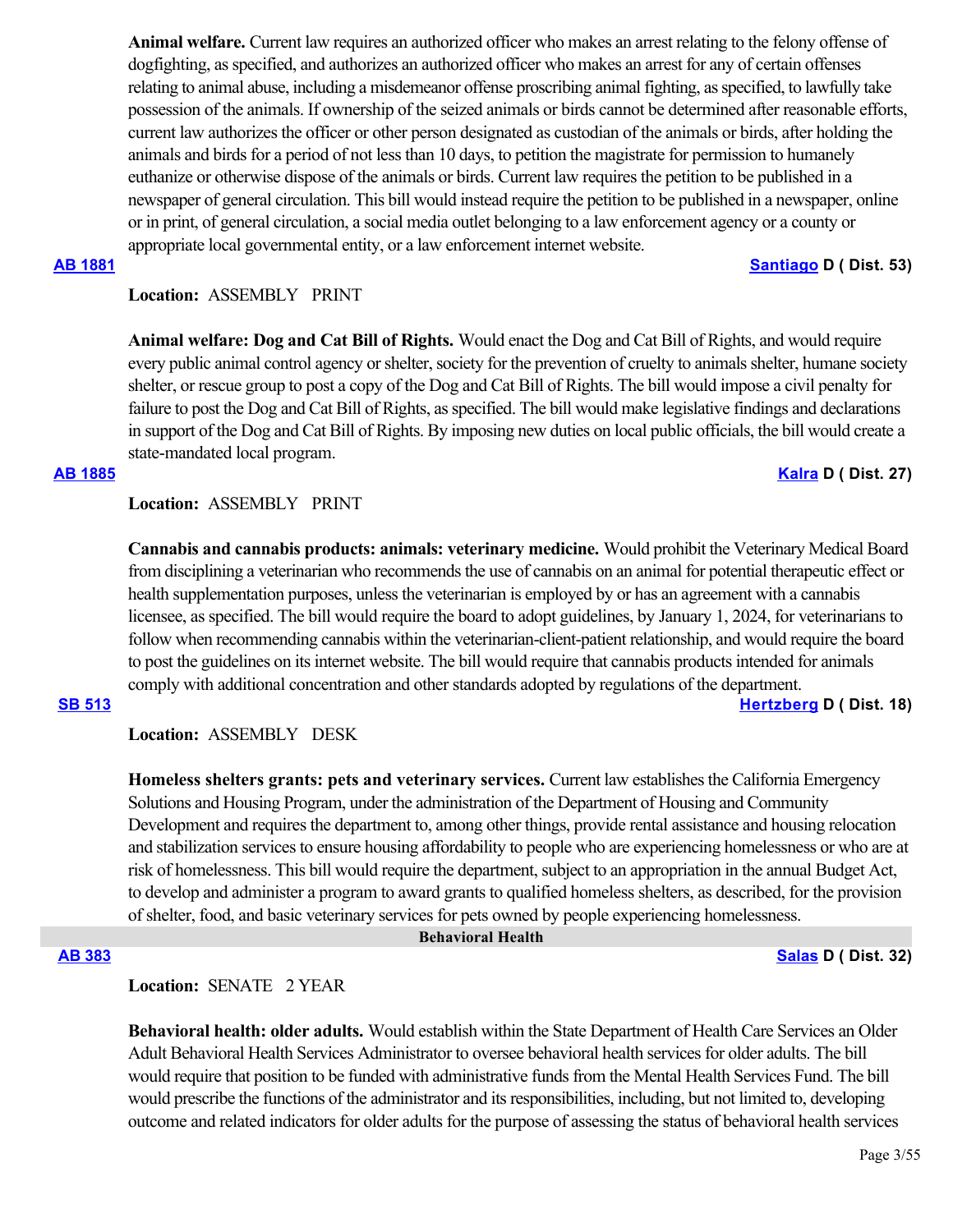for older adults, monitoring the quality of programs for those adults, and guiding decisionmaking on how to improve those services. The bill would require the administrator to receive data from other state agencies and departments to implement these provisions, subject to existing state or federal confidentiality requirements. The bill would require the administrator to report to the entities that administer the MHSA on those outcome and related indicators by July 1, 2022, and would require the report to be posted on the department's internet website.

### **[AB 552](https://ctweb.capitoltrack.com/public/publishbillinfo.aspx?bi=0B1pP8xZSqmT1PDx5eLChQYAYYE5i75lfquaLpGyuniEx%2FusY9NutFnw5eFM16dd) [Quirk-Silva](https://a65.asmdc.org/) D ( Dist. 65)**

# **Location:**  SENATE RLS.

**Integrated School-Based Behavioral Health Partnership Program.** The School-based Early Mental Health Intervention and Prevention Services for Children Act of 1991 authorizes the Director of Health Care Services, in consultation with the Superintendent of Public Instruction, to award matching grants to local educational agencies to pay the state share of the costs of providing school-based early mental health intervention and prevention services to eligible pupils at schoolsites of eligible pupils, subject to the availability of funding each year. This bill would authorize the Integrated School-Based Behavioral Health Partnership Program, which the bill would establish, to provide prevention and early intervention for, and access to, behavioral health services for pupils.

### **[AB 562](https://ctweb.capitoltrack.com/public/publishbillinfo.aspx?bi=0mhpjkHAEcG1jm5Vw8i6jwSxLR%2F%2BNMh0Tavv6YWLyevnje9Nov9EFd1uaN0ONPx4) [Low](https://a28.asmdc.org/) D ( Dist. 28)**

**Location:**  SENATE 2 YEAR

**Frontline COVID-19 Provider Mental Health Resiliency Act of 2021: health care providers: mental health services.** Would require the Director of Consumer Affairs to establish a mental health resiliency program, as specified, to provide mental health services to licensed health care providers who provide or have provided consistent in-person healthcare services to COVID-19 patients. The bill would require the relevant boards to notify licensees and solicit applications for access to the program immediately upon the availability of services. The bill would require an applicant to make an attestation that states, among other things, that the applicant is an eligible licensee, as defined. The bill would make an applicant who willfully makes a false statement in their attestation guilty of a misdemeanor. By creating a new crime, this bill would impose a state-mandated local program. The bill would repeal these provisions on January 1, 2025.

## **[AB 586](https://ctweb.capitoltrack.com/public/publishbillinfo.aspx?bi=SHR6zabaLsjdf%2BzCcgiD53IVIwpRXk6kA78OcVCQKjFBxFFWbCgeQdTfug6tFoq0) [O'Donnell](https://a70.asmdc.org/) D ( Dist. 70)**

**Location:**  SENATE 2 YEAR

**Pupil health: health and mental health services: School Health Demonstration Project.** Would establish, within the State Department of Education, the School Health Demonstration Project, a pilot project, to be administered by the department, in consultation with the State Department of Health Care Services, to expand comprehensive health and mental health services to public school pupils by providing training and support services to selected local educational agencies to secure ongoing Medi-Cal funding for those health and mental health services, as provided.

## **[AB 662](https://ctweb.capitoltrack.com/public/publishbillinfo.aspx?bi=erZ6gMT6w26e4Kk5PP9lLG%2FhPNnZuLja8UX%2FXMqjjoDdiOhjbnCJ4LRDSkVsxH95) [Rodriguez](https://a52.asmdc.org/) D ( Dist. 52)**

### **Location:**  SENATE RLS.

**Mental health: dispatch and response protocols: working group.** Would require the California Health and Human Services Agency to convene a working group, as specified, no later than July 1, 2022, to examine the existing dispatch and response protocols when providing emergency medical services to an individual who may require evaluation and treatment for a mental health disorder. The bill would require the working group to develop recommendations for improvements to those dispatch and response protocols and recommend amendments to existing law, including, but not limited to, the provisions governing involuntarily taking an individual into temporary custody for a mental health evaluation and treatment. The bill would require the working group to submit periodic reports to the Legislature every 6 months to update the Legislature on its progress, and to submit a final report of its recommendations to the Legislature on or before January 1, 2024.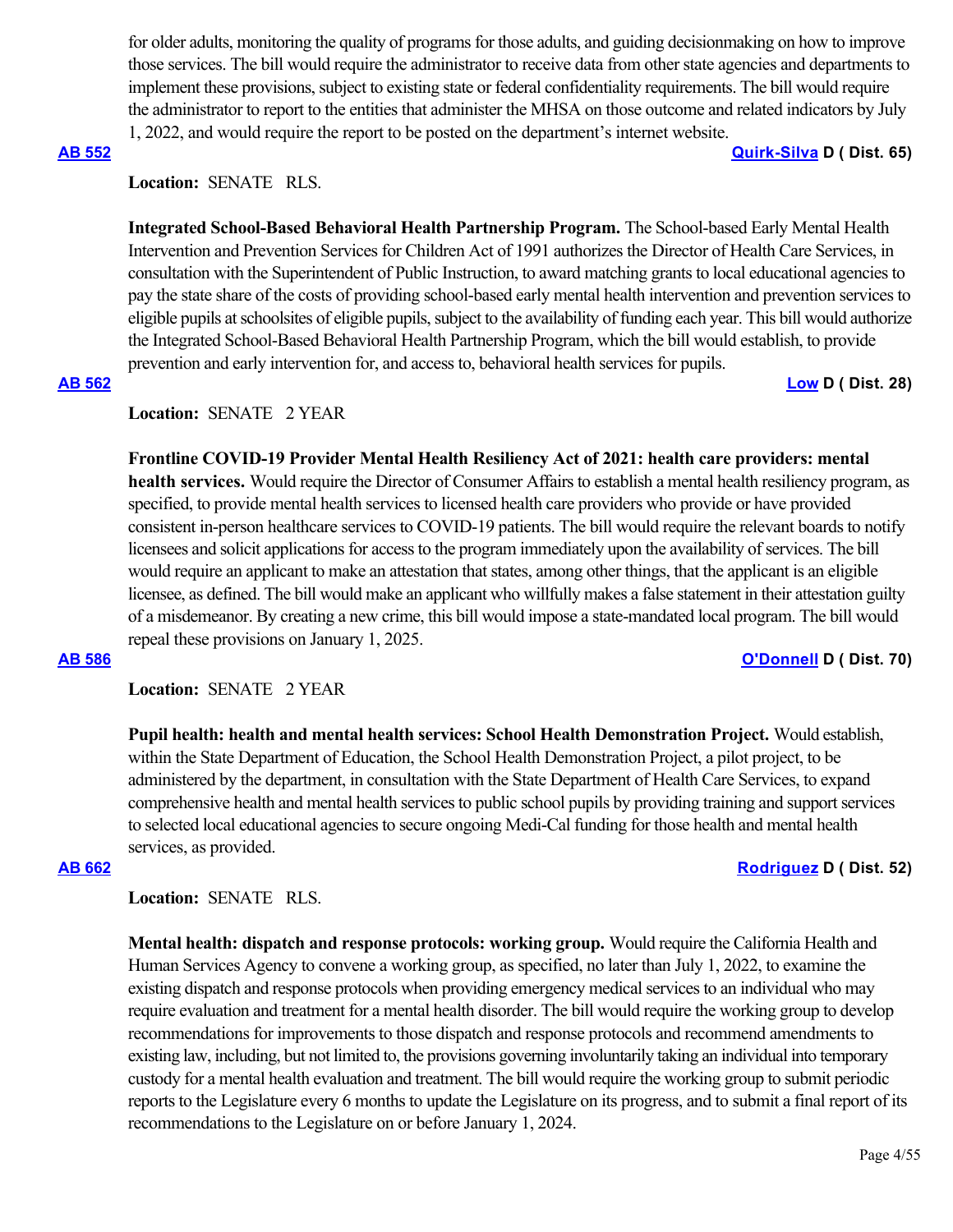## Location: **SENATE 2 YEAR**

**Mental health: 988 crisis hotline.** Current law, the Warren-911-Emergency Assistance Act, requires every local public agency, as defined, to have an emergency communication system and requires the digits "911" to be the primary emergency telephone number within the system. Current federal law, the National Suicide Hotline Designation Act, designates the 3-digit telephone number "988" as the universal number within the United States for the purpose of the national suicide prevention and mental health crisis hotline system operating through the National Suicide Prevention Lifeline maintained by the Assistant Secretary for Mental Health and Substance Abuse and the Veterans Crisis Line maintained by the Secretary of Veterans Affairs. This bill would require 988 centers, as defined, to, by July 16, 2022, provide a person experiencing a behavioral health crisis access to a trained counselor by call and, by January 1, 2027, provide access to a trained counselor by call, text, and chat.

# **[AB 1051](https://ctweb.capitoltrack.com/public/publishbillinfo.aspx?bi=a3w1OkLET76v%2BDCLHEBggLONCLqllIvKabF03mplQ91C6hp%2BtvB%2FWO%2BRGDpYXa3l) [Bennett](https://a37.asmdc.org/) D ( Dist. 37)**

# **Location:**  SENATE 2 YEAR

**Medi-Cal: specialty mental health services: foster youth.** Current law requires the State Department of Health Care Services to issue policy guidance concerning the conditions for, and exceptions to, presumptive transfer of responsibility for providing or arranging for specialty mental health services to a foster youth from the county of original jurisdiction to the county in which the foster youth resides, as prescribed. This bill would make those provisions for presumptive transfer inapplicable to a foster youth or probation-involved youth placed in a community treatment facility, group home, or a short-term residential therapeutic program (STRTP) outside of their county of original jurisdiction, as specified

# **[AB 1214](https://ctweb.capitoltrack.com/public/publishbillinfo.aspx?bi=0GWU1DaW8dN3saNJzw6FAOQHyt32kczPx0t9YjN6S6m0XO2QN10erzhmYUrvmZpD) [Waldron](https://ad75.asmrc.org/) R ( Dist. 75)**

# **Location:**  SENATE 2 YEAR

**Medi-Cal eligibility.** Would make an individual who is incarcerated in a state prison or county jail eligible for the Medi-Cal program for 30 days before the date they are released from that correctional facility if they otherwise meet Medi-Cal eligibility criteria but for their commitment in a correctional facility. The bill would require the State Department of Health Care Services to send an annual report to the Legislature on the implementation of these provisions, would authorize the department to implement these provisions by various means, including provider bulletins, and, by January 1, 2026, would require the department to promulgate regulations. The bill would require the department to seek federal approvals, including amendments to the state plan, necessary to implement these provisions, and would condition the implementation of these provisions on the department obtaining necessary federal approvals, and to the extent that federal matching funds are obtained.

## **[AB 1929](https://ctweb.capitoltrack.com/public/publishbillinfo.aspx?bi=AK1XcCTxmWnmGvIZovnFVhV4J3B%2F3qPbj%2FhWVd22sjVJoHyCb0gcLTTcaqwxG7Fr) [Gabriel](https://a45.asmdc.org/) D ( Dist. 45)**

# **Location:**  ASSEMBLY PRINT

**Medi-Cal: violence preventive services.** Would require the tate Department of Health Care Services to establish, no later than January 1, 2024, a violence intervention pilot program at a minimum of 9 sites, including at least one site in 9 specified counties, and would require the department to consult with identified stakeholders, such as professionals in the community violence intervention field, for purposes of establishing the pilot program. The bill would require the department to provide violence preventive services that are rendered by a qualified violence prevention professional to a Medi-Cal beneficiary who meets identified criteria, including that the beneficiary has received medical treatment for a violent injury. The bill would require the department to approve one or more training and certification programs for violence prevention professionals, and would require an entity that employs or contracts with a qualified violence prevention professional to maintain specified documentation on, and to ensure compliance by, that professional.

**[SB 281](https://ctweb.capitoltrack.com/public/publishbillinfo.aspx?bi=31%2FBAMEQSqkDJ4SnUHjoay1rhX5GkZBGTzju0xqKfdMWTAgIROvrX%2FRV8PwHlfdY) [Dodd](http://sd03.senate.ca.gov/) D ( Dist. 3)**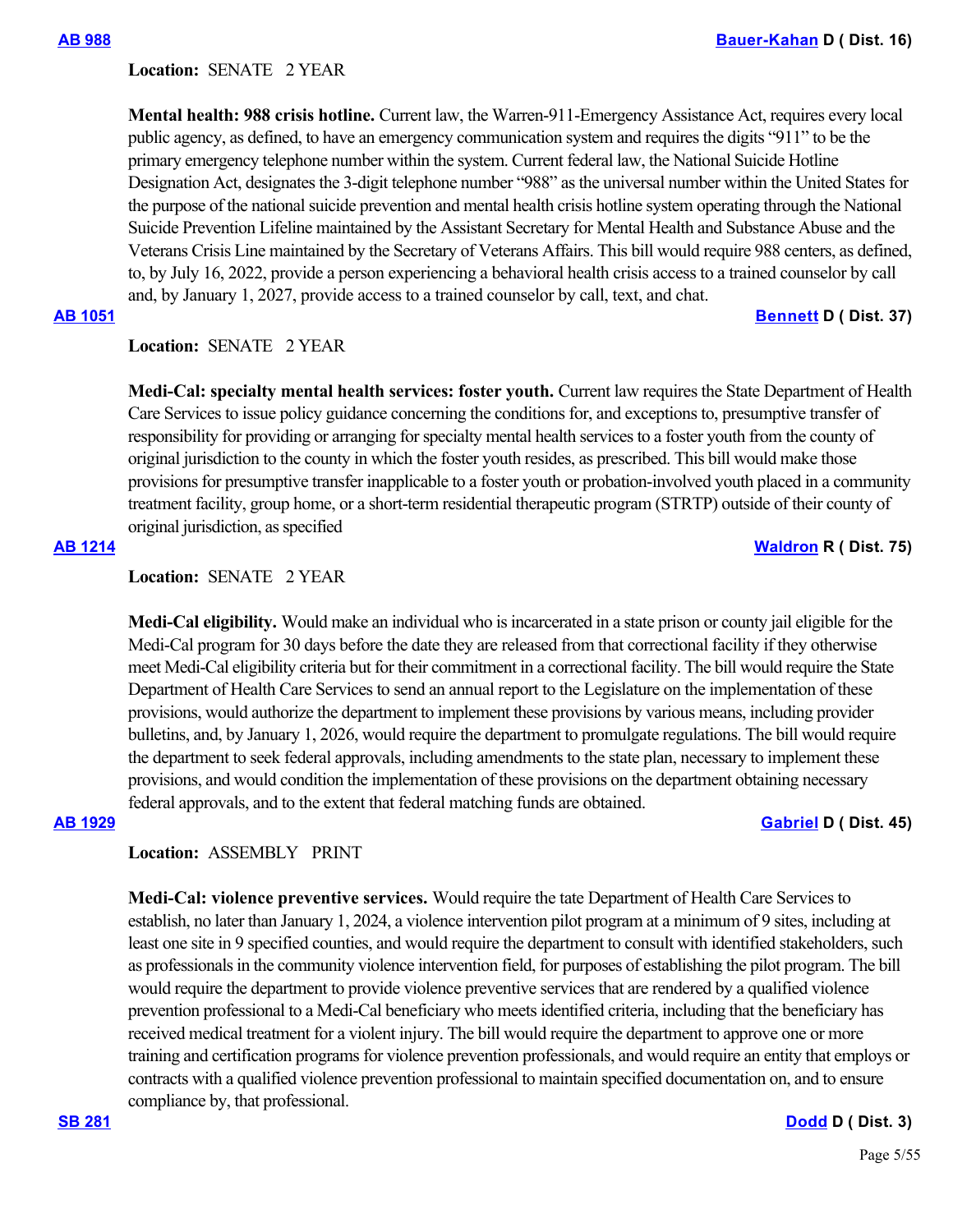**Medi-Cal: California Community Transitions program.** Current law requires the State Department of Health Care Services to provide services consistent with the Money Follows the Person Rebalancing Demonstration for transitioning eligible individuals out of an inpatient facility who have not resided in the facility for at least 90 days, and to cease providing those services on January 1, 2024. Current law repeals these provisions on January 1, 2025. This bill would instead require the department to provide those services for individuals who have not resided in the facility for at least 60 days, and would make conforming changes. The bill would extend the provision of those services to January 1, 2029, and would extend the repeal date of those provisions to January 1, 2030.

**[SB 293](https://ctweb.capitoltrack.com/public/publishbillinfo.aspx?bi=mUvfNmpscz%2Fn6%2BS49x%2BVSyD1bPMaRpllCZj7GTDR7ts%2FffO9tJ0wQhEoWSyFW7qH) [Limón](http://sd19.senate.ca.gov/) D ( Dist. 19)**

# **Location:**  ASSEMBLY 2 YEAR

**Medi-Cal specialty mental health services.** Current law provides for the Medi-Cal program, which is administered by the State Department of Health Care Services, under which qualified low-income individuals receive health care services, including specialty mental health services, and Early and Periodic Screening, Diagnostic, and Treatment services for an individual under 21 years of age. With respect to specialty mental health services provided under the Early and Periodic Screening, Diagnostic, and Treatment Program, on or after January 1, 2022, this bill would require the department to develop standard forms, including intake and assessment forms, relating to medical necessity criteria, mandatory screening and transition of care tools, and documentation requirements pursuant to specified terms and conditions, and, for purposes of implementing these provisions, would require the department to consult with representatives of identified organizations, including the County Behavioral Health Directors Association of California.

### **[SB 340](https://ctweb.capitoltrack.com/public/publishbillinfo.aspx?bi=o7c4xnROQN3yzqqUUsr3HDvHSt5jsU2jMveJJkW5YKoG0bJsOECHrt2wV%2Fr7HQpj) [Stern](http://sd27.senate.ca.gov/) D ( Dist. 27)**

### **Location:**  ASSEMBLY 2 YEAR

**Lanterman-Petris-Short Act: hearings.** Current law, the Lanterman-Petris-Short Act, authorizes the involuntary commitment and treatment of persons with specified mental health disorders for the protection of the persons so committed. Under the act, if a person, as a result of a mental health disorder, is a danger to others, or to themselves, or is gravely disabled, the person may, upon probable cause, be taken into custody and placed in a facility designated by the county and approved by the State Department of Social Services as a facility for 72-hour treatment and evaluation. Existing law provides for judicial review of the involuntary commitment and requires reasonable attempts to be made by the mental health facility to notify family members or any other person designated by the patient of the time and place of judicial review. This bill would authorize a family member, friend, or acquaintance with personal knowledge of the person receiving treatment to make a request to testify in the judicial review proceedings, in writing, to the counsel of a party to the judicial review

# **[SB 749](https://ctweb.capitoltrack.com/public/publishbillinfo.aspx?bi=IymgRTJUUIDdyuoG0Z0cGRsj2MTvybinG930ba6Cwf%2BGm%2BSh0spGW5TTrTV6Tlge) [Glazer](http://sd07.senate.ca.gov/) D ( Dist. 7)**

# **Location:**  ASSEMBLY 2 YEAR

**Mental health program oversight: county reporting.** Current law provides for various mental and behavioral health programs that are administered by the counties. The Mental Health Services Act (MHSA), an initiative measure enacted by the voters as Proposition 63 at the November 2, 2004, statewide general election, establishes the Mental Health Services Oversight and Accountability Commission to oversee the provisions of the MHSA and review the county plans for MHSA spending. Current law requires the State Department of Health Care Services, in consultation with the commission and other entities, to develop and administer instructions for the Annual Mental Health Services Act Revenue and Expenditure Report, which identifies and evaluates county mental health programs funded by the MHSA.This bill would require, to the extent the Legislature makes an appropriation for these provisions, the commission, in consultation with state and local mental health authorities, to create a comprehensive tracking program for county spending on mental and behavioral health programs and services, as specified, including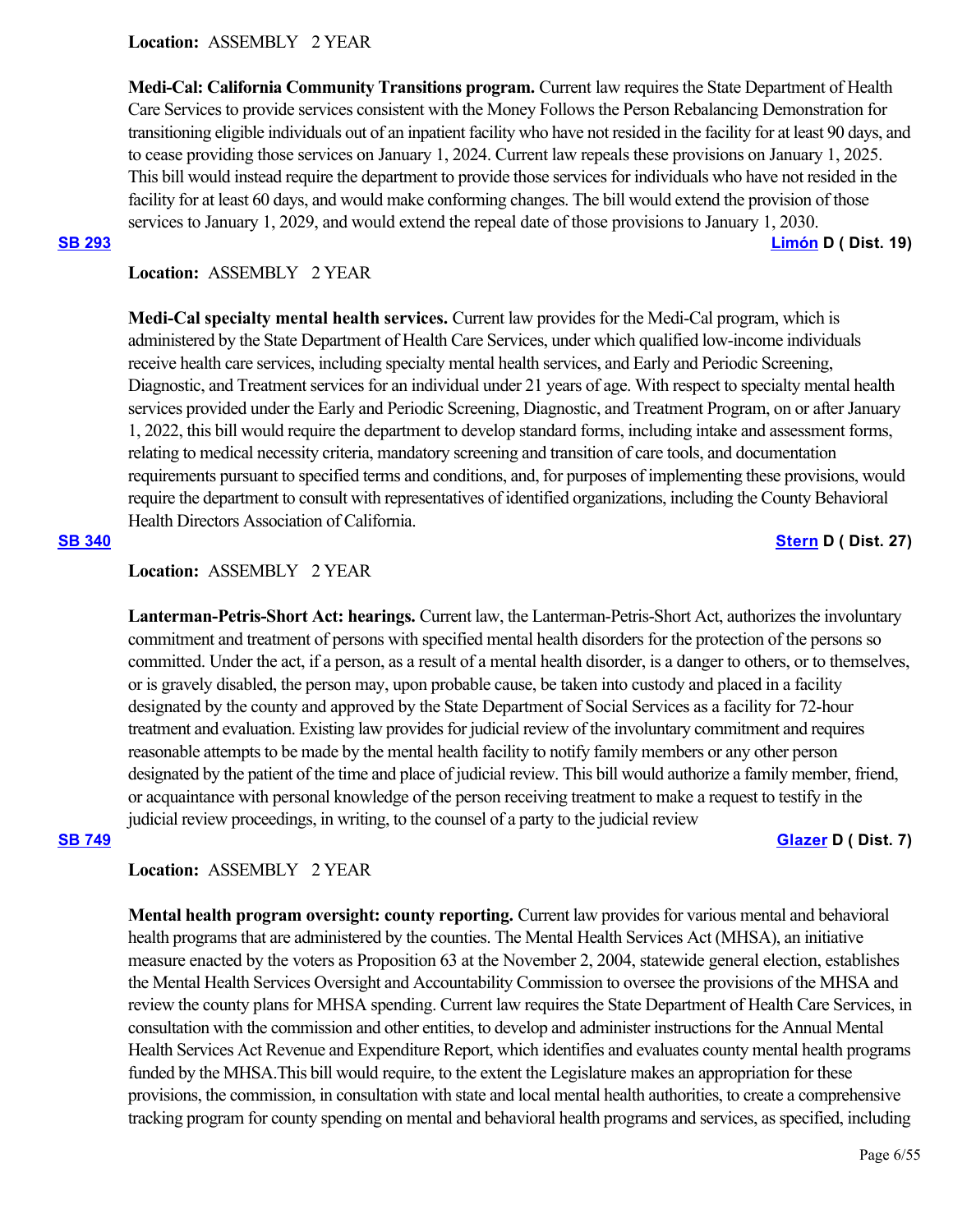funding sources, funding utilization, and outcome data at the program, service, and statewide levels.

**[SB 964](https://ctweb.capitoltrack.com/public/publishbillinfo.aspx?bi=Jx6xKpgGpUc7MvFj296G%2BNleYv4K2FXUJt1yHrFMk5Kdo6j5nTh%2F6XGOXMLUobmc) [Wiener](http://sd11.senate.ca.gov/) D ( Dist. 11)**

**Location:**  SENATE RLS.

**Behavioral health.** Current law establishes the Board of Behavioral Sciences in the Department of Consumer Affairs for the purpose of licensing and regulating marriage and family therapists, licensed educational psychologists, clinical social workers, and licensed professional clinical counselors.This bill would require the board, on or before January 1, 2024, to conduct an analysis and provide recommendations to the Legislature regarding specified topics relating to behavioral health professionals, including the scope of practice laws for behavioral health workers, license requirements and clinical training requirements for behavioral health professionals, and requirements for renewing the license of a behavioral health professional who has an expired license.

 **Broadband**

# **[AB 1934](https://ctweb.capitoltrack.com/public/publishbillinfo.aspx?bi=BUCqayROPwPBivesNljqMAm14lMfbZV9QghcystfHTiYbqqGRlLgkHV%2BUsTzh40Q) [Rodriguez](https://a52.asmdc.org/) D ( Dist. 52)**

**Location:**  ASSEMBLY PRINT

**Fairgrounds: broadband.** Would state the intent of the Legislature to later enact legislation relating to broadband internet access at fairgrounds used, or designated for use, in emergency response operations.

# **[ACA 1](https://ctweb.capitoltrack.com/public/publishbillinfo.aspx?bi=vkAbgpBB9wOKQrx%2F6m3DJE4Lfzjw%2B69Lv7GxnaWpsGPIGgKDXm0xJSIkZsa8QVVB) [Aguiar-Curry](https://a04.asmdc.org/) D ( Dist. 4)**

**Location:**  ASSEMBLY L. GOV.

**Local government financing: affordable housing and public infrastructure: voter approval.** The California Constitution prohibits the ad valorem tax rate on real property from exceeding 1% of the full cash value of the property, subject to certain exceptions. This measure would create an additional exception to the 1% limit that would authorize a city, county, city and county, or special district to levy an ad valorem tax to service bonded indebtedness incurred to fund the construction, reconstruction, rehabilitation, or replacement of public infrastructure, affordable housing, or permanent supportive housing, or the acquisition or lease of real property for those purposes, if the proposition proposing that tax is approved by 55% of the voters of the city, county, or city and county, as applicable, and the proposition includes specified accountability requirements.

### **[SB 743](https://ctweb.capitoltrack.com/public/publishbillinfo.aspx?bi=7BlsynAWj96xt2uQ%2BjSEcHfrhFZB5GRldZzR9UBh%2BNQd140Q5dnXihta9xv0Ktk6) [Bradford](http://sd35.senate.ca.gov/) D ( Dist. 35)**

**Location:**  ASSEMBLY 2 YEAR

Housing developments: broadband adoption: grant program. Would, upon appropriation by the Legislature, would require the Public Utilities Commission to establish a grant program to fund broadband adoption, digital literacy, and computer equipment for eligible publicly supported communities, low-income mobilehome parks, and farmworker housing, as defined. The bill would require the commission to award grants to eligible publicly supported communitiescommunities, low-income mobilehome parks, and farmworker housing for the purpose of providing either one-time or both funding for computer equipment and to establish computer labs, and ongoing funding for broadband service and digital literacy programs.

 **Brown Act**

**[AB 1733](https://ctweb.capitoltrack.com/public/publishbillinfo.aspx?bi=gdXgMvvVB%2FXofsbZdlxRMIFcbIyYqdIKF%2BeEXtE2thnO4FAzsCRaxh3Ris06M6Lc) [Quirk](https://a20.asmdc.org/) D ( Dist. 20)**

# **Location:**  ASSEMBLY PRINT

**State bodies: open meetings.** The Bagley-Keene Open Meeting Act, requires, with specified exceptions, that all meetings of a state body be open and public and all persons be permitted to attend any meeting of a state body. Current law requires a state body to provide notice of its meeting to any person who requests that notice in writing and to provide notice of the meeting of its internet website at least 10 days in advance of the meeting, as prescribed. Current law exempts from the 10-day notice requirement, special meetings and emergency meetings in accordance with specified provisions. Current law authorizes a state body to adjourn any regular, adjourned regular, special, or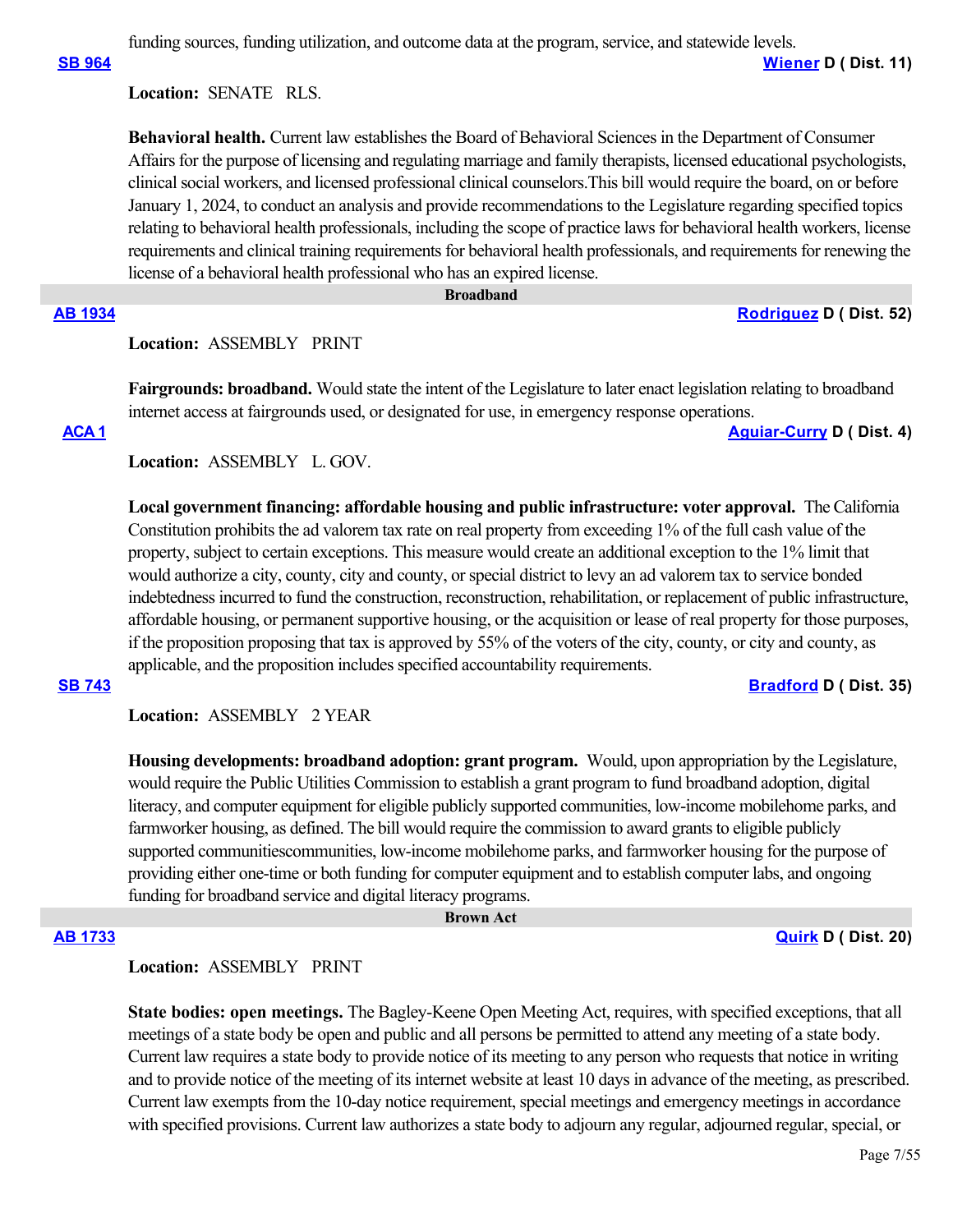adjourned special meeting to a time and place specified in the order of adjournment, and authorizes a state body to similarly continue or recontinue any hearing being held, or noticed, or ordered to be held by a state body at any meeting. This bill would specify that a "meeting" under the act, includes a meeting held entirely by teleconference.

### **[AB 1795](https://ctweb.capitoltrack.com/public/publishbillinfo.aspx?bi=wg1t5GtNNHGyFieQeDRThBmcov7bT8yqaJ5lWLv574S4EuG5ZAMvaQaW%2BnnloC16) [Fong](https://ad34.asmrc.org/) R ( Dist. 34)**

**Location:**  ASSEMBLY PRINT

**Open meetings: remote participation.** The Bagley-Keene Open Meeting Act, requires state bodies to allow all persons to attend meetings and provide an opportunity for the public to address the state body regarding any item included in its agenda, except as specified. This bill would require state bodies, subject to existing exceptions, to provide all persons the ability to participate both in-person and remotely, as defined, in any meeting and to address the body remotely.

## **[AB 1944](https://ctweb.capitoltrack.com/public/publishbillinfo.aspx?bi=mSePNxv%2B%2Bx1IZrircPgIMdYod4tDSh5ebPoxTwOq3k7Z4bYPmtsTzBRCkN2mVl1P) [Lee](https://a25.asmdc.org/) D ( Dist. 25)**

# **Location:**  ASSEMBLY PRINT

**Local government: open and public meetings.** Current law, the Ralph M. Brown Act, requires, with specified exceptions, that all meetings of a legislative body of a local agency, as those terms are defined, be open and public and that all persons be permitted to attend and participate. Current law, until January 1, 2024, authorizes a local agency to use teleconferencing without complying with those specified teleconferencing requirements in specified circumstances when a declared state of emergency is in effect, or in other situations related to public health. This bill would specify that if a member of a legislative body elects to teleconference from a location that is not public, the address does not need to be identified in the notice and agenda or be accessible to the public when the legislative body has elected to allow members to participate via teleconferencing.

 **Budget**

**Location:**  ASSEMBLY BUDGET

**Budget Act of 2022.** This bill would make appropriations for the support of state government for the 2022–23 fiscal year.

This bill contains other related provisions.

## **[SB 161](https://ctweb.capitoltrack.com/public/publishbillinfo.aspx?bi=KgBWpSKaK1qosaVlb8Ds4L7fexWS0bY09GuuGnPYq5%2B2Y3ONYoHOCCncw5ff6KIG) [Skinner](http://sd09.senate.ca.gov/) D ( Dist. 9)**

**Location:**  ASSEMBLY 2 YEAR

**Budget Act of 2021.** The Budget Act of 2021 made appropriations for the support of state government for the 2021–22 fiscal year.This bill would amend the Budget Act of 2021 by amending items of appropriation and making other changes.This bill would declare that it is to take effect immediately as a Budget Bill.

Location: **SENATE** BUDGET & F.R.

**Budget Act of 2022.** This bill would make appropriations for the support of state government for the 2022–23 fiscal year.

This bill contains other related provisions.

 **Cannabis**

**[SB 840](https://ctweb.capitoltrack.com/public/publishbillinfo.aspx?bi=xeGjg6Ve%2FOtZtf38qm%2B6zDuHRoAIMtzS%2Fcqi2K6xEZOWe86VC3rs0EgpG%2BceRuLt) [Skinner](http://sd09.senate.ca.gov/) D ( Dist. 9)**

**[AB 1624](https://ctweb.capitoltrack.com/public/publishbillinfo.aspx?bi=8EhZvMkg%2Bryj6G2PjZnFDigy2t8yZDTaJEeRdIF6fNUKQ9SyVxwP8F7Vm7OAd2UY) [Ting](https://a19.asmdc.org/) D ( Dist. 19)**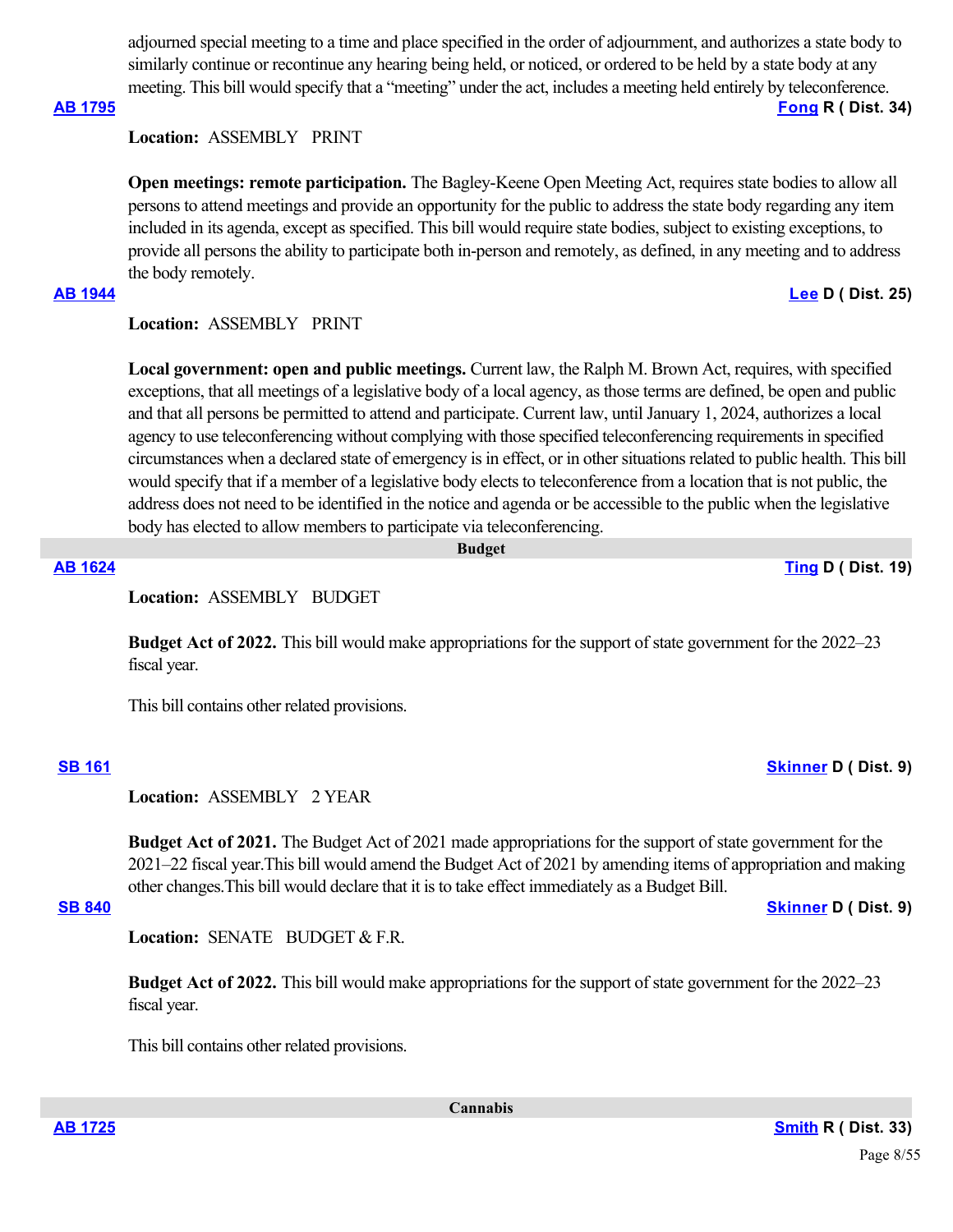**Location:**  ASSEMBLY PUB. S.

**Illegal cultivation of cannabis.** The California Uniform Controlled Substances Act (the act), as amended by the Control, Regulate and Tax Adult Use of Marijuana Act (AUMA), enacted by the voters at the November 8, 2016, statewide general election, makes it a crime to plant, cultivate, harvest, dry, or process more than 6 living cannabis plants without a commercial cannabis license. The act makes those actions a misdemeanor for a person over 18 years of age but less than 21 years of age and a misdemeanor for a person over 18 years of age, unless specified conditions exist, including various prior offenses, in which case the actions may be punished as a felony.This bill would amend AUMA to make it a felony, punishable by 16 months or 2 or 3 years in county jail, for a person over 18 years of age to plant, cultivate, harvest, dry, or process more than 6 living cannabis plants.

#### **CEQA**

### **[AB 267](https://ctweb.capitoltrack.com/public/publishbillinfo.aspx?bi=3SE2825yVeoD%2FVeb1naH%2BjNacVwbKBjyd6shO3zqBpjbBxwZfGAepSO1w%2BhXWhOD) [Valladares](https://ad38.asmrc.org/) R ( Dist. 38)**

# **Location:**  SENATE 2 YEAR

## **California Environmental Quality Act: exemption: prescribed fire, thinning, and fuel reduction**

**projects.** Current law, until January 1, 2023, exempts from the requirements of CEQA prescribed fire, thinning, or fuel reduction projects undertaken on federal lands to reduce the risk of high-severity wildfire that have been reviewed under the federal National Environmental Policy Act of 1969, as provided. Current law requires the Department of Forestry and Fire Protection, beginning December 31, 2019, and annually thereafter until January 1, 2023, to report to the relevant policy committees of the Legislature the number of times the exemption was used. This bill would extend the exemption from CEQA and the requirement on the department to report to the relevant policy committees of the Legislature to January 1, 2026.

## **[AB 1154](https://ctweb.capitoltrack.com/public/publishbillinfo.aspx?bi=UCyEx1IB6TyfbDhZpEvO4kdry%2FpzQ0Fg%2FzmM4L17MWOAhH1SXcwsAUg8Cy2%2BaOSe) [Patterson](https://ad23.asmrc.org/) R ( Dist. 23)**

**Location:**  SENATE RLS.

**California Environmental Quality Act: exemption: egress route projects: fire safety.** Would, until January 1, 2029, exempt from CEQA egress route projects undertaken by a public agency to improve emergency access to and evacuation from a subdivision without a secondary egress if the State Board of Forestry and Fire Protection has recommended the creation of a secondary access to the subdivision and certain conditions are met. The bill would require the lead agency to hold a noticed public meeting to hear and respond to public comments before determining that a project is exempt. The bill would require the lead agency, if it determines that a project is not subject to CEQA and approves or carries out that project, to file a notice of exemption with the Office of Planning and Research and with the clerk of the county in which the project will be located.

## **[AB 1260](https://ctweb.capitoltrack.com/public/publishbillinfo.aspx?bi=SRTX5Ak31muoQcxtPr3jql0Ko01jkRJXkViKXJzc7Yqd3%2FPnVEtaZ9HuTiIGk4aa) [Chen](https://ad55.asmrc.org/) R ( Dist. 55)**

**Location:**  SENATE 2 YEAR

**California Environmental Quality Act: exemptions: transportation-related projects.** CEQA includes exemptions from its environmental review requirements for numerous categories of projects, including, among others, projects for the institution or increase of passenger or commuter services on rail or highway rights-of-way already in use and projects by a public transit agency to construct or maintain infrastructure to charge or refuel zeroemission transit buses. This bill would further exempt from the requirements of CEQA projects by a public transit agency to construct or maintain infrastructure to charge or refuel zero-emission trains, provided certain requirements are met, including giving prior notice to the public and holding a noticed public meeting, as provided.

### **[SB 37](https://ctweb.capitoltrack.com/public/publishbillinfo.aspx?bi=e6GR7C%2FWKjH9PI%2BKMFfeLfzvWIEVemeF97Sg5XzwtXgHTkr%2BNLxNGc%2BEk%2F%2BKQ9e0) [Cortese](http://sd15.senate.ca.gov/) D ( Dist. 15)**

**Location:**  ASSEMBLY 2 YEAR

**Contaminated Site Cleanup and Safety Act.** Current law requires designated local enforcement agencies to compile and submit to the Department of Resources Recycling and Recovery a list of all solid waste disposal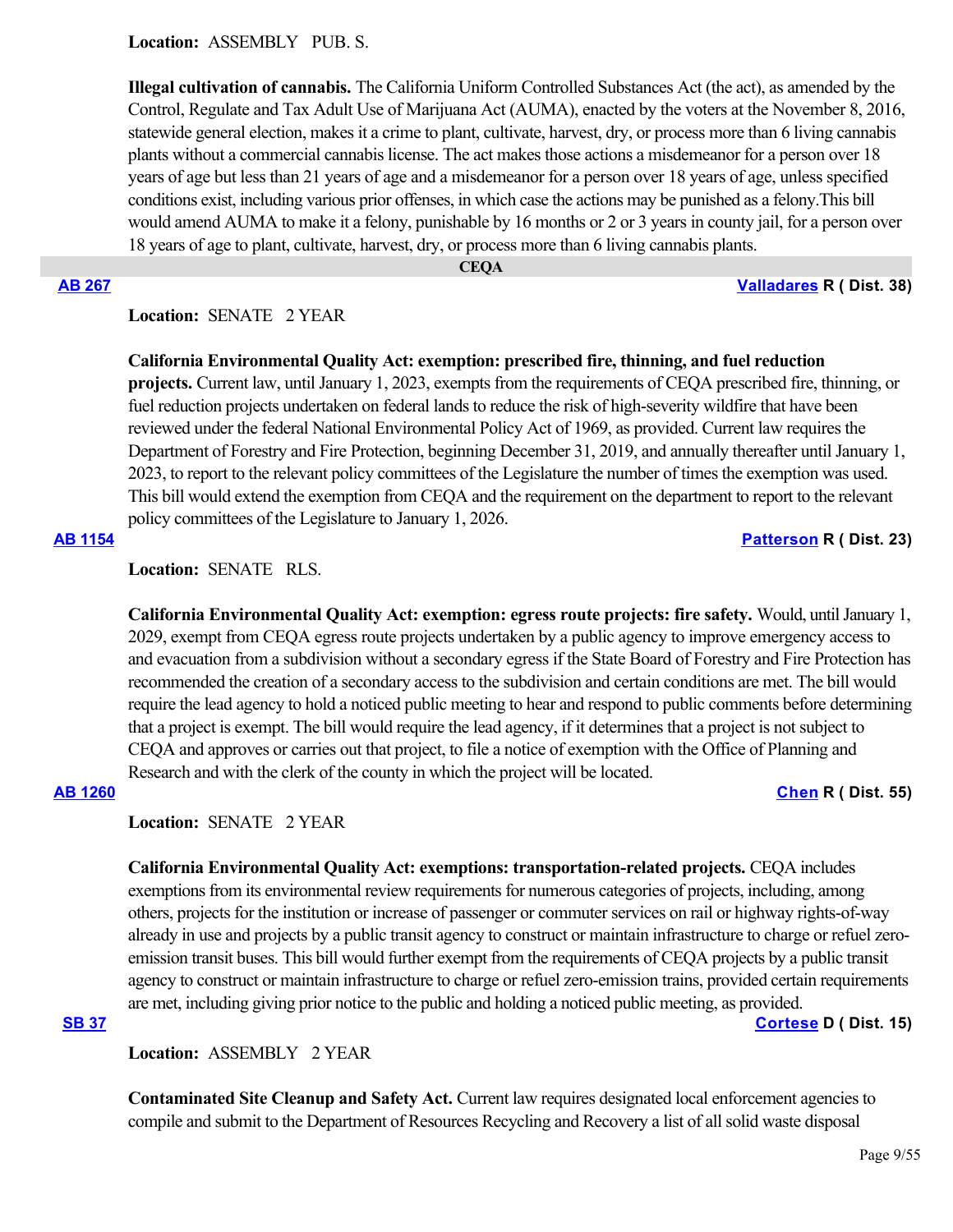facilities from which there is a known migration of hazardous waste, and requires the department to compile these lists into a statewide list. Current law requires these agencies to update the information as appropriate, but at least annually, and to submit the information to the Secretary for Environmental Protection. Under existing law, the Secretary for Environmental Protection is required to consolidate the information provided by these state agencies and distribute the information in a timely fashion to each city and county in which sites on the lists are located and to any other person upon request. This bill would enact the Contaminated Site Cleanup and Safety Act and would recodify the above-described provisions with certain revisions. The bill would repeal the requirement for the State Department of Health Care Services to compile a list of all public drinking water wells, as described above.

### **COVID-19**

**[AB 54](https://ctweb.capitoltrack.com/public/publishbillinfo.aspx?bi=9021JKHMtlTxMIObe7amrtFqto5D0p7TzouRVJDvQ%2FLJZlG6rft2i%2BaaEI0Uqviv) [Kiley](https://ad06.asmrc.org/) R ( Dist. 6)**

## Location: ASSEMBLY B.&P.

**COVID-19 emergency order violation: license revocation.** Would prohibit the Department of Consumer Affairs, a board within the Department of Consumer Affairs, except within the healing arts, and the Department of Alcoholic Beverage Control from revoking a license for failure to comply with any COVID-19 emergency orders unless the board or department can prove that lack of compliance resulted in transmission of COVID-19. **[AB 84](https://ctweb.capitoltrack.com/public/publishbillinfo.aspx?bi=B%2FFJylx76BV7l52%2B3XhF6j%2FwR52JBWNxjEXhy3jtbD2GBvwl2cN4wsF%2FNmRfG1Iy) Committee on Budget**

Location: **SENATE** BUDGET & F.R.

**Employment: COVID-19: supplemental paid sick leave.** Would, beginning January 1, 2022, until September 30, 2022, provide for COVID-19 supplemental paid sick leave for covered employees who are unable to work or telework due to certain reasons related to COVID-19, including that the employee is attending a COVID-19 vaccine or vaccine booster appointment for themselves or a family member, or is experiencing symptoms, or caring for a family member experiencing symptoms, related to a COVID-19 vaccine or vaccine booster. The bill would entitle a covered employee to 40 hours of COVID-19 supplemental paid sick leave if that employee either works full time or was scheduled to work, on average, at least 40 hours per week for the employer in the 2 weeks preceding the date the covered employee took COVID-19 supplemental paid sick leave. The bill would provide a different calculation for supplemental paid sick leave for a covered employee who is a firefighter subject to certain work schedule requirements and for a covered employee working fewer or variable hours, as specified.

**[AB 562](https://ctweb.capitoltrack.com/public/publishbillinfo.aspx?bi=0mhpjkHAEcG1jm5Vw8i6jwSxLR%2F%2BNMh0Tavv6YWLyevnje9Nov9EFd1uaN0ONPx4) [Low](https://a28.asmdc.org/) D ( Dist. 28)**

**Location:**  SENATE 2 YEAR

### **Frontline COVID-19 Provider Mental Health Resiliency Act of 2021: health care providers: mental**

**health services.** Would require the Director of Consumer Affairs to establish a mental health resiliency program, as specified, to provide mental health services to licensed health care providers who provide or have provided consistent in-person healthcare services to COVID-19 patients. The bill would require the relevant boards to notify licensees and solicit applications for access to the program immediately upon the availability of services. The bill would require an applicant to make an attestation that states, among other things, that the applicant is an eligible licensee, as defined. The bill would make an applicant who willfully makes a false statement in their attestation guilty of a misdemeanor. By creating a new crime, this bill would impose a state-mandated local program. The bill would repeal these provisions on January 1, 2025.

# **[AB 814](https://ctweb.capitoltrack.com/public/publishbillinfo.aspx?bi=RnzsWrsse0DSnaOSXa4Kh2CNrwFN%2FNO8Gq6Pi9LVDZqkcFeJE7HApcj87yyTuHGO) [Levine](https://a10.asmdc.org/) D ( Dist. 10)**

Location: **SENATE** 2 YEAR

**Personal information: contact tracing.** The California Consumer Privacy Act of 2018 (CCPA) grants a consumer various rights with respect to personal information, as defined, that is collected or sold by a business, as defined, including the right to direct a business that sells personal information about the consumer to third parties not to sell the consumer's personal information. This bill would, except as prescribed, prohibit data collected, received,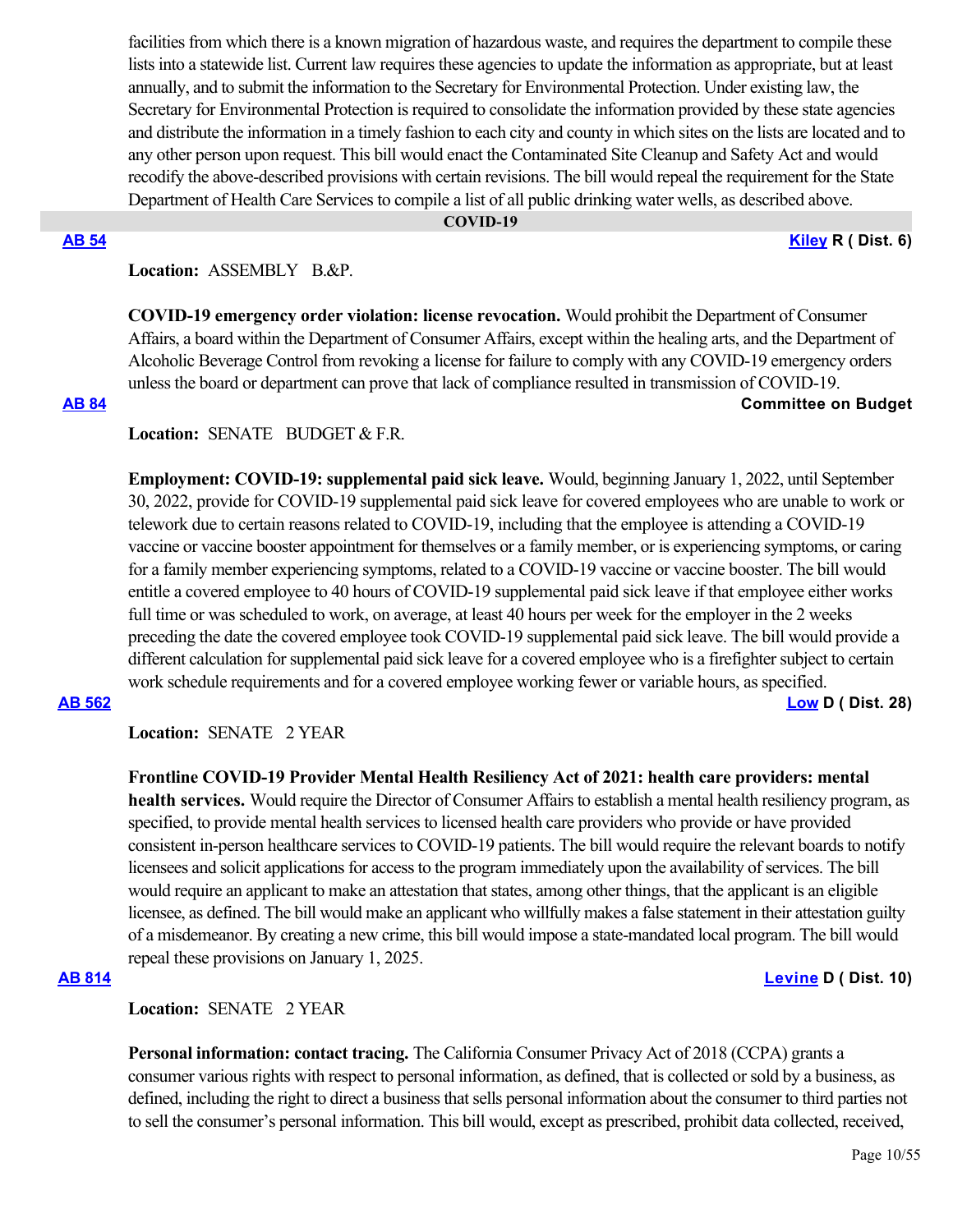or prepared for purposes of contact tracing from being used, maintained, or disclosed for any purpose other than facilitating contact tracing efforts. The bill would authorize a state or local health department to disclose, to the University of California or a nonprofit education institution conducting scientific research, data collected, received, or prepared for purposes of contact tracing only if certain requirements are met, including that the request for information is approved by the Committee for the Protection of Human Subjects for the California Health and Human Services Agency or an institutional review board.

### **[AB 868](https://ctweb.capitoltrack.com/public/publishbillinfo.aspx?bi=8QmAwJb1BV9eh4AvmBqrTdSnVRBdWnK%2BIjPe8UXKXQLvRsHwgHlSu5jhSWPH3Gcv) [Garcia, Eduardo](https://a56.asmdc.org/) D ( Dist. 56)**

# **Location:**  SENATE 2 YEAR

**State of emergency: funeral expense assistance.** This bill would require the State Department of Social Services to provide, to a person that applies for funeral expense assistance, for eligible funeral home contract costs, as defined, incurred by the person for a decedent who died due to COVID-19 on or after March 4, 2020, or who died as a result of an emergency that is the basis of a state of emergency declared by the Governor on or after January 1, 2022, as described. The bill would require a person seeking funeral expense assistance to contact a nonprofit organization selected by the department to complete an application for such assistance. The bill would require a nonprofit organization selected by the department to conduct intake for funeral expense assistance, and to process applications, developed by the department, on a first-come-first-served basis.

### **[AB 1017](https://ctweb.capitoltrack.com/public/publishbillinfo.aspx?bi=JYyt31DOcZMu5clq9Dg25K%2FwlQRmm9Z%2B4UUjhX8nItz1trRK6ZBuw7gaDVRacfEb) [Quirk-Silva](https://a65.asmdc.org/) D ( Dist. 65)**

# Location: **SENATE** 2 YEAR

**Public restrooms: Right to Restrooms Act of 2021.** Would require each local government, as defined, to complete an inventory of public restrooms owned and maintained by the local government, either directly or by contract, that are available to the general population in its jurisdiction. The bill would require local governments to report their findings to the State Department of Public Health, which would be required to compile the information in a report to the Legislature, as provided. The bill would require each local government to make its inventory available to agencies and service providers that work directly with homeless populations within the local government's jurisdiction and to make restroom location data available on its internet website, as specified. **[AB 1105](https://ctweb.capitoltrack.com/public/publishbillinfo.aspx?bi=2Xnp3gCQ3R%2BTr%2F2rMdcDXh44TnBiRcdN2rSBP9FE8Z8ZLIz75E%2Foog7n%2BGhCXw5F) [Rodriguez](https://a52.asmdc.org/) D ( Dist. 52)**

## **Location:**  SENATE 2 YEAR

**Hospital workers: COVID-19 testing.** Current law sets forth safety and health requirements for employers and employees. Current law requires a public or private employer of workers in a general acute care hospital, as defined, to supply personal protective equipment, as defined, to employees who provide direct patient care or who provide services that directly support patient care. Current law provides that, except where another penalty is specifically provided, every employer and every officer, management official, or supervisor having direction, management, control, or custody of any employment, place of employment, or of any other employee, who repeatedly violates any standard, order, or special order, or any provision of specified employment safety laws so that such repeated violation creates a real and apparent hazard to employees is guilty of a misdemeanor. This bill would require the employer to supply personal protective equipment to an employee, regardless of whether or not the employee has received a vaccination for COVID-19. This bill would also require a public or private employer of workers in a general acute care hospital to develop and implement a program to offer weekly COVID-19 screening testing for health care personnel, as defined.

### **[AB 1751](https://ctweb.capitoltrack.com/public/publishbillinfo.aspx?bi=S7XmI9HIEpfvqcE2S97500WChRNKdeJY3yh2%2FnAAN85y8d4E1sm2piSZ%2B4MoOglX) [Daly](https://a69.asmdc.org/) D ( Dist. 69)**

**Location:**  ASSEMBLY INS.

**Workers' compensation: COVID-19: critical workers.** Current law defines "injury" for an employee to include illness or death resulting from the 2019 novel coronavirus disease (COVID-19) under specified circumstances, until January 1, 2023. Existing law create a disputable presumption, as specified, that the injury arose out of and in the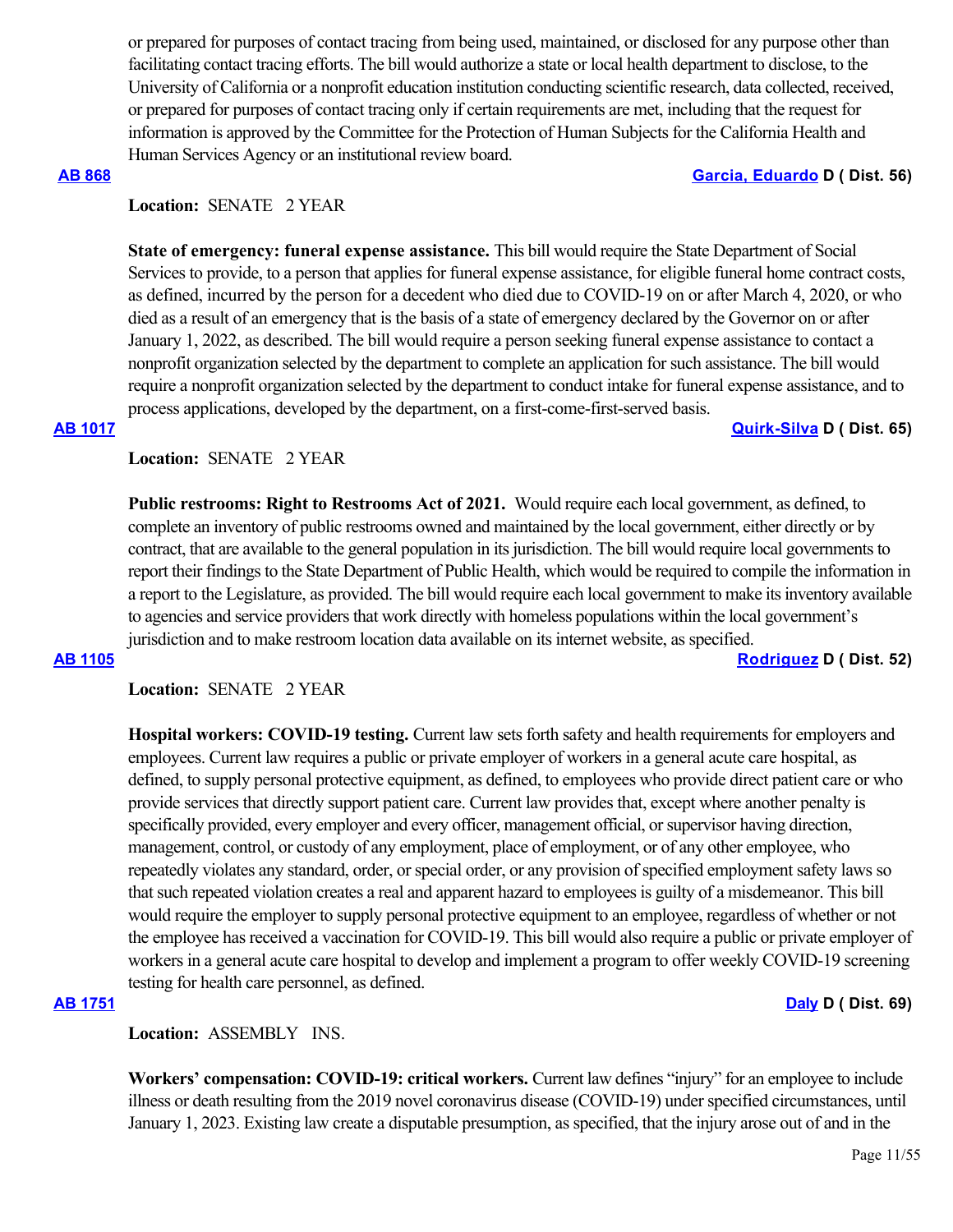course of the employment and is compensable, for specified dates of injury. Current law requires an employee to exhaust their paid sick leave benefits and meet specified certification requirements before receiving any temporary disability benefits or, for police officers, firefighters, and other specified employees, a leave of absence. Existing law also make a claim relating to a COVID-19 illness presumptively compensable, as described above, after 30 days or 45 days, rather than 90 days. Current law, until January 1, 2023, allows for a presumption of injury for all employees whose fellow employees at their place of employment experience specified levels of positive testing, and whose employer has 5 or more employees. This bill would extend the above-described provisions relating to COVID-19 until January 1, 2025.

### **[AB 1993](https://ctweb.capitoltrack.com/public/publishbillinfo.aspx?bi=QmCg%2Fcnc5ELYXdB2pSkWdqKi04IkZpmz%2BGGbV6Cf1%2BurKW%2FP1csDA7f0GBfb3ESV) [Wicks](https://a15.asmdc.org/) D ( Dist. 15)**

## **Location:**  ASSEMBLY PRINT

**Employment: COVID-19 vaccination requirements.** Would require an employer to require each person who is an employee or independent contractor, and who is eligible to receive the COVID-19 vaccine, to show proof to the employer, or an authorized agent thereof, that the person has been vaccinated against COVID-19. This bill would establish an exception from this vaccination requirement for a person who is ineligible to receive a COVID-19 vaccine due to a medical condition or disability or because of a sincerely held religious belief, as specified, and would require compliance with various other state and federal laws. The bill would require proof-of-vaccination status to be obtained in a manner that complies with federal and state privacy laws and not be retained by the employer, unless the person authorizes the employer to retain proof.

#### **[SB 49](https://ctweb.capitoltrack.com/public/publishbillinfo.aspx?bi=LeawU591DHL1YSZO%2BsNmhdeVjWw0K%2FJvFqqITwNu5I86lZCJdIvtneV7Rjwpufoj) [Umberg](https://sd34.senate.ca.gov/) D ( Dist. 34)**

## **Location:**  ASSEMBLY DESK

**Income taxes: credits: California Fair Fees Tax Credit.** The Personal Income Tax Law and the Corporation Tax Law allow various credits against the taxes imposed by those laws. This bill would allow a credit against those taxes for each taxable year beginning on or after January 1, 2021, and before January 1, 2026, to a taxpayer that meets certain criteria, including that the taxpayer temporarily ceased business operations for at least 30 consecutive days during the taxable year in response to an emergency order, as defined. The amount of credit would vary based on the number of consecutive days the qualified taxpayer has ceased business operations during the taxable year, with a maximum amount of \$6,000 if the qualified taxpayer has temporarily ceased business operations for at least 180 consecutive days, as provided.

## **[SB 847](https://ctweb.capitoltrack.com/public/publishbillinfo.aspx?bi=%2FHlilsx8485HaNkWIkVJJ3fXqlihEgUuulZxrNNwmrEgNQ9i8qmEeVt6712MsA1h) [Hurtado](https://sd14.senate.ca.gov/) D ( Dist. 14)**

**Location:**  SENATE HOUSING

**COVID-19 relief: tenancy: grant program.** Current law, the State Rental Assistance Program, establishes a program for providing rental assistance, using funding made available pursuant to federal law, administered by the Department of Housing and Community Development. This bill would, until January 1, 2025, create a grant program under the administration of the department and would require the department to award a program grant, as defined, to a qualified applicant who submits a complete application, as defined, on a first-come, first-served basis. The bill would define "qualified applicant" to mean a landlord who satisfies certain criteria, including that the landlord has applied for rental assistance funds pursuant to the State Rental Assistance Program and either received a negative final decision, as specified, or the landlord has been notified that an application to the State Rental Assistance Program was submitted, as specified, but 20 days have passed without a final decision being rendered. **[SB 854](https://ctweb.capitoltrack.com/public/publishbillinfo.aspx?bi=dswE5BqiBskFV7t9venVyBYseMH1Heu%2BpU6HsdhvXXAyas89h%2FHgj%2BCjsrieVx9y) [Skinner](http://sd09.senate.ca.gov/) D ( Dist. 9)**

**Location:**  SENATE HUM. S.

**Hope, Opportunity, Perseverance, and Empowerment (HOPE) for Children Act of 2022.** Current law requires the State Department of Social Services, subject to an appropriation in the annual Budget Act, to administer the California Guaranteed Income Pilot Program to provide grants to eligible entities for the purpose of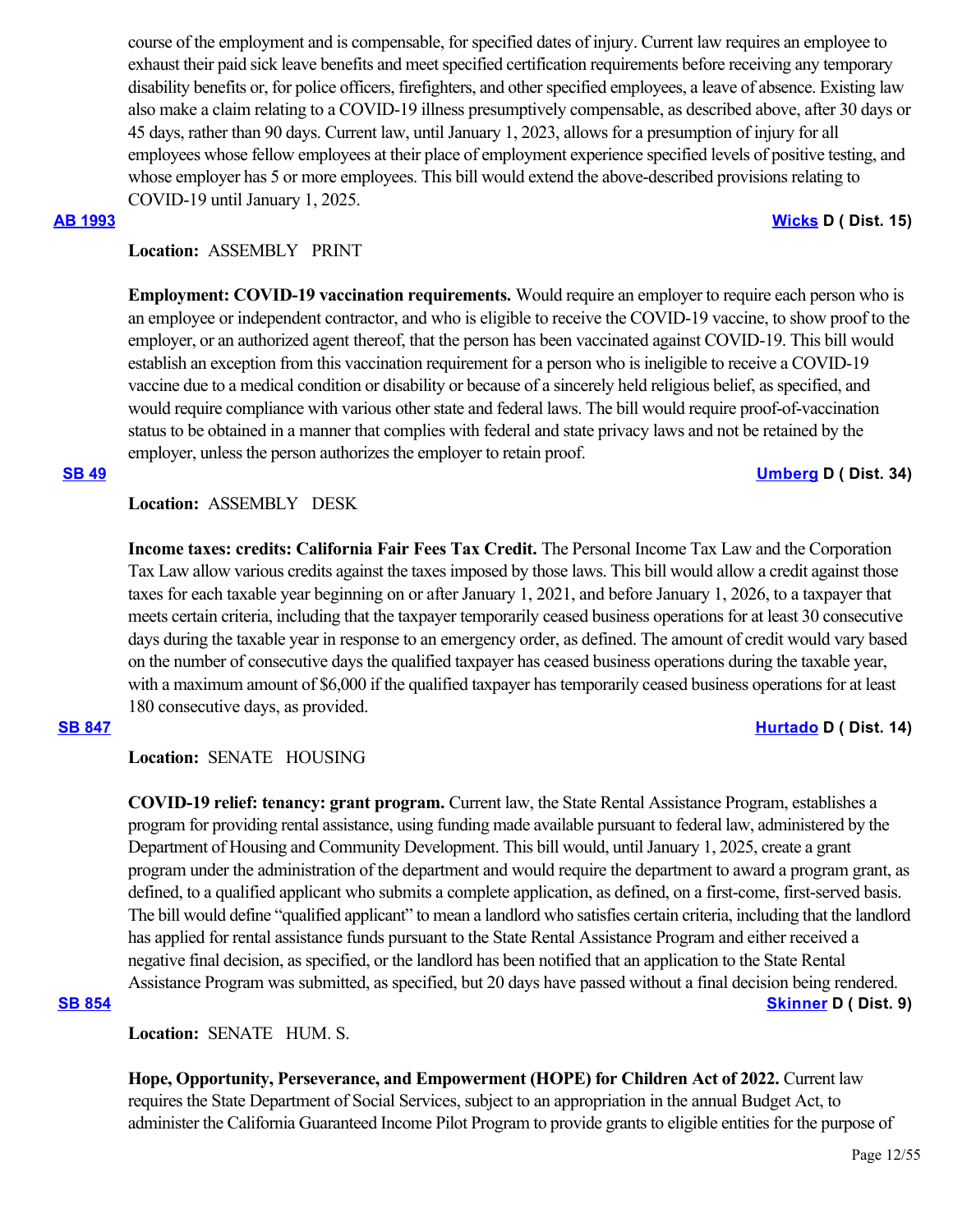administering pilot programs and projects that provide a guaranteed income to participants. Current law requires the department to prioritize funding for pilot programs and projects that serve California residents who age out of the extended foster care program and pregnant individuals. This bill would, subject to an appropriation by the Legislature or a provision of federal or private funds for these purposes, establish the Hope, Opportunity, Perseverance, and Empowerment (HOPE) Account Program to be administered by the State Treasurer to provide eligible children, defined to include minor California residents who are specified dependents or wards under the jurisdiction of juvenile court in foster care placement for at least 12 months, or who have a parent or guardian who died due to COVID-19 and meet specified family household income limit, with a trust fund account.

## **[SB 871](https://ctweb.capitoltrack.com/public/publishbillinfo.aspx?bi=zg17N3H78wuAHw6UznmyKJ5pZZaWo2roAwrBaY%2BfZUWY7ivrgCWennq%2FqaYNNzfv) [Pan](http://sd06.senate.ca.gov/) D ( Dist. 6)**

## **Location:**  SENATE RLS.

**Public health: immunizations.** Current law prohibits the governing authority of a school or other institution from unconditionally admitting any person as a pupil of any public or private elementary or secondary school, childcare center, day nursery, nursery school, family day care home, or development center, unless prior to their admission to that institution they have been fully immunized against various diseases, including measles, mumps, pertussis, hepatitis B, and any other disease deemed appropriate by the State Department of Public Health, as specified. Current law authorizes an exemption from those provisions for medical reasons. Under existing law, notwithstanding the abovedescribed prohibition, full immunization against hepatitis B is not a condition by which the governing authority admits or advances a pupil to the 7th grade level of a public or private elementary or secondary school. This bill would remove the above-described exception relating to hepatitis B. The bill would additionally prohibit the governing authority of a school or other institution from unconditionally admitting any person as a pupil of any public or private elementary or secondary school, childcare center, day nursery, nursery school, family day care home, or development center, unless prior to their admission to that institution they have been fully immunized against COVID-19.

#### **Early Childhood Education**

# **[AB 22](https://ctweb.capitoltrack.com/public/publishbillinfo.aspx?bi=wQSdCmcDIfZoiYUfy3sAf5d%2BwMh6ss4wB3L7m6k91poVyzrOjeF4QGrej8GJydem) [McCarty](https://a07.asmdc.org/) D ( Dist. 7)**

## **Location:**  SENATE 2 YEAR

**Transitional kindergarten: enrollment: funding: planning workgroups.** Current law establishes a public school financing system that requires state funding for county superintendents of schools, school districts, and charter schools to be calculated pursuant to a local control funding formula, as specified. Current law requires average daily attendance generated by certain pupils enrolled in a transitional kindergarten program to be included in the average daily attendance generated by pupils in kindergarten. Current law defines transitional kindergarten as the first year of a 2-year kindergarten program that uses a modified kindergarten curriculum that is age and developmentally appropriate.This bill would, commencing with the 2022–23 fiscal year, require the Superintendent of Public Instruction to compute an additional adjustment to the kindergarten and grades 1 to 3, inclusive, base grant, adjusted as described above, that is equal to 14.2% for each transitional kindergarten pupil who is enrolled in the school district or charter school that meets certain conditions, as specified.

### **[AB 92](https://ctweb.capitoltrack.com/public/publishbillinfo.aspx?bi=i55u%2Bg%2F1nSmKp3teQk7heGTxplh1jc%2FeBIc3y3hjITJI%2FzqyNTlcGS1vnSFy6BH%2F) [Reyes](https://a47.asmdc.org/) D ( Dist. 47)**

# **Location:**  SENATE 2 YEAR

**Preschool and childcare and development services: family fees.** Current law requires the Superintendent of Public Instruction to establish a fee schedule for families using preschool and childcare and development services, as specified, and requires family fees, not to exceed 10% of the family's monthly income, to be assessed at initial enrollment and reassessed at the update of certification or recertification. Current law exempts certain families from those fees. Current law, as of July 1, 2021, transfers those services and responsibility from the State Department of Education to the State Department of Social Services. This bill would, among other things, instead require the family fees to not exceed 1% of the family's monthly income. The bill would require the lead agency to convene a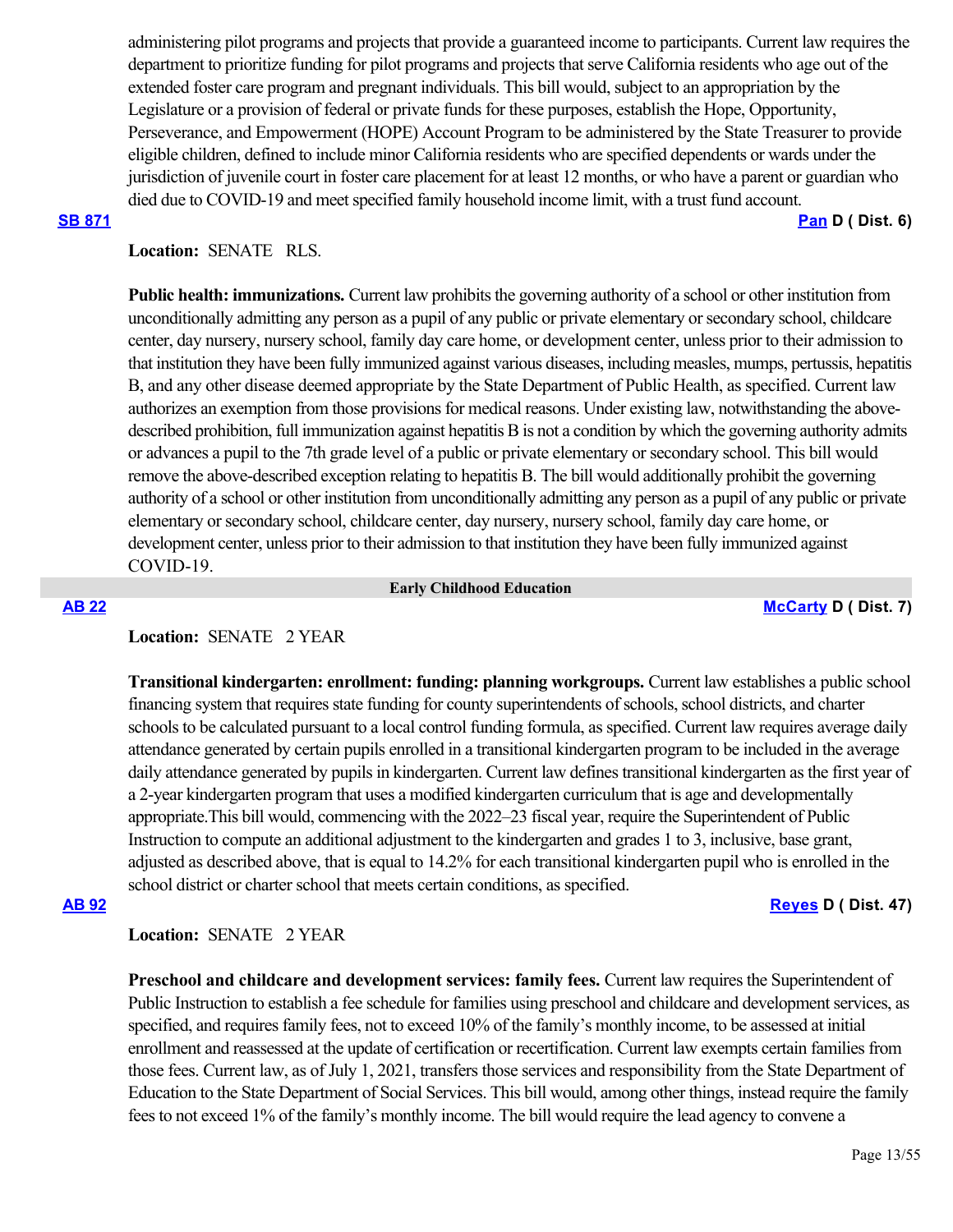workgroup of, among others, parents, childcare providers, and lead agency staff to develop an equitable fee schedule, as specified.

**Position: San Bernardino County Support**

### **[AB 126](https://ctweb.capitoltrack.com/public/publishbillinfo.aspx?bi=cabNNPfnUEwI3KjZ3ebKiy4waaXjx8oSSUoiKQZJSYxbx%2FHuyi4fZYmng%2BzJXzv6) [Garcia, Eduardo](https://a56.asmdc.org/) D ( Dist. 56)**

# Location: **SENATE** 2 YEAR

**Special education programs: Family Empowerment Centers on Disability.** Current law requires the State Department of Education to award grants for the establishment of Family Empowerment Centers on Disability in 32 regions in the state to provide training and services to children and young adults with disabilities and their families. Current law establishes a minimum base rate of \$150,000 for each center awarded a grant and requires a center that receives a grant to complete specified actions related to providing that training and those services. Current law establishes a Family Empowerment and Disability Council composed of the executive directors of the centers and certain other members, establishes a base amount of \$150,000 to be made available annually to the council, and requires the council to, among other actions, develop a uniform tracking and data collection system to be used by each center. This bill would revise and recast the provisions related to Family Empowerment Centers on Disability, including requiring the department to award grants by March 1, 2022, to applicants in those of the 32 regions in the state that do not have a center and to give priority to certain applicants, increasing the minimum base rate for each center awarded a grant from \$150,000 to \$246,000 commencing on July 1, 2021, and, commencing with the 2022–23 fiscal year, providing for an annual cost-of-living adjustment of the grant amount, as specified.

**[AB 321](https://ctweb.capitoltrack.com/public/publishbillinfo.aspx?bi=uxa3GWxRxvJ5orgS27LvFoThnCGCxPyMaWHCZgBo2NVKiGebABGx7cGjx2UQ8GcF) [Valladares](https://ad38.asmrc.org/) R ( Dist. 38)**

## **Location:**  SENATE RLS.

**Childcare services: enrollment priority.** The Child Care and Development Services Act, administered by the State Department of Social Services, requires the department to administer childcare and development programs that offer a full range of services to eligible children from infancy to 13 years of age, inclusive. The Early Education Act requires the Superintendent of Public Instruction to, among other things, provide an inclusive and cost-effective preschool program. Both acts require that families meet specified requirements to be eligible for federal- and statesubsidized childcare and development services and preschool programs, including, among other requirements, that the family needs childcare services or full-day preschool because, among other reasons, the family is homeless, the child's parents are seeking employment or permanent housing, or the child's parents are employed.Existing law requires both the Superintendent of Public Instruction and the State Department of Social Services to adopt rules and regulations on eligibility, enrollment, and priority of services needed to implement their respective acts. Existing law specifies priority for services pursuant to the acts and requires that first priority be given to neglected or abused children, as specified. Existing law also requires that 2nd priority be given equally to all eligible families, regardless of the number of parents in the home, that are income eligible. Existing law further requires that if 2 or more families are in the same priority in relation to income, the family that has a child with exceptional needs shall be admitted first.This bill would additionally require that priority be given to a child from a family in which the primary home language is a language other than English if there are no families with a child with exceptional needs.The bill would make related findings and declarations.

### **[AB 1649](https://ctweb.capitoltrack.com/public/publishbillinfo.aspx?bi=UJmzFb7ycYe1XqlwONEFbcb06L7gR1HhfRCIk9psYgOiCUm0u8iY06Rxa2ce5UpI) [Quirk-Silva](https://a65.asmdc.org/) D ( Dist. 65)**

### **Location:**  ASSEMBLY HUM. S.

**Childcare services: alternative payment programs.** Current law requires the State Department of Social Services to contract with local contracting agencies for alternative payment programs for childcare services to be provided throughout the state. Existing law requires the alternative payment program to reimburse childcare providers based upon specified criteria, including the actual days and hours of attendance for those families with variable schedules. This bill, instead, would require the alternative payment program to reimburse childcare providers based upon the maximum certified hours of care. The bill would also include intent language relating to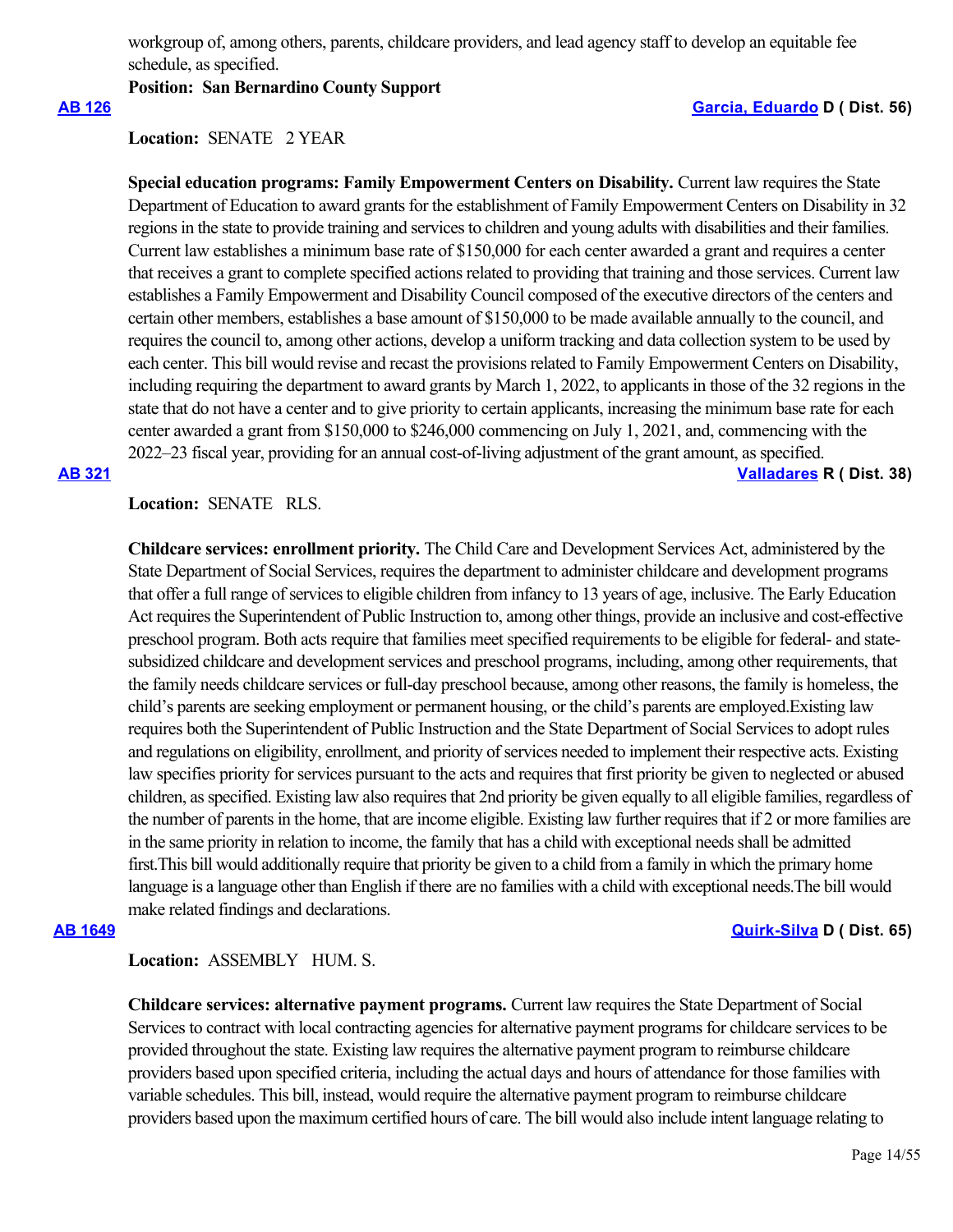equitable access to childcare for working families and a set reimbursement for all licensed and exempt providers who accept subsidized childcare vouchers.

**[SB 70](https://ctweb.capitoltrack.com/public/publishbillinfo.aspx?bi=y51p%2B%2Bav7%2By2j7KNARv%2FQ65ag6GebJVLhb7tnBcOanuCxmz8ISYhYlV12V5f8M%2FD) [Rubio](http://sd22.senate.ca.gov/) D ( Dist. 22)**

# **Location:**  ASSEMBLY DESK

**Elementary education: kindergarten.** Would, beginning with the 2022–23 school year, require a child to have completed one year of kindergarten before that child may be admitted to the first grade at a public elementary school, except for a child who has been lawfully admitted to a public school kindergarten or a private school kindergarten in California, but has not yet completed one school year, and is judged to be ready for first-grade work, as specified, thereby imposing a state-mandated local program.

### **[SB 246](https://ctweb.capitoltrack.com/public/publishbillinfo.aspx?bi=lacCMXDQKxjsfxexm3%2BWQIz5jMLglBCdXbhnz%2F%2BIo7LL4mpPPKWP9MolKBlob9AO) [Leyva](http://sd20.senate.ca.gov/) D ( Dist. 20)**

# **Location:**  ASSEMBLY 2 YEAR

**Early childhood education: reimbursement rates.** The Child Care and Development Services Act establishes a system of childcare and development services for children up to 13 years of age. Current law, until July 1, 2021, requires the Superintendent of Public Instruction to implement a plan establishing assigned reimbursement rates to be paid by the state to provider agencies for the provision of those services. Commencing July 1, 2021, current law transfers specified childcare programs, responsibilities, services, and systems, including those programs and duties described below, from the State Department of Education and the Superintendent to the State Department of Social Services. Current law requires the Superintendent to implement a plan that establishes reasonable standards and assigned reimbursement rates, which vary with the length of the program year and the hours of service. This bill would require the State Department of Social Services to implement a reimbursement system plan that establishes reasonable standards and assigned reimbursement rates that would vary with additional factors, including a quality adjustment factor to address the cost of staffing ratios.

**[SB 976](https://ctweb.capitoltrack.com/public/publishbillinfo.aspx?bi=0nyFqaWr0kBbVFSEOTIVxXi4XRWu87PB4%2F4oBRIVPaYsnNg8pDuZWcaX%2BmfCtCDs) [Leyva](http://sd20.senate.ca.gov/) D ( Dist. 20)**

# **Location:**  SENATE RLS.

**Universal preschool.** The Early Education Act, requires the Superintendent of Public Instruction, to, among other things, provide an inclusive and cost-effective preschool program. Current law establishes eligibility requirements for participation in the California state preschool program. This bill would state the intent of the Legislature to enact legislation to create a universal preschool system with specified features.

### **Economic Development**

# **[AB 106](https://ctweb.capitoltrack.com/public/publishbillinfo.aspx?bi=TSHJENppxbfSG53un6%2BUCngvhXso2lgVZ4pSYQx3GPXcEkM9Nfz4NFNaLhigTmpX) [Salas](https://a32.asmdc.org/) D ( Dist. 32)**

# **Location:**  SENATE 2 YEAR

**Regions Rise Grant Program.** Would establish the Regions Rise Grant Program within the Office of Planning and Research for the purpose of supporting inclusive, cross-jurisdictional, and innovative engagement processes that lead to inclusive strategies to address barriers and challenges confronting communities in creating economic prosperity for all. The bill would define "region" as a geographic area composed of one or more counties and cities that form a functional economy.

## **[AB 151](https://ctweb.capitoltrack.com/public/publishbillinfo.aspx?bi=U0qr%2FZVUrLbiyEMHYgcYcJNQ%2FEoPiLKYs8qT3FQRgVS5mO9aZufT%2BPx8NQdMQFn9) Committee on Budget**

**Location:**  SENATE 2 YEAR

**Economic development.** Would revise and recast the California Innovation Hub Program by, among other things, renaming the program as the "California Inclusive Innovation Hub Program," renaming an Innovation Hub as an "Inclusive Innovation Hub," "iHub Squared," or "iHub2," renaming the Innovation Accelerator Account as the "Inclusive Innovation Accelerator Account," and replacing GO-Biz as the government entity directly supervising the program with the Office of the Small Business Advocate (office) within GO-Biz. The bill would also provide that the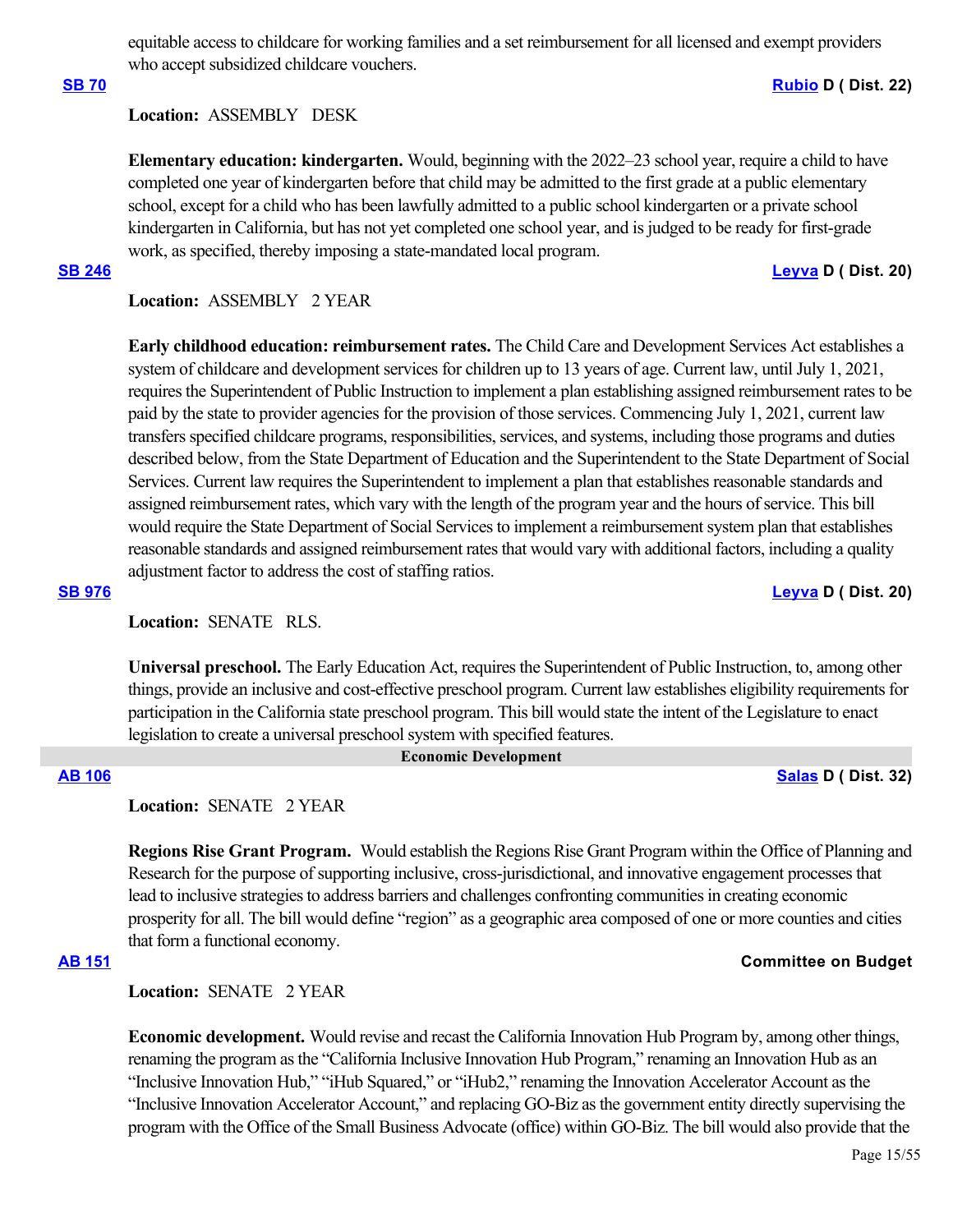office limit the iHub2s within the state to stimulating partnerships, economic development, and job creation for underserved geographic areas, industry sectors, and business owners.

**[AB 349](https://ctweb.capitoltrack.com/public/publishbillinfo.aspx?bi=U8nmvOR631fi48JMAAZe7u%2FsiOgOtxxKCZl6G21Isl4eCS35cRf7Fp%2FbLC21krjt) [Holden](https://a41.asmdc.org/) D ( Dist. 41)**

## **Location:**  SENATE 2 YEAR

**Small businesses: contracting: outreach: underrepresented groups.** The Small Business Procurement and Contract Act requires the Director of General Services and the heads of other state agencies that enter into contracts for the acquisition of goods, services, and information technology and for the construction of state facilities to establish goals for the participation of small businesses and microbusinesses in these contracts, to provide for a small business preference in the award of these contracts, to give special consideration and special assistance to small businesses, and, whenever possible, to make awards to small businesses, as specified. This bill, in order to facilitate the participation of small business, would require the director and the heads of other state agencies that enter such contracts, in addition to any other applicable requirement for public notice of contracts, to publish or otherwise make available information regarding public notice of contracts, as the awarding agency determines to be appropriate, in order to ensure all communities have access to the public notice

# **[AB 1072](https://ctweb.capitoltrack.com/public/publishbillinfo.aspx?bi=%2BmxX%2Fs%2Bw32vV%2FlbWmYi%2FTCYKWQVhgxlVJciVh5jN8KWH8uMHlAf7i2ZogVOnaNbb) [Reyes](https://a47.asmdc.org/) D ( Dist. 47)**

**Location:**  SENATE 2 YEAR

**Small businesses: technical assistance: public contracts.** Would relocate the Small Business Technical Assistance Expansion Program within the Office of Small Business Advocate, under the direction of the Small Business Advocate. The bill would expand underserved business groups to be prioritized to include disadvantaged business enterprises. The bill would additionally require the use of state funds provided pursuant to the program to support a range of programs and services delivered through one or more small business technical assistance centers, as specified. The bill would also authorize the use of state funds provided pursuant to the program for certain purposes relating to small business technical assistance. The bill would extend the repeal date to January 1, 2026. **[AB 1573](https://ctweb.capitoltrack.com/public/publishbillinfo.aspx?bi=uG4iiSs6cpsdRSxlFFXnkSXLizceI6F6k0IBJ%2FRiu99VjLbV8%2BDACFZsjdZk49B%2F) Committee on Jobs, Economic Development, and the Economy**

**Location:**  SENATE 2 YEAR

**Small business technical assistance: California Business Retention Program.** Current law, until January 1, 2024, establishes the California Small Business Development Technical Assistance Expansion Program of 2018 within the Governor's Office of Business and Economic Development, also known as GO-Biz, for the purpose of assisting small businesses through free or low-cost one-on-one consulting and low-cost training by entering into grant agreements with one or more federal small business technical assistance centers. This bill, among other things, would add the definition of "small business technical assistance center," which means federal small business technical assistance centers or local governments, or tax exempt nonprofit community-based organizations with a mission that includes economic or business development that operates entrepreneurial or small business development programs that provide free or low-cost services to underserved businesses and entrepreneurs, thereby expanding the scope of those entities eligible for grants under the program.

### **[SB 555](https://ctweb.capitoltrack.com/public/publishbillinfo.aspx?bi=t8gFkA8BMy0t6f2bRZ8kSp8EPfEC1tXi5Xz2ToWCPSP67Zlb%2FyBWj7cbNkwJuqhB) [McGuire](http://sd02.senate.ca.gov/) D ( Dist. 2)**

## **Location:**  ASSEMBLY 2 YEAR

**Local agencies: transient occupancy taxes: short-term rental facilitator: collection.** Would authorize a local agency, defined to mean a city, county, or city and county, including a charter city, county, or city and county, to enact an ordinance exclusively delegating its authority to collect any transient occupancy tax imposed by that local agency on short-term rentals to the California Department of Tax and Fee Administration and to enter into a contract with the department for purposes of registration, rate posting, collection, and transmission of revenues necessary to collect and administer any transient occupancy tax imposed on a short-term rental as specified in this bill.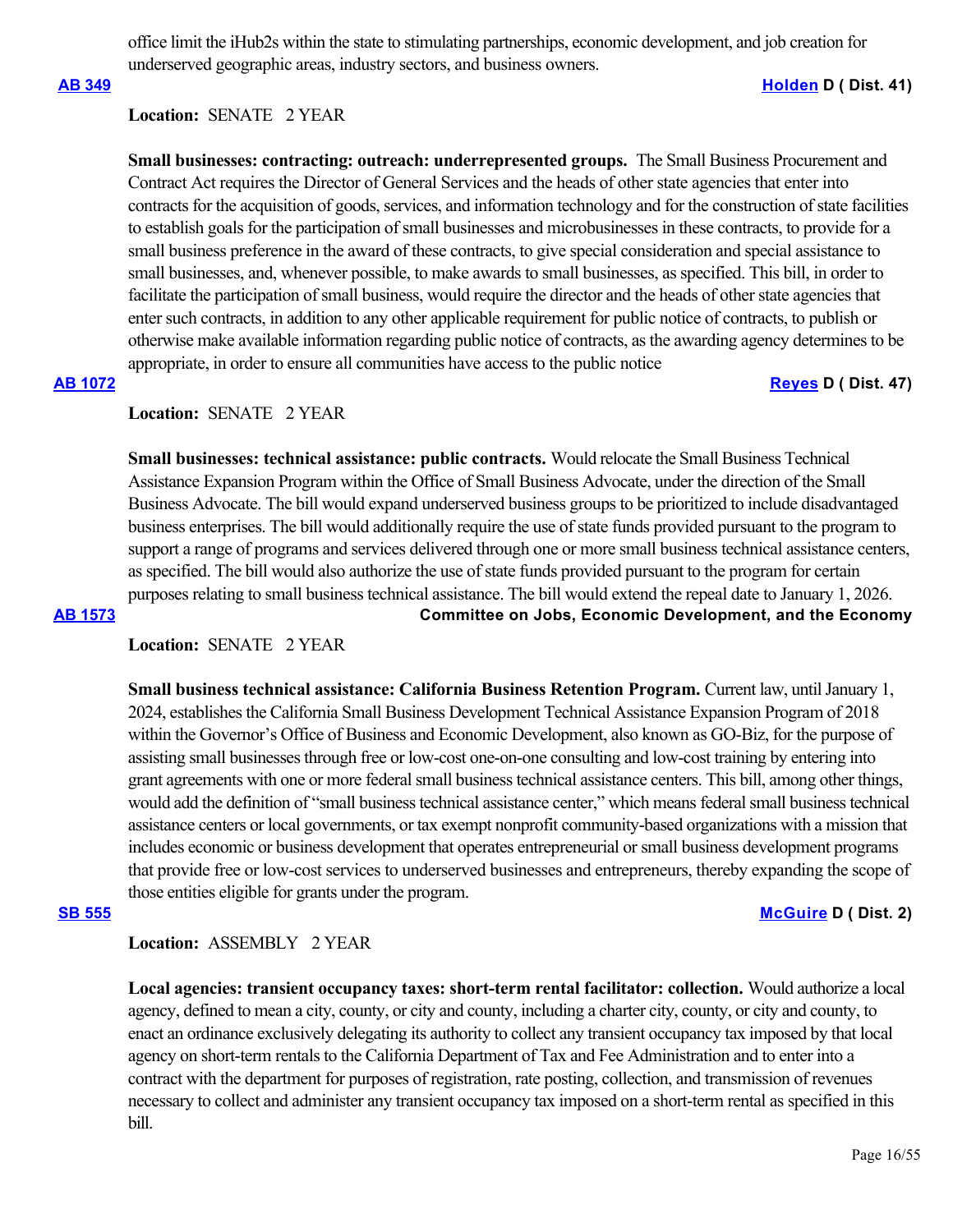# **Position: San Bernardino County Watch** [FACT SHEET](https://ctweb.capitoltrack.com/public/publishviewdoc.ashx?di=i%2BWpOgjBguUiU7ZNORsdINh1Rh8PPysNPwy8Jpu1RVk%3D)

# **Location:**  ASSEMBLY 2 YEAR

**GO-Biz: Made in California Program.** Current law establishes the Made in California Program within the Governor's Office of Business and Economic Development for the purposes of encouraging consumer product awareness and fostering purchases of high-quality products made in this state. Current law requires, in order to be eligible under the program, a company to establish that the product is substantially made by an individual located in the state and that the finished product could lawfully use a "Made in U.S.A." label, as provided. This bill would remove the requirement that a company establish that the finished product could lawfully use a "Made in U.S.A." label in order to be eligible under the program.

 **Education**

### **[AB 58](https://ctweb.capitoltrack.com/public/publishbillinfo.aspx?bi=WgrShyLX0MOnEOOovH9DdfcF5bwwiKbfN2AOah4jbt5RSeYbDiX6n8MX0tyiVoj7) [Salas](https://a32.asmdc.org/) D ( Dist. 32)**

**Location:**  SENATE RLS.

**Pupil health: suicide prevention policies and training.** Would require a local educational agency, on or before June 1, 2024, to review and update its policy on pupil suicide prevention, and revise its training materials, to incorporate best practices identified by the department in the department's model policy. By imposing additional duties on local educational agencies, the bill would impose a state-mandated local program.

**[AB 99](https://ctweb.capitoltrack.com/public/publishbillinfo.aspx?bi=gm2jgRdveobWf5LybuEXyLjwh4QWhan1fDoAiwXcruBh8Eth5pdMGXsjrNvf1Ffy) [Irwin](https://a44.asmdc.org/) D ( Dist. 44)**

**Location:**  SENATE 2 YEAR

#### **Statewide longitudinal data system: California Cradle-to-Career Data System: governance and**

**support.** Current law establishes the California Cradle-to-Career Data System Workgroup to assess, recommend, and advise about statewide data infrastructure that integrates data from state entities responsible for elementary and secondary education data, entities responsible for early learning data, segments of public higher education, private colleges and universities, state entities responsible for student financial aid, childcare providers, state labor and workforce development agencies, and state departments administering health and human services programs. Current law requires the Office of Planning and Research to contract with entities with expertise in managing data for specified purposes relating to the workgroup's activities. Current law requires those contracted entities to submit reports to the Department of Finance and the Legislature concerning the establishment of the California Cradle-to-Career Data System, as specified. This bill would express the intent of the Legislature in enacting the bill is to codify certain recommendations in the California Cradle-to-Career Data System Legislative Report published in December 2020, which describes the planning process and recommendations for phase one of the Cradle-to-Career Data System.

# **[AB 552](https://ctweb.capitoltrack.com/public/publishbillinfo.aspx?bi=0B1pP8xZSqmT1PDx5eLChQYAYYE5i75lfquaLpGyuniEx%2FusY9NutFnw5eFM16dd) [Quirk-Silva](https://a65.asmdc.org/) D ( Dist. 65)**

## **Location:**  SENATE RLS.

**Integrated School-Based Behavioral Health Partnership Program.** The School-based Early Mental Health Intervention and Prevention Services for Children Act of 1991 authorizes the Director of Health Care Services, in consultation with the Superintendent of Public Instruction, to award matching grants to local educational agencies to pay the state share of the costs of providing school-based early mental health intervention and prevention services to eligible pupils at schoolsites of eligible pupils, subject to the availability of funding each year. This bill would authorize the Integrated School-Based Behavioral Health Partnership Program, which the bill would establish, to provide prevention and early intervention for, and access to, behavioral health services for pupils.

**[AB 586](https://ctweb.capitoltrack.com/public/publishbillinfo.aspx?bi=SHR6zabaLsjdf%2BzCcgiD53IVIwpRXk6kA78OcVCQKjFBxFFWbCgeQdTfug6tFoq0) [O'Donnell](https://a70.asmdc.org/) D ( Dist. 70)**

**Location:**  SENATE 2 YEAR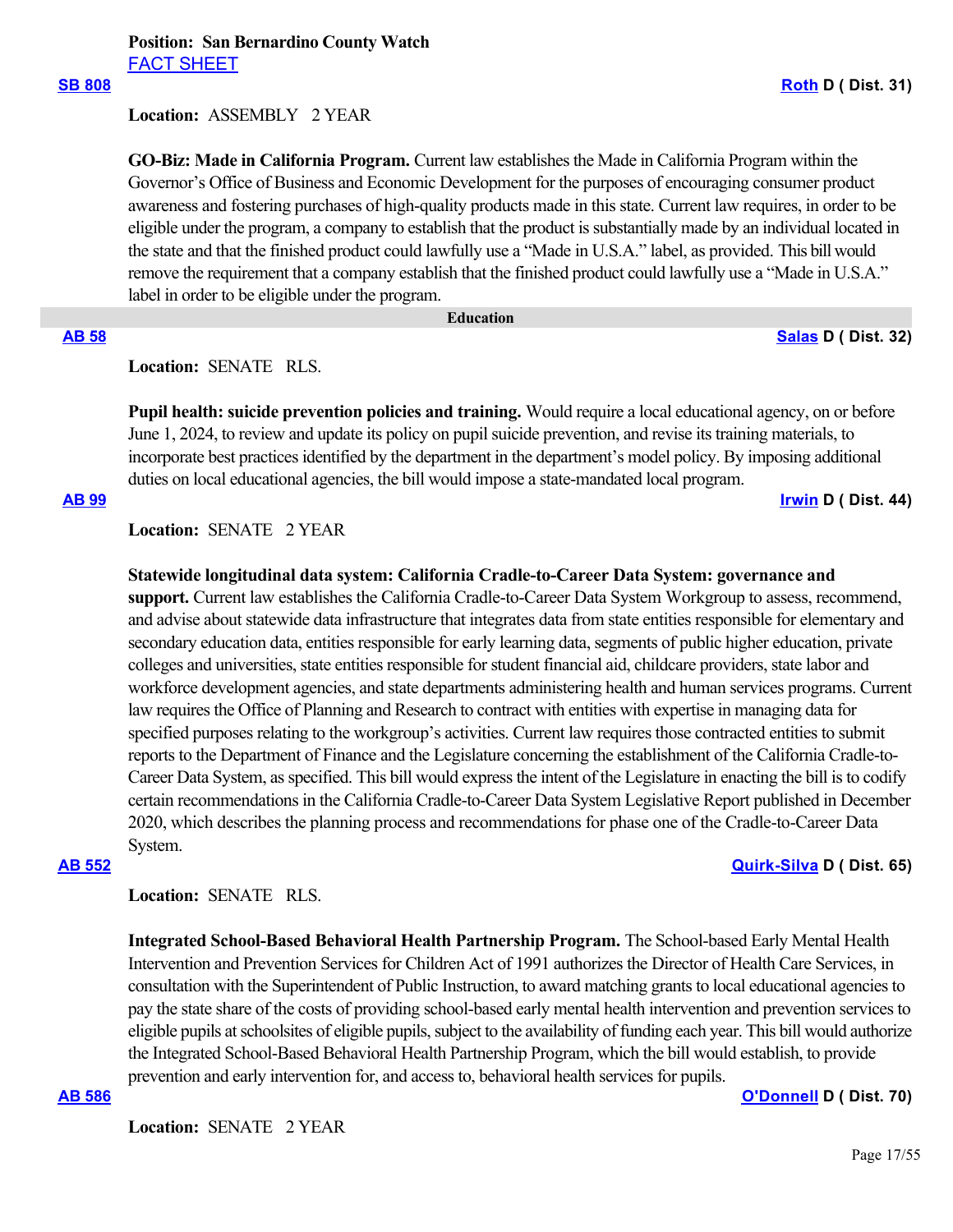**Pupil health: health and mental health services: School Health Demonstration Project.** Would establish, within the State Department of Education, the School Health Demonstration Project, a pilot project, to be administered by the department, in consultation with the State Department of Health Care Services, to expand comprehensive health and mental health services to public school pupils by providing training and support services to selected local educational agencies to secure ongoing Medi-Cal funding for those health and mental health services, as provided.

### **[SB 309](https://ctweb.capitoltrack.com/public/publishbillinfo.aspx?bi=rSpanUljIGECicuYY1QxDdrK2c%2BbfD%2FtqWJDtz2lMGdUcQFgsMbVhkXpMqXs2f97) [Leyva](http://sd20.senate.ca.gov/) D ( Dist. 20)**

## **Location:**  ASSEMBLY 2 YEAR

**School finance: college readiness: grants and notification.** Would repeal provisions establishing the College Readiness Block Grant. The bill would establish the A–G Completion Improvement Grant Program, contingent upon an appropriation by the Legislature, to provide additional supports to local educational agencies to help increase the number of California high school pupils, particularly unduplicated pupils, who graduate high school meeting the A–G subject matter requirements for admission to the University of California and the California State University. If sufficient funds have been appropriated for the program, the bill would require the Superintendent to allocate \$200,000,000 for the 2021–22 fiscal year under the program, as A–G Access Grants and A–G Success Grants, to school districts, county offices of education, and charter schools meeting certain requirements to be available for expenditure or encumbrance through the 2025–26 fiscal year. The bill would require those funds to be used for activities that directly support pupil access to, and successful completion of, the A–G subject matter requirements, as prescribed.

### **[SB 328](https://ctweb.capitoltrack.com/public/publishbillinfo.aspx?bi=9KMazkSPgREg0w%2FGsBAYs8jt5rj8KVB5DuFu5Te%2BE87U0gaR9vHAWkZPAuGrF1gu) [Portantino](http://sd25.senate.ca.gov/) D ( Dist. 25)**

## **Location:**  ASSEMBLY 2 YEAR

**Local educational agencies: before and after school programs: middle school and high school start time.** Would require the State Department of Education and the State Department of Social Services to review funding for all after school programs offered in the state under their respective jurisdiction, including, but not limited to, the After School Education and Safety Program and programs supported by federal funding, and to, by regulation, provide flexibility to school districts to use up to 20% of funds provided for after school programs under their respective jurisdiction for before school programs if that flexibility is not prohibited by the After School Education and Safety Program Act of 2002, an initiative statute approved by the voters at the November 5, 2002, statewide general election as Proposition 49, or federal law.

 **Elections / ROV**

## **[AB 152](https://ctweb.capitoltrack.com/public/publishbillinfo.aspx?bi=gRkmMj%2FzHvu7wFu4ZMnzvWacZsqtDpaWT2RGWHEpK2%2Bq8%2FZd2ARoNYqWSZGN2CFo) Committee on Budget**

## **Location:**  SENATE 2 YEAR

**Elections.** Current law authorizes counties to start to process vote by mail ballots on the 15th business day before an election. Under existing law, a vote by mail ballot is timely cast if it is postmarked or date stamped on or before election day and is received by the voter's elections official no later than 3 days after election day. This bill would authorize a county that has previously conducted an all-mailed ballot election to conduct an all-mailed ballot election prior to January 1, 2022, if it provides, on the day of the election and the 3 days preceding the election, at least one vote center for every 30,000 registered voters and, beginning 10 days before the election and continuing up to the 4th day before the election, at least one vote center for every 60,000 registered voters. The bill would authorize a county that has not previously conducted an all-mailed ballot election to conduct an all-mailed ballot election using alternative procedures substantially similar to those in effect for the November 3, 2020, statewide general election, as specified.

## **[AB 759](https://ctweb.capitoltrack.com/public/publishbillinfo.aspx?bi=aA90vtH319PBAz%2F6mP7iVn2Ey3W0AKYdpxz2PkqCtbyOJWw7OfERY4Hh%2BfKZUBFv) [McCarty](https://a07.asmdc.org/) D ( Dist. 7)**

**Location:**  SENATE 2 YEAR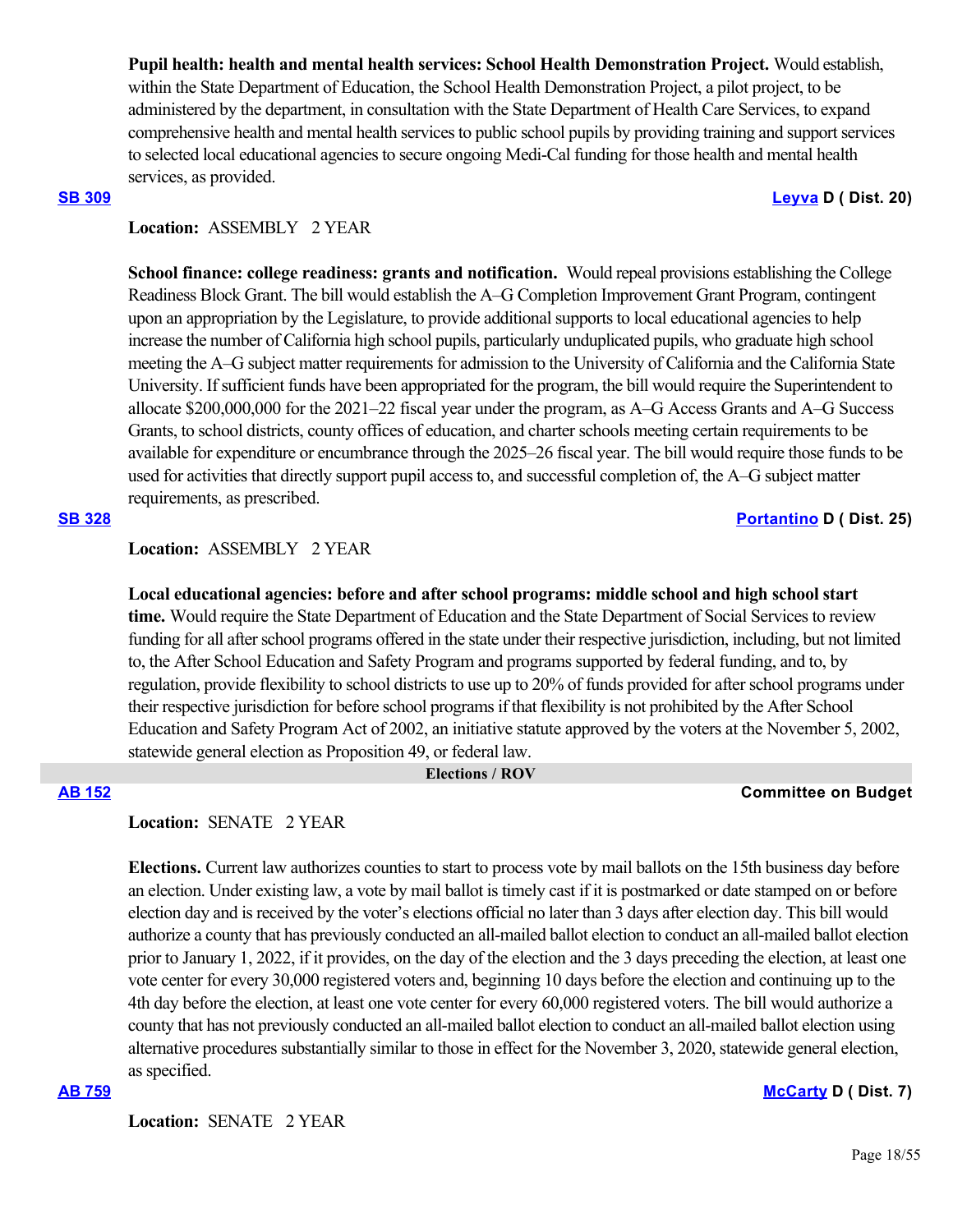**Elections: county officers.** The California Constitution requires the Legislature to provide for an elected county sheriff, elected district attorney, and elected assessor in each county. Current law also provides that the county treasurer, clerk, auditor, tax collector, recorder, public administrator, and coroner are elective offices unless a county makes them appointive offices, as specified. Current law generally requires the election to select county officers to be held with the statewide primary election at which candidates for Governor are nominated, but if no candidate for a county office receives a majority of the votes cast for that office at the primary election, the 2 candidates who received the most votes advance to the statewide general election at which the Governor is elected.This bill would require the election to select district attorney, sheriff, and assessor to be held with the presidential primary and would require, if no candidate receives a majority of the votes cast for the office at the presidential primary, the 2 candidates who received the most votes to advance to a general election held with the presidential general election. The bill would provide for a 6-year term for a district attorney, sheriff, or assessor elected in 2022, as specified.

# **[AB 1137](https://ctweb.capitoltrack.com/public/publishbillinfo.aspx?bi=PQ2UN9IAlNJFxjb5YT%2FgJ4bkxE9aiGC7PaIOD9LbqXyIHNXL3yT0suFLISgX8PWM) [Mullin](https://a22.asmdc.org/) D ( Dist. 22)**

# **Location:**  SENATE 2 YEAR

**Elections: voter registration agencies.** Would require the Secretary of State, no later than December 31, 2022, to report to the Legislature regarding the process and infrastructure established by each voter registration agency to allow a person who applies online to electronically submit a voter preference form and an affidavit of voter registration and the feasibility of the voter registration agency establishing a process and infrastructure to implement automated voter registration, as specified. The bill would also permit the Secretary of State to update the required report and to provide periodic updates. The bill would require a voter registration agency to provide the Secretary of State with all information that the Secretary of State identifies as necessary to complete the report.

## **[AB 1619](https://ctweb.capitoltrack.com/public/publishbillinfo.aspx?bi=ekCRCLgfuOrqyUemGSuk3Yc5r61cnKuQ1Ly87vRD%2BQPz4UzwCxZLt2wHH%2BnWgi4x) [Cervantes](https://a60.asmdc.org/) D ( Dist. 60)**

### **Location:**  ASSEMBLY ELECTIONS

**Elections: voter registration and signature comparison.** Existing law requires a person to register as a voter by affidavit of registration, except as otherwise provided. Existing law allows an affidavit of registration to be mailed or delivered to the county elections official or submitted electronically. Existing law requires an elections official, upon receiving a vote by mail ballot, to verify the signature on the identification envelope by comparing it with the signature on specified records within the voter's registration record, including the voter's affidavit of registration.This bill would require that both paper and electronic affidavits of registration inform affiants that the signature used on the affidavit of registration may be compared with the signature provided on an identification envelope for the return of a vote by mail ballot.

# **[AB 1631](https://ctweb.capitoltrack.com/public/publishbillinfo.aspx?bi=0ywmK0CuNrLsAD1oYOidV6zulDveABZf5C88dIwxuGh%2BCaya%2FJHJPFUhJGRcDTHk) [Cervantes](https://a60.asmdc.org/) D ( Dist. 60)**

## **Location:**  ASSEMBLY PRINT

**Elections: bilingual poll workers.** Current law requires the Secretary of State to adopt uniform standards regarding the training of precinct board members, including languages that may be encountered by a poll worker during the course of an election. This bill would state the intent of the Legislature to enact legislation to require the usage of bilingual polling place workers at appropriate precincts given the language needs of their voters.

**[AB 1660](https://ctweb.capitoltrack.com/public/publishbillinfo.aspx?bi=iwVojYjkD5b6CSyUVSyXU6K%2B0yORR7LQnOuZlXFJn5ZGku4GMJpS%2B2rmfdp4nwBb) [Nguyen](https://ad72.asmrc.org/) R ( Dist. 72)**

# **Location:**  ASSEMBLY ELECTIONS

**Elections: vote by mail ballots: notifications.** Would require an elections official to inspect a vote by mail ballot envelope for signs of tampering and, if any are found, notify the voter within seven business days. The bill would allow a voter whose vote by mail ballot envelope shows signs of tampering to elect to receive a new vote by mail ballot or to vote in person at the voter's home precinct or at another voter location, as specified. The bill would prohibit an elections official from processing a vote by mail ballot that arrives in an envelope that shows signs of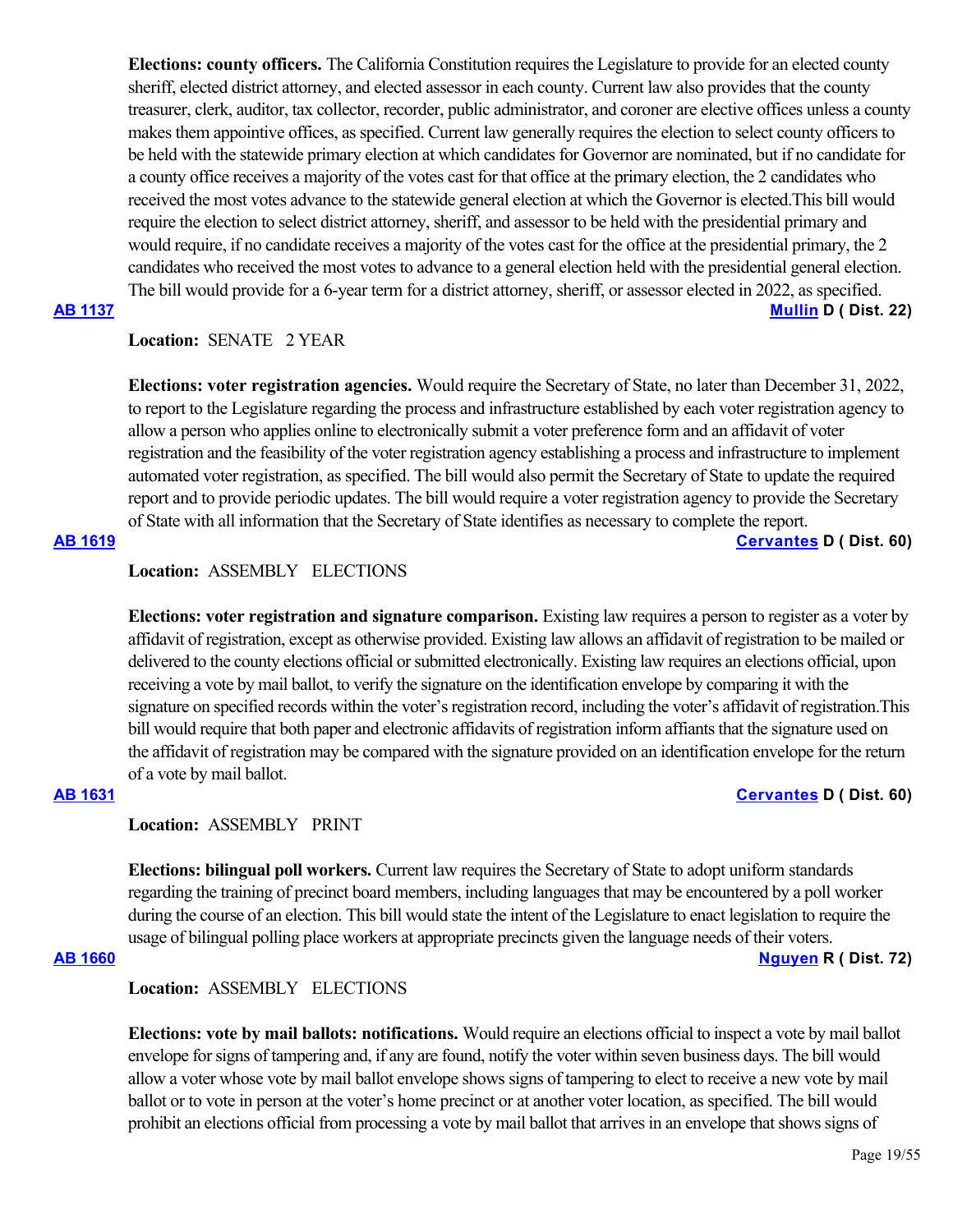tampering.

# **Location:**  ASSEMBLY PRINT

**Voting: vote by mail systems.** Current law requires the Secretary of State to certify or conditionally approve any remote accessible vote by mail system before its first use in an election. Current law requires the Secretary of State to make publicly available various testing, examination, and certification reports pertaining to a remote accessible vote by mail system, both before and after the decision to certify or conditionally approve the system, as applicable. Among these requirements, current law requires the Secretary of State to make publicly available, within 10 days after issuing and filing a certification decision and associated testing reports, a full and complete copy of the certification report and all associated documentation, except as specified. This bill would specify that the Secretary of State's duty to make publicly available a full and complete copy of the certification report and associated documentation within 10 days after issuing and filing the certification decision and associated testing reports includes the duty to post these items on the Secretary of State's internet website.

## **[SB 443](https://ctweb.capitoltrack.com/public/publishbillinfo.aspx?bi=HIojWqTdpascDXzdrowFDmZfMBn6ikUpCG3ceZICtuNK6Drr9Vz38JPGnn2sEp40) [Hertzberg](https://sd18.senate.ca.gov/) D ( Dist. 18)**

### **Location:**  ASSEMBLY 2 YEAR

**Referendum measures.** Current law specifies the order in which statewide ballot measures are required to appear on the ballot, with referendum measures required to be last after all initiative measures. This bill would instead require initiative and referendum measures to appear in the order in which they qualify for the ballot. **[SB 504](https://ctweb.capitoltrack.com/public/publishbillinfo.aspx?bi=VK5PXElFKMX63ipoeDnRaJ0FG9klpyiyj9cPSVnLp242P%2Fpeg9GnjaCHyM5zmkgx) [Becker](http://sd13.senate.ca.gov/) D ( Dist. 13)**

Location: **SENATE CONCURRENCE** 

**Elections: voter registration.** Current law authorizes a voter who has conditionally registered to cast a provisional or nonprovisional ballot during the 14 days immediately preceding an election or on the day of the election, as specified. Current law authorizes military and overseas voters, as defined, to register for, and to vote a vote by mail ballot in, any election within the state or within the precinct in which the voter last resided within the territorial limits of the United States, as specified. This bill would clarify that otherwise qualified military and overseas voters and voters with disabilities may complete a conditional voter registration and cast a provisional ballot or nonprovisional ballot under these provisions.

## **[SCA 6](https://ctweb.capitoltrack.com/public/publishbillinfo.aspx?bi=2atZrudWC%2FU8zJkaoOmSp3UbneK%2FRHqnwUEC7hkhNabYuZUEKSQ2uBjClBD%2FQjUV) [Newman](https://sd29.senate.ca.gov/) D ( Dist. 29)**

**Location:**  SENATE RLS.

**Elections: recall of state officers.** The Constitution provides that the Lieutenant Governor becomes Governor when a vacancy occurs in the office of Governor, and requires the Lieutenant Governor to act as Governor during the impeachment, absence from the state, or other temporary disability of the Governor or of a Governor-elect who fails to take office. When a recall of the Governor is initiated, the Constitution requires the Lieutenant Governor to perform the recall duties of the Governor. The Constitution requires the Governor to fill vacancies in certain judicial and executive offices by appointment, as specified. This measure would provide, in the event an officer is removed in a recall election, for the office to remain vacant until a successor candidate to hold the unexpired term of the office receives a majority of votes at a special election, or for the office to remain vacant for the remainder of the term if there is insufficient time to hold a special election, as specified.

 **Emergency Services**

### **[AB 988](https://ctweb.capitoltrack.com/public/publishbillinfo.aspx?bi=jPjlAAna2I%2BTXPXFt0nZGgjfP4UQuHD0yMrgtf7cg0IF6eh90GIQOatSW9biM2p8) [Bauer-Kahan](https://a16.asmdc.org/) D ( Dist. 16)**

**Location:**  SENATE 2 YEAR

**Mental health: 988 crisis hotline.** Current law, the Warren-911-Emergency Assistance Act, requires every local public agency, as defined, to have an emergency communication system and requires the digits "911" to be the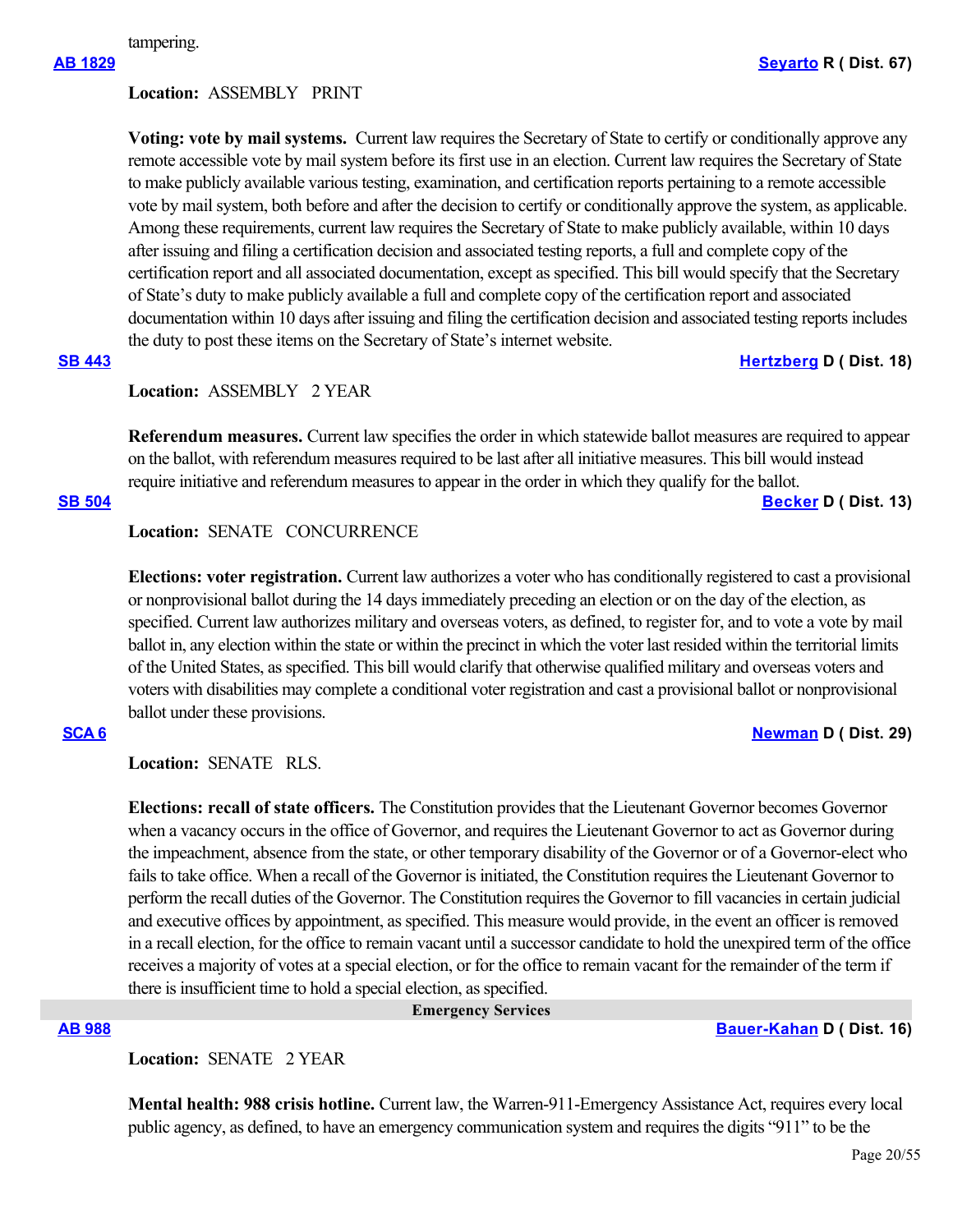primary emergency telephone number within the system. Current federal law, the National Suicide Hotline Designation Act, designates the 3-digit telephone number "988" as the universal number within the United States for the purpose of the national suicide prevention and mental health crisis hotline system operating through the National Suicide Prevention Lifeline maintained by the Assistant Secretary for Mental Health and Substance Abuse and the Veterans Crisis Line maintained by the Secretary of Veterans Affairs. This bill would require 988 centers, as defined, to, by July 16, 2022, provide a person experiencing a behavioral health crisis access to a trained counselor by call and, by January 1, 2027, provide access to a trained counselor by call, text, and chat.

## **[AB 1721](https://ctweb.capitoltrack.com/public/publishbillinfo.aspx?bi=ZQ99%2BBgY3s1f3zG1pd1hs%2F92PtmQkrdlWMrqzJXYT6LYVJTZp5mhiwmFRR1rIHNo) [Rodriguez](https://a52.asmdc.org/) D ( Dist. 52)**

# **Location:**  ASSEMBLY EMERGENCY MANAGEMENT

**California Emergency Services Act: Emergency Medical Services Mutual Aid Program.** Would establish the Emergency Medical Services Mutual Aid Program, to be administered by the Office of Emergency Services, to support local government efforts in responding to surges in demand for emergency medical services and provide effective mutual aid during disasters, as defined. The bill would, upon appropriation by the Legislature, require OES to provide noncompetitive grant funding to local governments, special districts, and tribes for the purpose of acquiring emergency medical services, as specified. The bill would also require OES to provide an annual report to the Legislature regarding the program, as specified.

 **Employee Relations**

#### **[AB 84](https://ctweb.capitoltrack.com/public/publishbillinfo.aspx?bi=B%2FFJylx76BV7l52%2B3XhF6j%2FwR52JBWNxjEXhy3jtbD2GBvwl2cN4wsF%2FNmRfG1Iy) Committee on Budget**

# Location: **SENATE** BUDGET & F.R.

**Employment: COVID-19: supplemental paid sick leave.** Would, beginning January 1, 2022, until September 30, 2022, provide for COVID-19 supplemental paid sick leave for covered employees who are unable to work or telework due to certain reasons related to COVID-19, including that the employee is attending a COVID-19 vaccine or vaccine booster appointment for themselves or a family member, or is experiencing symptoms, or caring for a family member experiencing symptoms, related to a COVID-19 vaccine or vaccine booster. The bill would entitle a covered employee to 40 hours of COVID-19 supplemental paid sick leave if that employee either works full time or was scheduled to work, on average, at least 40 hours per week for the employer in the 2 weeks preceding the date the covered employee took COVID-19 supplemental paid sick leave. The bill would provide a different calculation for supplemental paid sick leave for a covered employee who is a firefighter subject to certain work schedule requirements and for a covered employee working fewer or variable hours, as specified.

# **[AB 1041](https://ctweb.capitoltrack.com/public/publishbillinfo.aspx?bi=5AdbS012iolk0S%2BR8OXCTbezQbDtY%2FRyuueXH9Dq%2Bq%2FTbNCW2s2qDttEyECBZAw%2F) [Wicks](https://a15.asmdc.org/) D ( Dist. 15)**

**Location:**  SENATE 2 YEAR

**Employment: leave.** Would expand the population that an employee can take leave to care for to include a designated person. The bill would define "designated person" to mean a person identified by the employee at the time the employee requests family care and medical leave. The bill would authorize an employer to limit designation of a person, as prescribed.

### **Environmental Health**

**[AB 441](https://ctweb.capitoltrack.com/public/publishbillinfo.aspx?bi=oqyp6GJ0p0sy9WvFZ2GTH%2FYL4lTm5%2B6CBmHGWmTfS%2FGDq1drB5MKBjVuoTtcFywR) [Mayes](https://www.assembly.ca.gov/assemblymemberchadmayes) I ( Dist. 42)**

# **Location:**  SENATE 2 YEAR

**Recreational water use: wave basins.** Current law provides for the regulation of recreational water use, as specified, including, but not limited to, swimming pools and wave pools. Current law establishes applicable construction and sanitation standards for public swimming pools, and standards pertaining to their operation, maintenance, and use. This bill would similarly establish, under the supervision of the State Department of Public Health, standards for a wave basin, defined as an artificially constructed body of water within an impervious water containment structure incorporating the use of a mechanical device principally designed to generate waves for surfing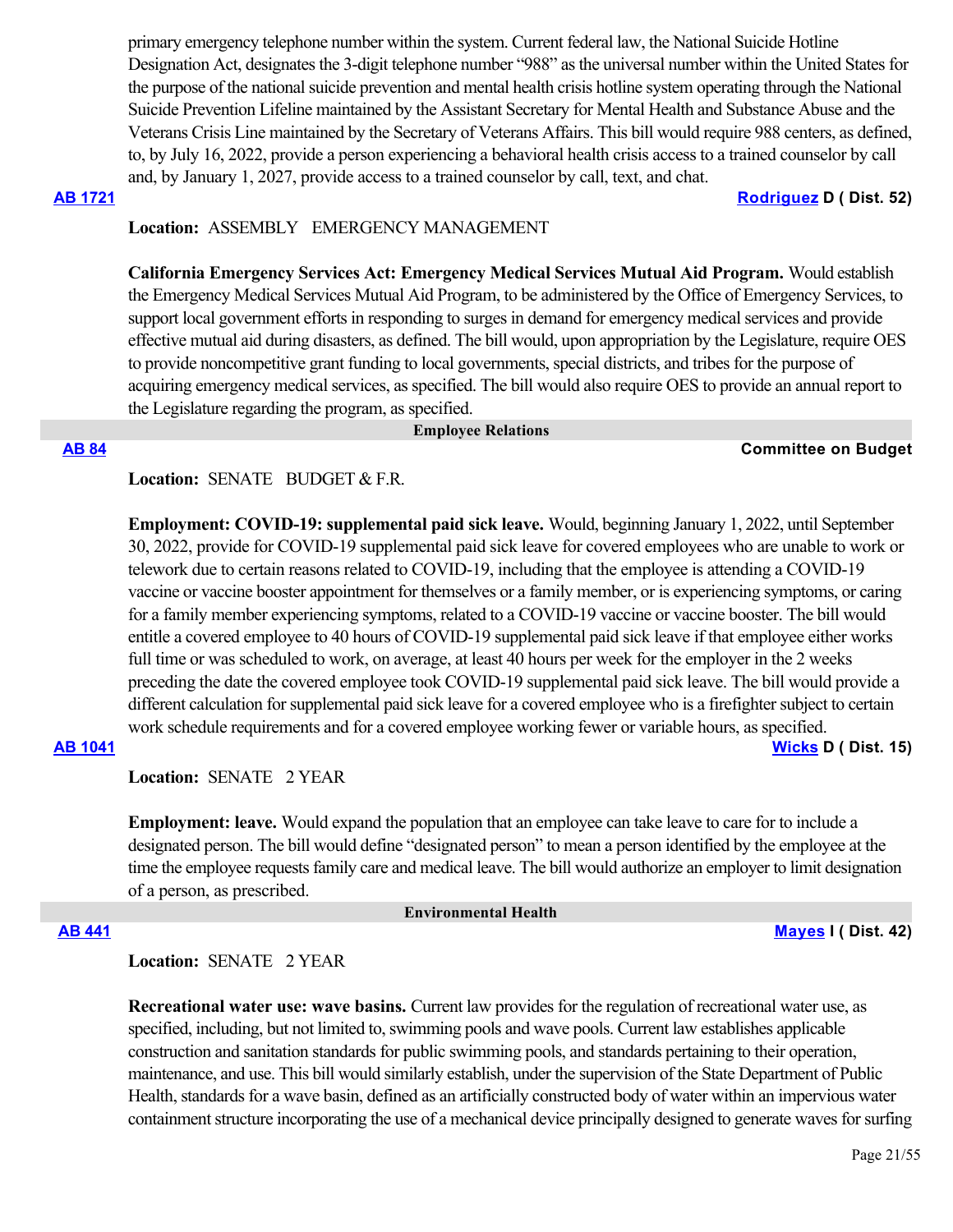on a surfboard or analogous surfing device commonly used in the ocean and intended for sport.

 **Equity**

# **Location:**  SENATE 2 YEAR

**California Health Equity Program.** Would, on July 1, 2022, establish the California Health Equity Program, a competitive grant program administered by the Office of Health Equity to community-based nonprofit organizations, community clinics, local health departments, and tribal organizations to take actions related to health equity. The bill would establish the California Health Equity Fund in the State Treasury and, upon appropriation by the Legislature, would make moneys in the fund available for the purposes of the grant program. The bill would also establish the California Health Equity Fund Oversight and Accountability Committee, 15-member committee with specified membership, to monitor the distribution, implementation, and impact of local and regional grants funded by the California Health Equity Fund and make reports about the status of the program and related recommendations to specified entities, among other duties.

# **Location:**  ASSEMBLY 2 YEAR

**Office of Racial Equity.** Would, until January 1, 2029, would establish in state government an Office of Racial Equity, an independent public entity not affiliated with an agency or department, governed by a Racial Equity Advisory and Accountability Council. The bill would authorize the council to hire an executive director to organize, administer, and manage the operations of the office. The bill would task the office with coordinating, analyzing, developing, evaluating, and recommending strategies for advancing racial equity across state agencies, departments, and the office of the Governor. The bill would require the office, in consultation with state agencies, departments, and public stakeholders, as appropriate, to develop a statewide Racial Equity Framework that includes a strategic plan with policy and inclusive practice recommendations, guidelines, goals, and benchmarks to reduce racial inequities, promote racial equity, and address individual, institutional, and structural racism.

 **Fire Proection / Wildfire**

**[AB 267](https://ctweb.capitoltrack.com/public/publishbillinfo.aspx?bi=3SE2825yVeoD%2FVeb1naH%2BjNacVwbKBjyd6shO3zqBpjbBxwZfGAepSO1w%2BhXWhOD) [Valladares](https://ad38.asmrc.org/) R ( Dist. 38)**

## **Location:**  SENATE 2 YEAR

## **California Environmental Quality Act: exemption: prescribed fire, thinning, and fuel reduction**

**projects.** Current law, until January 1, 2023, exempts from the requirements of CEQA prescribed fire, thinning, or fuel reduction projects undertaken on federal lands to reduce the risk of high-severity wildfire that have been reviewed under the federal National Environmental Policy Act of 1969, as provided. Current law requires the Department of Forestry and Fire Protection, beginning December 31, 2019, and annually thereafter until January 1, 2023, to report to the relevant policy committees of the Legislature the number of times the exemption was used. This bill would extend the exemption from CEQA and the requirement on the department to report to the relevant policy committees of the Legislature to January 1, 2026.

# **[AB 1431](https://ctweb.capitoltrack.com/public/publishbillinfo.aspx?bi=Yq6ghj%2Ftr2poYSBQbPIhqVyClNmo475qyX3stugPUKTdL%2BjDeAT%2FEGG%2B9VwQRGtc) [Frazier](https://a11.asmdc.org/) D ( Dist. 0)**

**Location:**  SENATE 2 YEAR

**Forestry: forest carbon and resilience goals.** Current law requires the Department of Forestry and Fire Protection to implement various fire protection programs intended to protect forest resources and prevent uncontrolled wildfires. This bill would establish state goals for fuels treatment, vegetation management, and wildfire risk reduction, including, but not limited to, increasing vegetation management on nonfederal lands and urging the federal government to increase vegetation management on federal lands, as provided, and increasing the pace and scale of home hardening efforts to harden at least 100,000 existing homes per year by 2025. The bill would require that the established vegetation management goals be for activities that improve fire resiliency and reduce fire spread,

### **[AB 1038](https://ctweb.capitoltrack.com/public/publishbillinfo.aspx?bi=IoY8rQUCyOZF5Yc9dfaGuYjz9MtGrCcOJ%2FAMaQRm%2BvFhHTupuZNOKklpgRMr0YdL) [Gipson](https://a64.asmdc.org/) D ( Dist. 64)**

# **[SB 17](https://ctweb.capitoltrack.com/public/publishbillinfo.aspx?bi=%2BE4NoDKMLnuTFxzoM1Xo99BcuN4ryD73nF0rJQY%2ByFcnjPHcHP1MVGB5QCwtLcFz) [Pan](http://sd06.senate.ca.gov/) D ( Dist. 6)**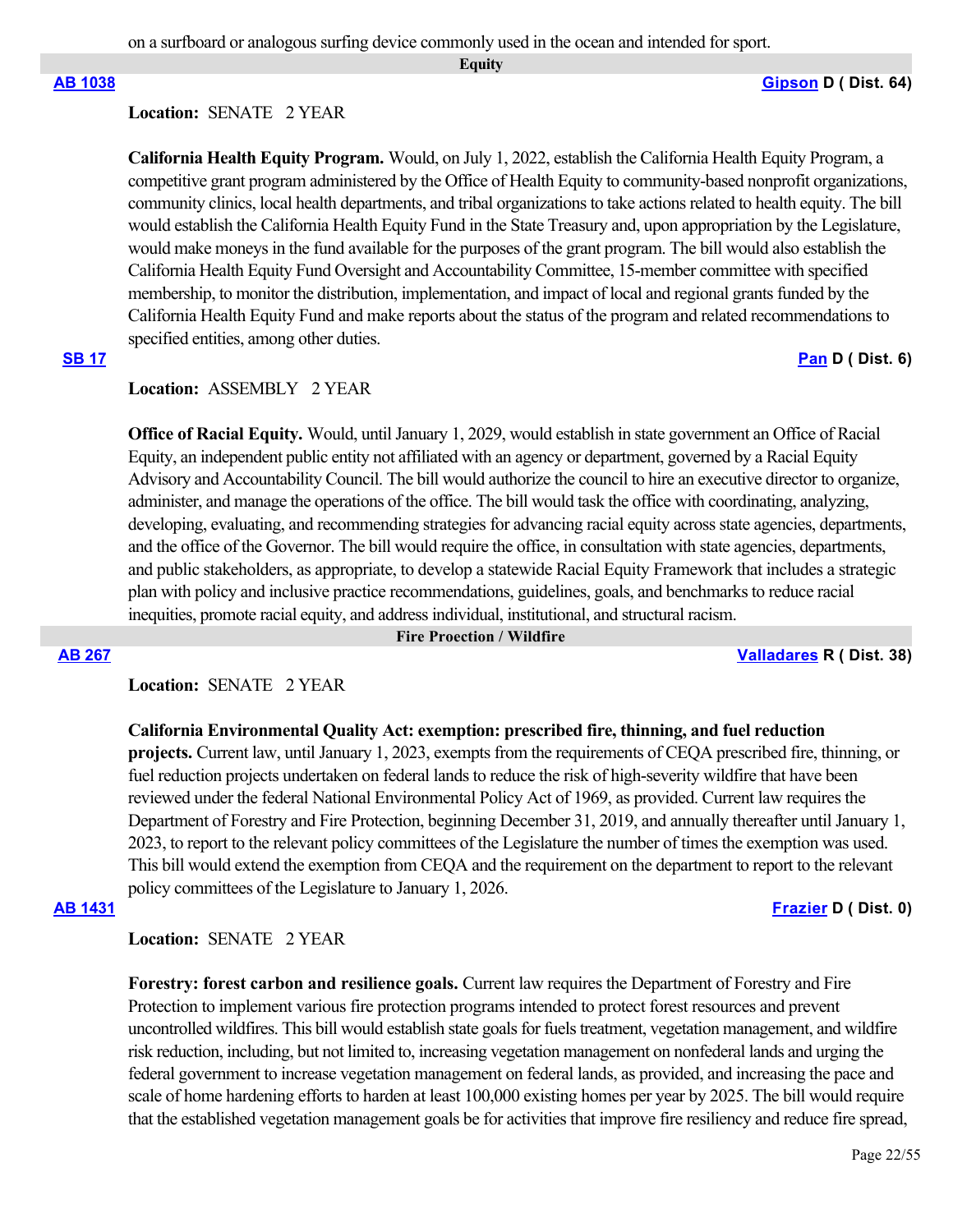duration, and intensity, fuel ignitability, or ignition of tree crowns, as applicable, and would require the state to implement, or cause to be implemented, the established vegetation management and home hardening goals in a specified manner, including prioritizing the implementation of these goals in the most vulnerable communities.

# **[SB 12](https://ctweb.capitoltrack.com/public/publishbillinfo.aspx?bi=iH%2F%2FFgFB5uNEO9mn6EmBkyuBjJw94E72dmogINjFfiA5CHBEKXu6y51VY2VvDZAR) [McGuire](http://sd02.senate.ca.gov/) D ( Dist. 2)**

# **Location:**  ASSEMBLY 2 YEAR

**Local government: planning and zoning: wildfires.** Current law requires that the Office of Planning and Research, among other things, coordinate with appropriate entities, including state, regional, or local agencies, to establish a clearinghouse for climate adaptation information for use by state, regional, and local entities, as provided. This bill would require the safety element, upon the next revision of the housing element or the hazard mitigation plan, on or after July 1, 2024, whichever occurs first, to be reviewed and updated as necessary to include a comprehensive retrofit strategy to reduce the risk of property loss and damage during wildfires, as specified, and would require the planning agency to submit the adopted strategy to the Office of Planning and Research for inclusion into the above-described clearinghouse.

# **[SB 45](https://ctweb.capitoltrack.com/public/publishbillinfo.aspx?bi=XDzDifgqVMy0XBOqonq3NDw2YsdmIpuQ1JXO6HXO%2B7sRhXSzmAlyf%2B4AVVWujK32) [Portantino](http://sd25.senate.ca.gov/) D ( Dist. 25)**

### **Location:**  ASSEMBLY DESK

**Short-lived climate pollutants: organic waste reduction goals: local jurisdiction assistance.** Current law requires the Department of Resources Recycling and Recovery, in consultation with the State Air Resources Board, to adopt regulations to achieve the organic waste reduction goals established by the state board for 2020 and 2025, as provided. Current law requires the department, no later than July 1, 2020, and in consultation with the state board, to analyze the progress that the waste sector, state government, and local governments have made in achieving these organic waste reduction goals. This bill would require the department, in consultation with the state board, to provide assistance to local jurisdictions, including, but not limited to, any funding appropriated by the Legislature in the annual Budget Act, for purposes of assisting local agencies to comply with these provisions, including any regulations adopted by the department.

### **[SB 72](https://ctweb.capitoltrack.com/public/publishbillinfo.aspx?bi=RwmJMe9s2JscBqpxkWuTdtwYUdb4HESgyWyHFmzT%2BLH1Gr8o%2FKmFWJbTi94SjK%2B8) [Rubio](http://sd22.senate.ca.gov/) D ( Dist. 22)**

# **Location:**  ASSEMBLY 2 YEAR

**Property insurance: wildfire risk information reporting.** Current law requires an admitted insurer with written California premiums totaling \$10,000,000 or more, on or before April 1, 2020, and every 2 years thereafter, as specified, to submit a report to the commissioner with specified fire risk information on its residential property policies, and subjects an admitted insurer that willfully fails to submit a report to a prescribed civil penalty. Current law requires the commissioner to post to the department's internet website a report on wildfire risk compiled from the collected fire risk information. Current law establishes in state government the Natural Resources Agency under the supervision of the Secretary of the Natural Resources Agency, consisting of various departments, including the Department of Forestry and Fire Protection, which is responsible for the fire protection, fire prevention, maintenance, and enhancement of the state's forest, range, and brushland resources, among other things. On or before November 1, 2022, and annually thereafter, this bill would require the commissioner to transmit to the secretary of the agency a report that makes geographic recommendations for vegetation management projects based on the commissioner's analysis of specified information, including nonrenewal data on policies of residential property insurance, and to post that report on the Department of Insurance's internet website.

**[SB 232](https://ctweb.capitoltrack.com/public/publishbillinfo.aspx?bi=HuMeyuzGJk2mqEyG9IeWvXXbdtW4WugJveLkG%2FL2%2BCbfM5Xhex5kekJKG6Vt4LtW) [Nielsen](http://nielsen.cssrc.us/) R ( Dist. 4)**

**Location:**  ASSEMBLY 2 YEAR

**Employment Development Department: policies and practices.** Current law requires the Employment Development Department to administer a program for the payment of unemployment compensation to the eligible

 **First Responders**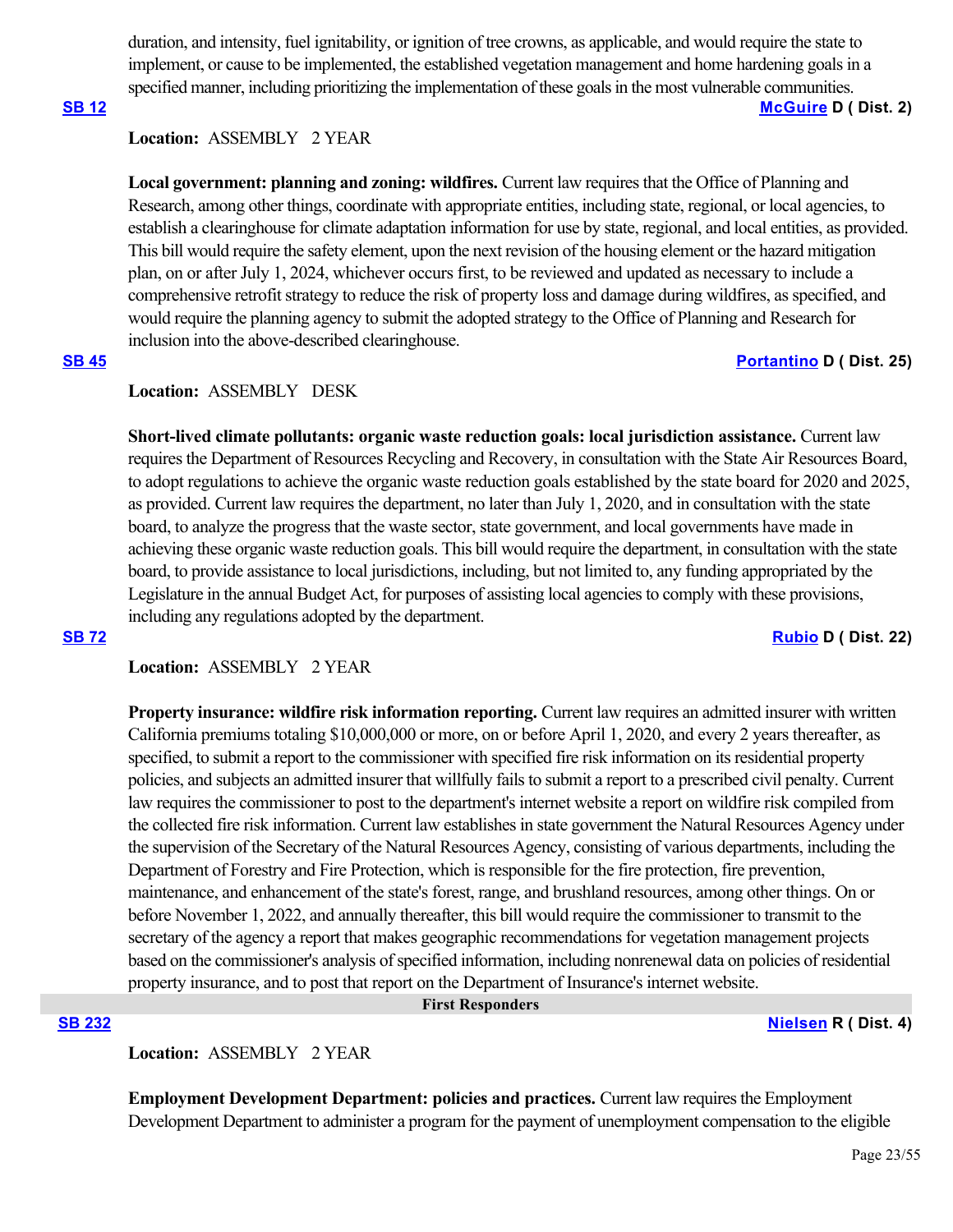unemployed. Current law requires the department to periodically review policies and practices used to determine eligibility and benefits that result in delayed eligibility unemployment determinations or benefit payments and that fail to identify or prevent fraud. Current law requires the director of the department to report the results of the first review to the Legislature on or before July 1, 2015, and authorizes the submission of subsequent reports. This bill would require the Employment Development Department to take various actions in response to recommendations by the California State Auditor regarding the timely issuance of unemployment insurance benefits and the reduction of fraud associated with the payment of those benefits.

#### **[SB 284](https://ctweb.capitoltrack.com/public/publishbillinfo.aspx?bi=pfo59AaC5CcBlbAG1B14p2QyzY9s%2Fy6%2F4GGrAzrDy118E94jS7x9jr06vKUaTB3e) [Stern](http://sd27.senate.ca.gov/) D ( Dist. 27)**

# **Location:**  ASSEMBLY 2 YEAR

**Workers' compensation: firefighters and peace officers: post-traumatic stress.** Current law, under the workers' compensation system, provides, only until January 1, 2025, that, for certain state and local firefighting personnel and peace officers, the term "injury" includes post-traumatic stress that develops or manifests during a period in which the injured person is in the service of the department or unit, but applies only to injuries occurring on or after January 1, 2020. Existing law requires the compensation awarded pursuant to this provision to include full hospital, surgical, medical treatment, disability indemnity, and death benefits. This bill would make that provision applicable to active firefighting members of the State Department of State Hospitals, the State Department of Developmental Services, the Military Department, and the Department of Veterans Affairs, and to additional peace officers, including security officers of the Department of Justice when performing assigned duties as security officers and the officers of a state hospital under the jurisdiction of the State Department of State Hospitals or the State Department of Developmental Services, among other officers.

#### **Health and Human Services**

**[AB 4](https://ctweb.capitoltrack.com/public/publishbillinfo.aspx?bi=gy7%2B%2F%2FSworWr53yrsQv%2FCEbi4rGhUc9NFdyQ7AMZKsgTYO48XJIEaRFlvfOy8LnY) [Arambula](https://a31.asmdc.org/) D ( Dist. 31)**

## Location: **SENATE** 2 YEAR

**Medi-Cal: eligibility.** Would, effective January 1, 2022, extend eligibility for full scope Medi-Cal benefits to anyone regardless of age, and who is otherwise eligible for those benefits but for their immigration status, pursuant to an eligibility and enrollment plan. The bill would delete the specified provisions regarding individuals who are under 25 years of age or 65 years of age or older and delaying implementation until the director makes the determination described above. The bill would require the eligibility and enrollment plan to ensure that an individual maintains continuity of care with respect to their primary care provider, as prescribed, would provide that an individual is not limited in their ability to select a different health care provider or Medi-Cal managed care health plan, and would require the department to provide monthly updates to the appropriate policy and fiscal committees of the Legislature on the status of the implementation of these provisions

### **[AB 47](https://ctweb.capitoltrack.com/public/publishbillinfo.aspx?bi=%2Fa0YW4RU81u0tfnzXer%2FrpfqAKX00ohuxXYd5d4bDFGEID0ZI8r0U%2BhEEQBazghF) [Reyes](https://a47.asmdc.org/) D ( Dist. 47)**

## Location: **SENATE** 2 YEAR

**Human services: coordinated immigration support services.** Would require the State Department of Social Services to establish a grant program that provides grants to qualified nonprofit organizations, as defined, for the provision of multitiered and coordinated immigration support services in California to undocumented and mixedstatus families who reside in the state and were separated by the federal government. The bill would require those support services to meet specified criteria.

## **[AB 98](https://ctweb.capitoltrack.com/public/publishbillinfo.aspx?bi=2AP7Z%2BSfWPwTjY7pLpJnVvICIB0PB6RxMicaXIQV4NUvKm9S7g60uYAHDWRfPpxF) [Frazier](https://a11.asmdc.org/) D ( Dist. 0)**

**Location:**  SENATE 2 YEAR

**Health care: medical goods: reuse and redistribution.** Would require the California Department of Aging, upon appropriation by the Legislature, to establish a comprehensive 3-year pilot program in the Counties of Contra Costa, Napa, and Solano to facilitate the reuse and redistribution of durable medical equipment and other home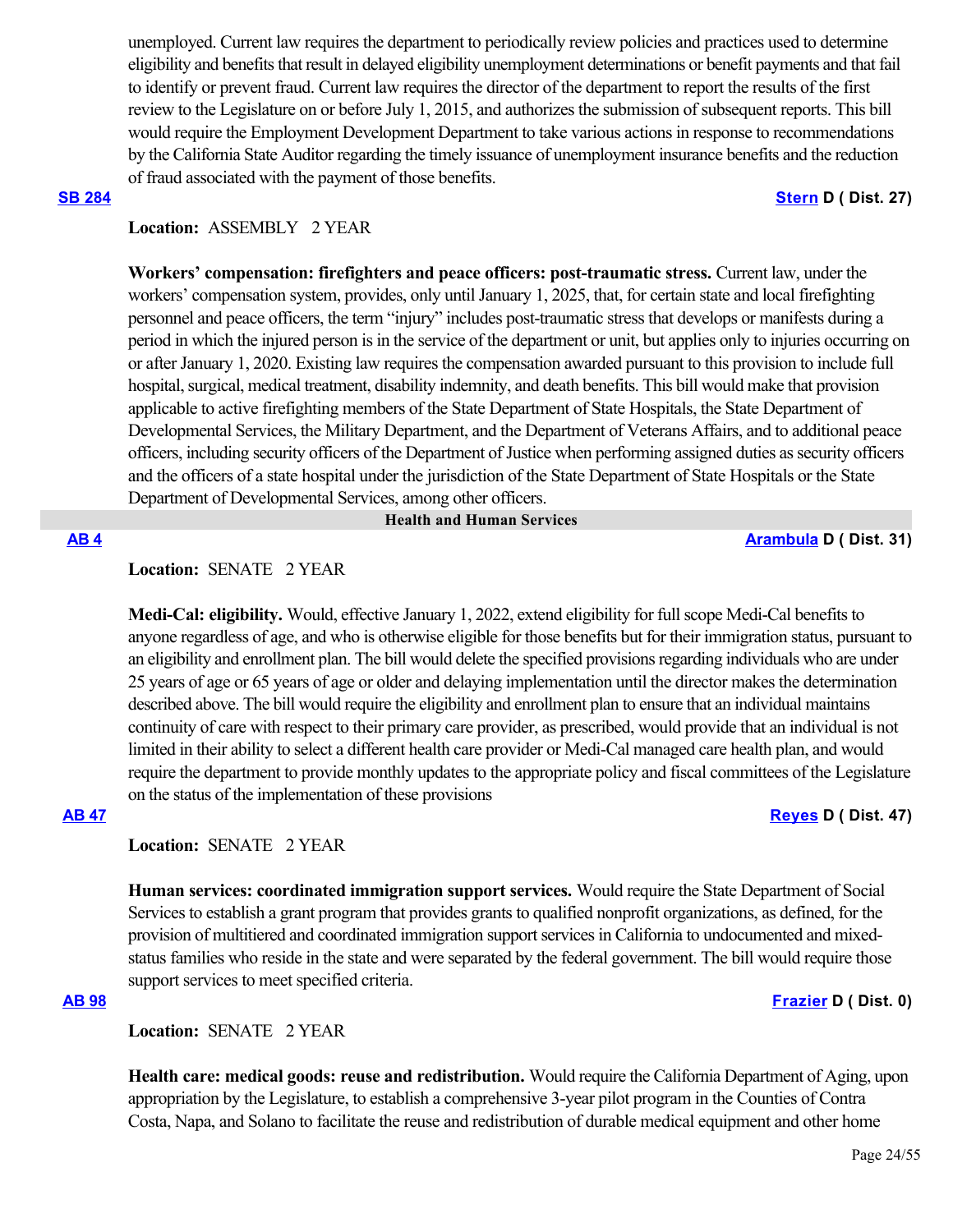health supplies. The bill would require the department to contract in each county with a local nonprofit agency to oversee the program and would require the contracting nonprofit agency to, at a minimum, develop a computerized system to track the inventory of equipment and supplies available for reuse and redistribution and organize pickup and delivery of equipment and supplies.

### **Location:**  SENATE 2 YEAR

**Medi-Cal benefits: rapid Whole Genome Sequencing.** Would expand the Medi-Cal schedule of benefits to include rapid Whole Genome Sequencing, as specified, for any Medi-Cal beneficiary who is one year of age or younger and is receiving inpatient hospital services in an intensive care unit. The bill would authorize the State Department of Health Care Services to implement this provision by various means without taking regulatory action. **[AB 221](https://ctweb.capitoltrack.com/public/publishbillinfo.aspx?bi=nUrcgqgFqZ8B1P14cntIk6aXgDF0M7Lp6G4c5Cm30ZOmPImvKDQolwe9YTH%2FLx%2Fb) [Santiago](https://a53.asmdc.org/) D ( Dist. 53)**

# **Location:**  SENATE 2 YEAR

**Emergency food assistance.** Would require the State Department of Social Services to provide a food assistance benefit to low-income California residents, regardless of immigration status, by contracting with nonprofit entities, as defined, to issue the food assistance benefit in the form of prepaid cards. The bill would require the department to procure the prepaid cards to administer the food assistance benefit and to ensure the availability of those prepaid cards to nonprofit entities, as specified. The bill would require participating nonprofit entities to maintain specified records. The bill would require the department and nonprofit entities to distribute all of the food assistance benefits by July 1, 2023. The bill would authorize the department to implement, interpret, or make specific these provisions without taking regulatory action.

# **Location:**  SENATE 2 YEAR

**Medi-Cal: eligibility.** Would prohibit the use of resources, including property or other assets, to determine eligibility under the Medi-Cal program to the extent permitted by federal law, and would require the department to seek federal authority to disregard all resources as authorized by the flexibilities provided pursuant to federal law. The bill would authorize the State Department of Health Care Services to implement this prohibition by various means, including provider bulletins, without taking regulatory authority. By January 1, 2023, the bill would require the department to adopt, amend, or repeal regulations on the prohibition, and to update its notices and forms to delete any reference to limitations on resources or assets.

# **[AB 540](https://ctweb.capitoltrack.com/public/publishbillinfo.aspx?bi=AVUJH1BvfBKsx4maUnrxiuqXofDhe1Gp4CX0BmqWXHhCebw395JUgNQ%2FF8Dr7yhH) [Petrie-Norris](https://a74.asmdc.org/) D ( Dist. 74)**

## **Location:**  SENATE 2 YEAR

**Program of All-Inclusive Care for the Elderly.** Current state law establishes the California Program of All-Inclusive Care for the Elderly (PACE program) to provide community-based, risk-based, and capitated long-term care services as optional services under the state's Medi-Cal State Plan, as specified. Current law authorizes the State Department of Health Care Services to enter into contracts with various entities for the purpose of implementing the PACE program and fully implementing the single-state agency responsibilities assumed by the department in those contracts, as specified. This bill would exempt a Medi-Cal beneficiary who is enrolled in a PACE organization with a contract with the department from mandatory or passive enrollment in a Medi-Cal managed care plan, and would require persons enrolled in a PACE plan to receive all Medicare and Medi-Cal services from the PACE program.

**Location:**  SENATE RLS.

**Mental health: dispatch and response protocols: working group.** Would require the California Health and

# **[AB 114](https://ctweb.capitoltrack.com/public/publishbillinfo.aspx?bi=BKUuzEt%2Fxonhdg%2Bi2T8KyDCF6bz%2BIDuv834ghq13Zdn4cLjhKDnmQtDrecEqAQaS) [Maienschein](https://a77.asmdc.org/) D ( Dist. 77)**

**[AB 470](https://ctweb.capitoltrack.com/public/publishbillinfo.aspx?bi=OEB%2BQhJxARTG49Y5UEsB3vTfYxvcZWAWPRt3OtGUebE%2BpiAXSw248LcoHVxeVTDv) [Carrillo](https://a51.asmdc.org/) D ( Dist. 51)**

# **[AB 662](https://ctweb.capitoltrack.com/public/publishbillinfo.aspx?bi=erZ6gMT6w26e4Kk5PP9lLG%2FhPNnZuLja8UX%2FXMqjjoDdiOhjbnCJ4LRDSkVsxH95) [Rodriguez](https://a52.asmdc.org/) D ( Dist. 52)**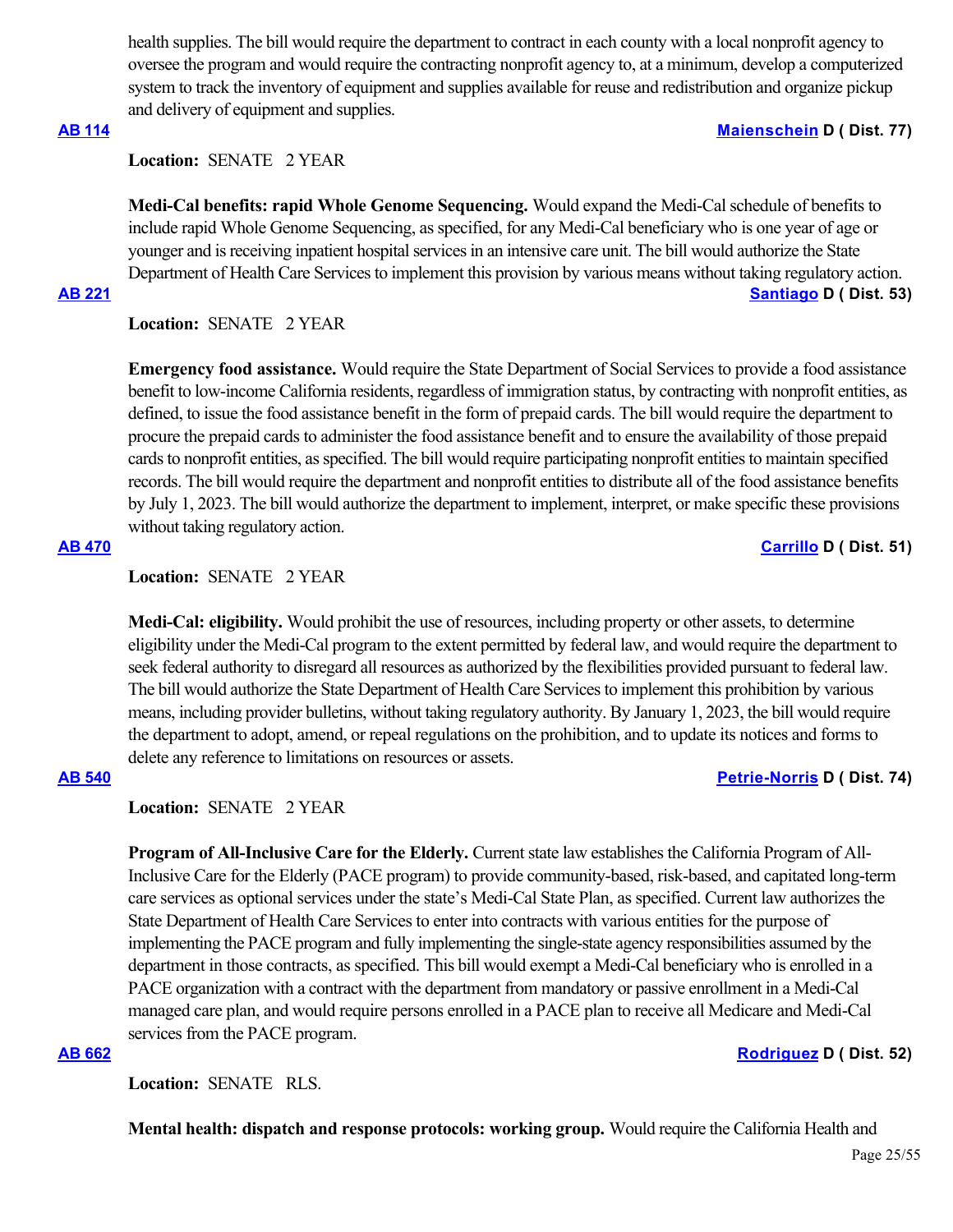Human Services Agency to convene a working group, as specified, no later than July 1, 2022, to examine the existing dispatch and response protocols when providing emergency medical services to an individual who may require evaluation and treatment for a mental health disorder. The bill would require the working group to develop recommendations for improvements to those dispatch and response protocols and recommend amendments to existing law, including, but not limited to, the provisions governing involuntarily taking an individual into temporary custody for a mental health evaluation and treatment. The bill would require the working group to submit periodic reports to the Legislature every 6 months to update the Legislature on its progress, and to submit a final report of its recommendations to the Legislature on or before January 1, 2024.

#### **[AB 695](https://ctweb.capitoltrack.com/public/publishbillinfo.aspx?bi=a5quxfjYfupuC5UCqqqyg4MBUjRXp3iLFBvDwOfvCJ02lUZTnHFGw211CHA0r28F) [Arambula](https://a31.asmdc.org/) D ( Dist. 31)**

# **Location:**  SENATE 2 YEAR

**Elder and dependent adults.** Current law establishes the Home Safe Program, which requires the State Department of Social Services to award grants to counties, tribes, or groups of counties or tribes, that provide services to elder and dependent adults who experience abuse, neglect, and exploitation and otherwise meet the eligibility criteria for adult protective services, for the purpose of providing prescribed housing-related supports to eligible individuals. This bill would expand the list of housing-related supports and services to include services to support housing transitions.

### **[AB 808](https://ctweb.capitoltrack.com/public/publishbillinfo.aspx?bi=O4vhqmRfMZ0IxGSDGH%2BhTK0ZEJDFzR4NtgjcE2JbEGFIajvbN4xuym6HsFRi9Ar1) [Stone](https://a29.asmdc.org/) D ( Dist. 29)**

# **Location:**  SENATE 2 YEAR

**Foster youth.** Current law provides for the implementation of the resource family approval process, which replaces the multiple processes for licensing foster family homes, certifying foster homes by foster family agencies, approving relatives and nonrelative extended family members as foster care providers, and approving guardians and adoptive families. Current law imposes various requirements on resource families, including training standards. This bill would require the State Department of Social Services to license specialized foster homes as residential facilities providing board, care, and supervision by a resource parent pursuant to standards developed in consultation with specified entities and persons. The bill would require specialized foster homes to meet prescribed standards, including training, that apply to resource families, and to complete training as a condition of obtaining and maintaining licensure. The bill would establish rates standards, including regional rate requirements, and, by January 1, 2023, would require the department to adopt regulations and determine appropriate provider rates.

# **Position: San Bernardino County Support**

## **[AB 868](https://ctweb.capitoltrack.com/public/publishbillinfo.aspx?bi=8QmAwJb1BV9eh4AvmBqrTdSnVRBdWnK%2BIjPe8UXKXQLvRsHwgHlSu5jhSWPH3Gcv) [Garcia, Eduardo](https://a56.asmdc.org/) D ( Dist. 56)**

**Location:**  SENATE 2 YEAR

**State of emergency: funeral expense assistance.** This bill would require the State Department of Social Services to provide, to a person that applies for funeral expense assistance, for eligible funeral home contract costs, as defined, incurred by the person for a decedent who died due to COVID-19 on or after March 4, 2020, or who died as a result of an emergency that is the basis of a state of emergency declared by the Governor on or after January 1, 2022, as described. The bill would require a person seeking funeral expense assistance to contact a nonprofit organization selected by the department to complete an application for such assistance. The bill would require a nonprofit organization selected by the department to conduct intake for funeral expense assistance, and to process applications, developed by the department, on a first-come-first-served basis.

# **[AB 1051](https://ctweb.capitoltrack.com/public/publishbillinfo.aspx?bi=a3w1OkLET76v%2BDCLHEBggLONCLqllIvKabF03mplQ91C6hp%2BtvB%2FWO%2BRGDpYXa3l) [Bennett](https://a37.asmdc.org/) D ( Dist. 37)**

**Location:**  SENATE 2 YEAR

**Medi-Cal: specialty mental health services: foster youth.** Current law requires the State Department of Health Care Services to issue policy guidance concerning the conditions for, and exceptions to, presumptive transfer of responsibility for providing or arranging for specialty mental health services to a foster youth from the county of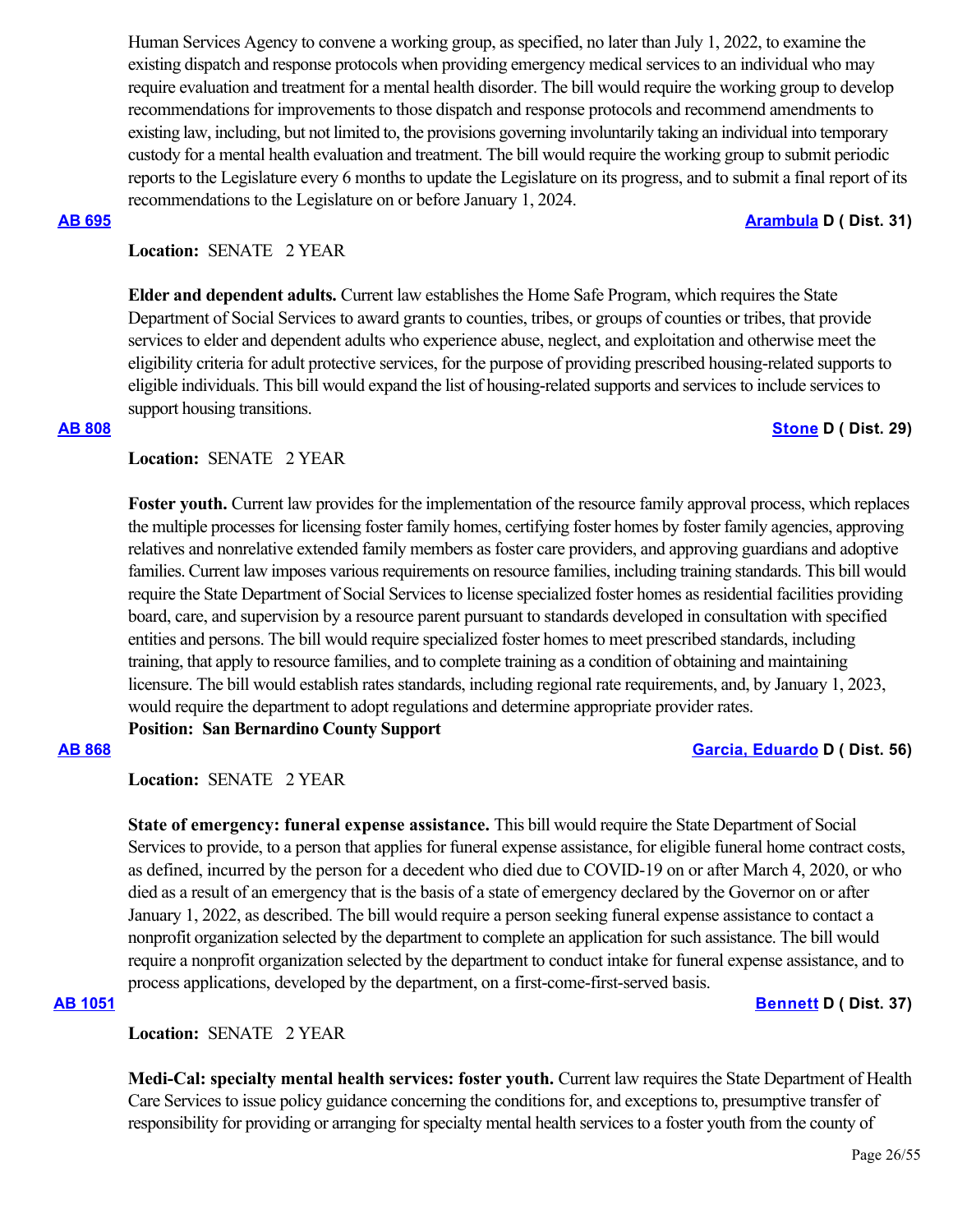original jurisdiction to the county in which the foster youth resides, as prescribed. This bill would make those provisions for presumptive transfer inapplicable to a foster youth or probation-involved youth placed in a community treatment facility, group home, or a short-term residential therapeutic program (STRTP) outside of their county of original jurisdiction, as specified

## **[AB 1062](https://ctweb.capitoltrack.com/public/publishbillinfo.aspx?bi=XuquM%2FvdgMAAi6ING5NRI22vA2vP80IW2jLhdIc1%2F%2FLgRyx%2FFNvOcZYVIWoiRiAK) [Mathis](http://ad26.asmrc.org/) R ( Dist. 26)**

#### **Location:**  SENATE 2 YEAR

**Conservators and guardians: disposition of property.** The Guardianship-Conservatorship Law generally establishes the standards and procedures for the appointment and termination of an appointment for a guardian or conservator of a person, an estate, or both. Current law authorizes a guardian or conservator to dispose of or abandon valueless property, and requires a guardian or conservator to sell real or personal property of the estate, except as specified, subject to authorization, confirmation, or direction of the court. The Trust Law requires the appointment of a successor trustee, if required by the trust instrument, pursuant to a specified priority of persons or entities. This bill would authorize a guardian or conservator of the estate to dispose of or abandon valueless property only after providing all persons who received notice of the guardianship or conservatorship petition with 15 days' written notice and providing reasonable access to the valueless property prior to its disposal or abandonment. **[AB 1615](https://ctweb.capitoltrack.com/public/publishbillinfo.aspx?bi=Ihg8jet8ZgZryPZYJwF59r5JuTJN6bZZxXwOFSwLL7LNrIgNGi5KqjKmHsR6aklo) [Ting](https://a19.asmdc.org/) D ( Dist. 19)**

## Location: ASSEMBLY H. & C.D.

**Foster youth: housing.** Current law, subject to an appropriation in the annual Budget Act, requires the Department of Housing and Community Development to allocate funding to counties to provide housing navigators to help young adults who are 18 to 21 years of age, inclusive, secure and maintain housing, with priority given to young adults in the foster care system. Current law requires a child welfare agency that accepts any distribution of money pursuant to either program to report specified information to the department on an annual basis. This bill would rename to housing navigator program as the Housing Navigation and Maintenance Program, and would extend eligibility and priority for the program to help young adults who are 18 to 24 years of age, inclusive, with priority given to young adults formerly or currently in the foster care system. The bill would, for a child welfare agency that accepts any distribution of money for both the Transitional Housing Program and the Housing Navigation and Maintenance Program, require the department shall accept one county board resolution and one allocation acceptance form, and execute one standard agreement, for both programs.

**[AB 1686](https://ctweb.capitoltrack.com/public/publishbillinfo.aspx?bi=NINeyhwlOeC6rU%2FEugmKc%2B%2FD5wJsOAGJr%2BEFGk4dFqgT8HwFovFwBtwlgbPN%2FcXu) [Bryan](https://a54.asmdc.org/) D ( Dist. 54)**

**Location:**  ASSEMBLY JUD.

**Child welfare agencies: enforcement.** Current law requires the State Department of Social Services to promulgate regulations for county child welfare departments, including, but not limited to, any case of separation or desertion of a parent from a child that results in foster care assistance payments, payments for a minor child placed in the same home as a minor or nonminor dependent parent, and California Work Opportunity and Responsibility to Kids (CalWORKs) payments to a caretaker relative of a child who comes within the jurisdiction of the juvenile court. Existing law requires those regulations to require the county child welfare department to determine whether it is in the best interests of the child or nonminor to have the case referred to the local child support agency for child support services, as specified. This bill would require the county child welfare department, in making that determination, to presume that the payment of support by the parent is likely to pose a barrier to the proposed reunification. The bill would require the department to revise its regulations to implement those changes on or before October 1, 2023.

# **[AB 1728](https://ctweb.capitoltrack.com/public/publishbillinfo.aspx?bi=hmXIw44O3ZpSqM%2BslUvL44tO%2BszEpSvJBgFAYg0LCNNfSYwvmPqY6U4%2BOJVx3tEN) [Rivas, Robert](https://a30.asmdc.org/)  D ( Dist. 30)**

**Location:**  ASSEMBLY HUM. S.

**CalWORKs: welfare-to-work: exemptions.** Under the CalWORKs program, recipients are required to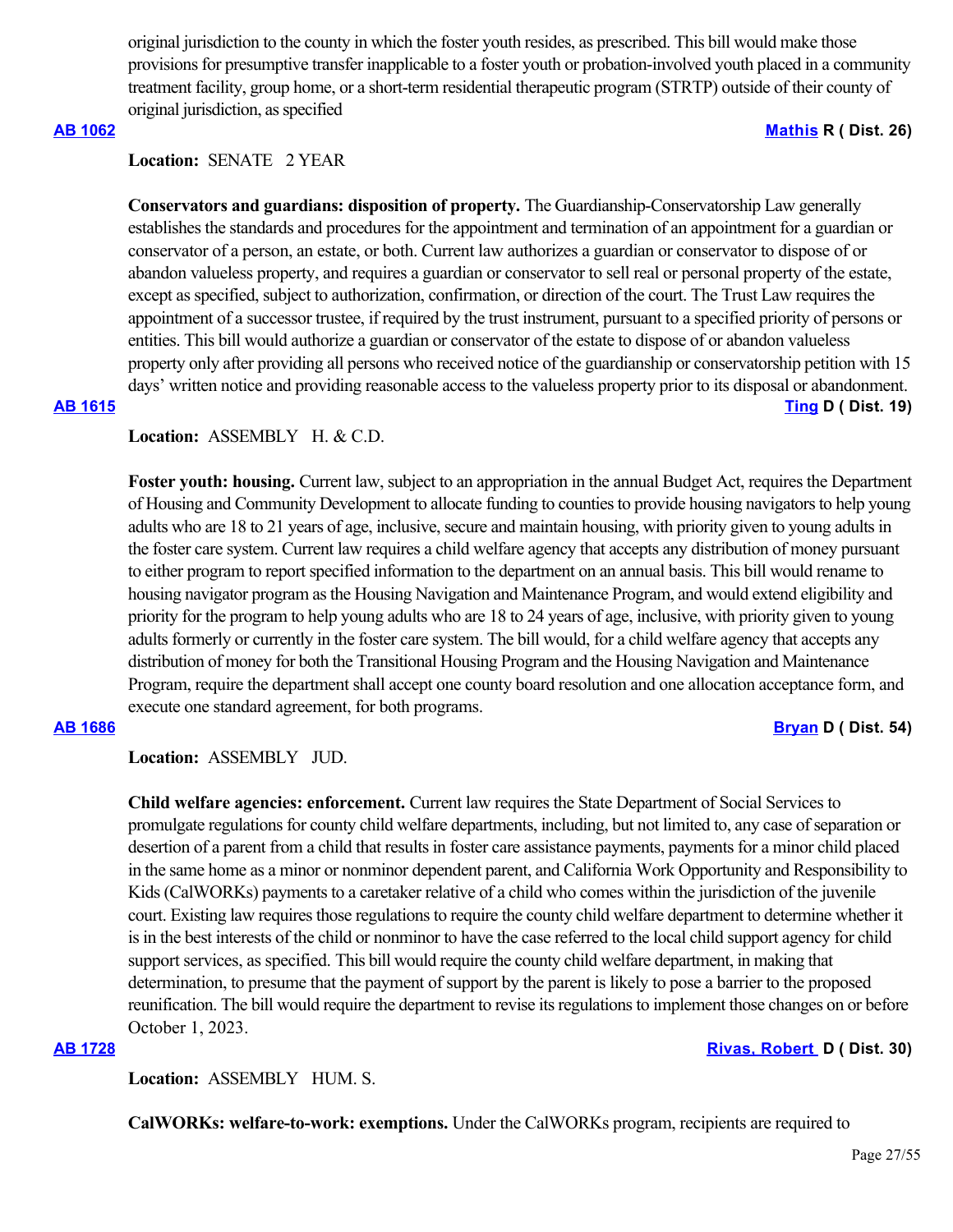participate in specified welfare-to-work activities, except specified persons, including a parent or other relative who has primary responsibility for personally providing care to a child 6 months of age or under, except that the period may be reduced to the first 12 weeks after birth or adoption or increased to the first 12 months after birth or adoption. Current law authorizes an individual to be exempted only once pursuant to that exemption, and requires a 12-week exemption for any subsequent children, except as specified. Current law also exempts a parent or other caretaker relative who has primary responsibility for personally providing care to one child from birth to 23 months and authorizes an individual to be exempted pursuant to this provision once. Current law authorizes an individual not required to participate in welfare-to-work activities to participate voluntarily if the individual's status has not changed in a way that would require participation. This bill would, among other things, expand the exemption for a parent or other relative providing care to a child by instead exempting parents and other relatives who have primary responsibility for personally providing care to a child 3 years of age or younger.

**[AB 1914](https://ctweb.capitoltrack.com/public/publishbillinfo.aspx?bi=kaJf%2BMOhxXt2zDeQgNSgtqibAZsQ5uy9PJfDfEHu9OduAgeVWhqfpAdeHBGcfCeT) [Davies](http://ad73.asmrc.org/) R ( Dist. 73)**

# **Location:**  ASSEMBLY PRINT

**Resource family approval: training.** Current law requires counties, as part of the resource family approval process, to ensure that resource family applicants complete a minimum of 12 hours of preapproval caregiver training and that resource families complete 8 hours of annual caregiver training. Current regulations also require counties to ensure that resource families complete cardiopulmonary resuscitation (CPR) and first aid training within 90 days of approval as a resource family and that resource families maintain a current CPR and first aid training certificate thereafter.This bill would exempt a resource family member that has an active and unrestricted license issued by the Medical Board of California, the Osteopathic Medical Board of California, the Podiatric Medical Board of California, the Physician Assistant Board, the Board of Registered Nursing, the Board of Vocational Nursing and Psychiatric Technicians of the State of California, the Respiratory Care Board of California, or the Emergency Medical Services Authority from any requirement to complete, or show proof of completing, CPR or first aid training

### **[AB 1922](https://ctweb.capitoltrack.com/public/publishbillinfo.aspx?bi=V5R9vFfdBwL8MwFDtuMSDbDnceeRSIPtz7myZHrdlO27EDluS9ItyJ%2BT%2FmFR2UOq) [Bryan](https://a54.asmdc.org/) D ( Dist. 54)**

## **Location:**  ASSEMBLY PRINT

**Child welfare services.** Current law requires the state, through the State Department of Social Services and county welfare departments, to establish and support a public system of statewide child welfare services to be developed as rapidly as possible and to be available in each county of the state. Current law requires all counties to establish and maintain specialized organizational entities within the county welfare department, having sole responsibility for the operation of the child welfare services program.This bill would make technical, nonsubstantive changes to those provisions.

### **[AB 1926](https://ctweb.capitoltrack.com/public/publishbillinfo.aspx?bi=2IwWyTGJkNVCGbeVVAIClWnl%2BkZZIoTOFb2RQ93Z5RIKDiKXNZLJQ3%2BeG48gtXzF) [Choi](https://ad68.asmrc.org/) R ( Dist. 68)**

# **Location:**  ASSEMBLY PRINT

**Voluntary declaration of parentage.** Current law requires a person responsible for registering live births to provide a voluntary declaration of parentage and specified written materials to a woman giving birth and to attempt to provide to the person identified by the woman giving birth as either the only possible genetic parent other than the woman who gave birth or the intended parent of a child conceived through assisted reproduction. Current law requires the Department of Child Support Services, in consultation with the State Department of Health Care Services, the California Association of Hospitals and Health Systems, and other affected health provider organizations to work cooperatively to develop those written materials. Existing law also requires the department to develop a form to execute the voluntary declaration of parentage. This bill would, among other things, instead require those written materials to be informational materials and would require the department to additionally work with the Child Support Directors Association to develop those informational materials. The bill would require the department to make the above-described form available as both a paper and an electronic version, as specified.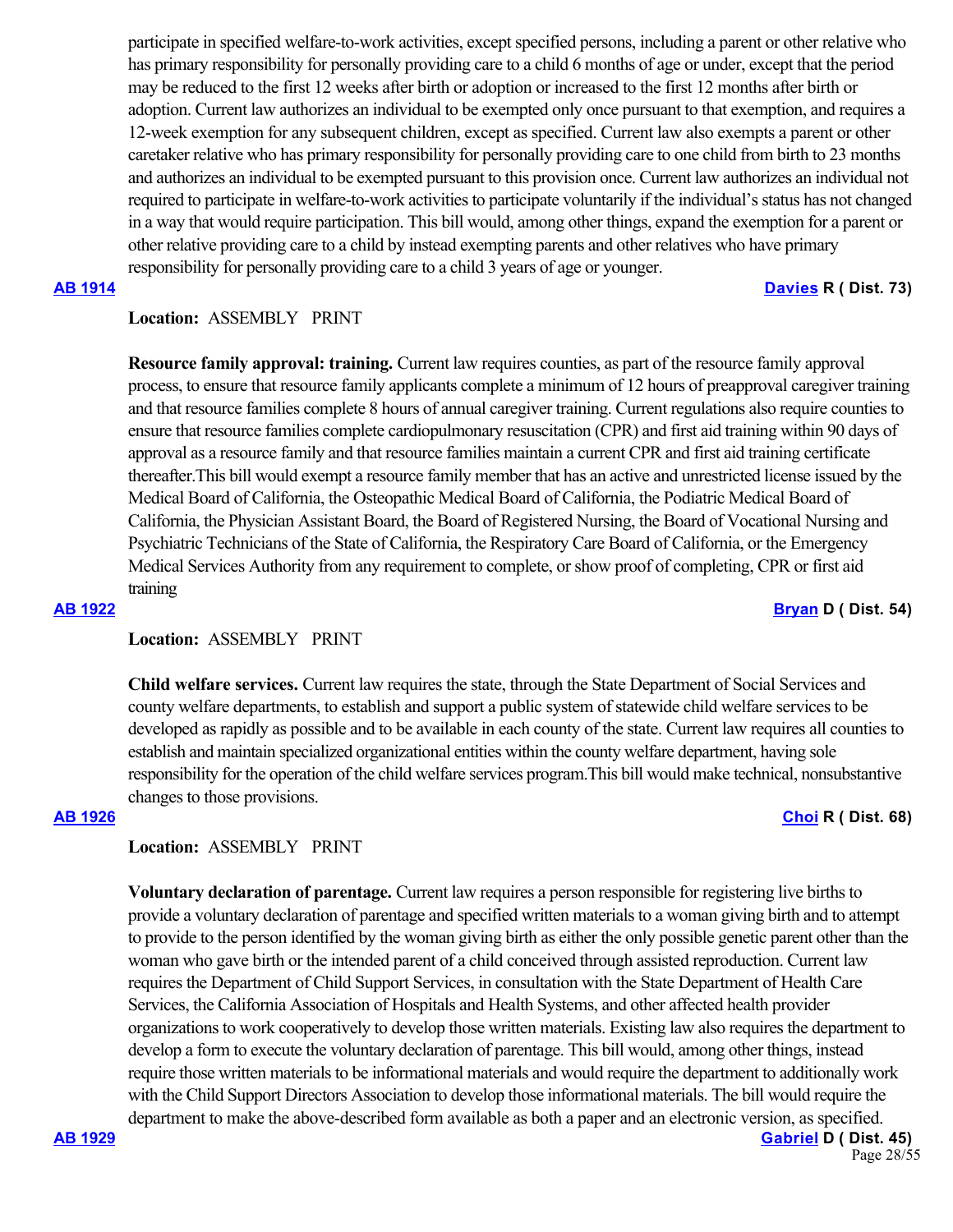**Location:**  ASSEMBLY PRINT

**Medi-Cal: violence preventive services.** Would require the tate Department of Health Care Services to establish, no later than January 1, 2024, a violence intervention pilot program at a minimum of 9 sites, including at least one site in 9 specified counties, and would require the department to consult with identified stakeholders, such as professionals in the community violence intervention field, for purposes of establishing the pilot program. The bill would require the department to provide violence preventive services that are rendered by a qualified violence prevention professional to a Medi-Cal beneficiary who meets identified criteria, including that the beneficiary has received medical treatment for a violent injury. The bill would require the department to approve one or more training and certification programs for violence prevention professionals, and would require an entity that employs or contracts with a qualified violence prevention professional to maintain specified documentation on, and to ensure compliance by, that professional.

**[AB 1965](https://ctweb.capitoltrack.com/public/publishbillinfo.aspx?bi=wJJ2nzkkU5n98Ijy8YIuE5a9P5n8WT7qNKtShzjoLskZ%2B%2Fgd1e1Ng3%2FJM3761Y4C) [Wicks](https://a15.asmdc.org/) D ( Dist. 15)**

# **Location:**  ASSEMBLY PRINT

**California Antihunger Response and Employment Training Act of 2022.** Would require the State Department of Social Services to establish the California Antihunger Response and Employment Training (CARET) program to provide benefits to a person who has been determined ineligible for CalFresh benefits, or for whom CalFresh benefits have been discontinued as a result of the ABAWD time limit, and who also is ineligible for the discretionary exemption described above. The bill would require the person to receive the same amount of benefits under the CARET program that they would have received under the CalFresh program if the ABAWD time limit did not make them ineligible. The bill would also make a CARET program recipient eligible for CalFresh E&T program benefits, and would make a CalFresh E&T provider serving a CARET recipient eligible to draw down a statefunded reimbursement in the same amount that the provider would have been eligible to receive for allowable CalFresh E&T services for a CalFresh recipient. The bill would require the issuance of CARET benefits through a state-administered and state-funded electronic benefits transfer system, as specified.

**[SB 20](https://ctweb.capitoltrack.com/public/publishbillinfo.aspx?bi=w6X2XeD0mlhhWOsoJxAMz%2FNGms6QgRnRS3qt79AKkaPD81tS23UU65L9cuQrp4p%2B) [Dodd](http://sd03.senate.ca.gov/) D ( Dist. 3)**

# **Location:**  ASSEMBLY DESK

**Student nutrition: eligibility for CalFresh benefits.** Current state law provides that, for the purposes of determining eligibility, certain postsecondary educational programs, as determined by the State Department of Social Services, are considered employment training programs, thereby qualifying a student participating in one of those programs for an exemption, unless prohibited by federal law. Current law expresses legislative intent to clarify educational policies for purposes of improving access for low-income students to the CalFresh program. Current law also requires the Student Aid Commission to provide written notice to recipients of Cal Grant awards who qualify for participation in the CalFresh program under the federal regulation. This bill would additionally require the commission, to the extent that it possesses pertinent information, to provide written notice to students who qualify for a waiver of the community college enrollment fee that they qualify, or may qualify, for benefits under the CalFresh program.

#### **[SB 56](https://ctweb.capitoltrack.com/public/publishbillinfo.aspx?bi=V8F%2FN1%2B6be8PTuO0KRgcYcIKP34nEPutT%2BarvGaPQQihj9UBp%2FaVZ2u2Hs6RyYwt) [Durazo](http://sd24.senate.ca.gov/) D ( Dist. 24)**

# **Location:**  ASSEMBLY 2 YEAR

**Medi-Cal: eligibility.** Current law provides that Medi-Cal benefits for individuals who are 65 years of age or older, and who do not have satisfactory immigration statuses or are unable to establish satisfactory immigration statuses, will be prioritized in the Budget Act for the upcoming fiscal year if the Department of Finance projects a positive ending balance in the Special Fund for Economic Uncertainties for the upcoming fiscal year and each of the ensuing 3 fiscal years that exceeds the cost of providing those individuals with full-scope Medi-Cal benefits. This bill would, subject to an appropriation by the Legislature, and effective July 1, 2022, extend eligibility for full-scope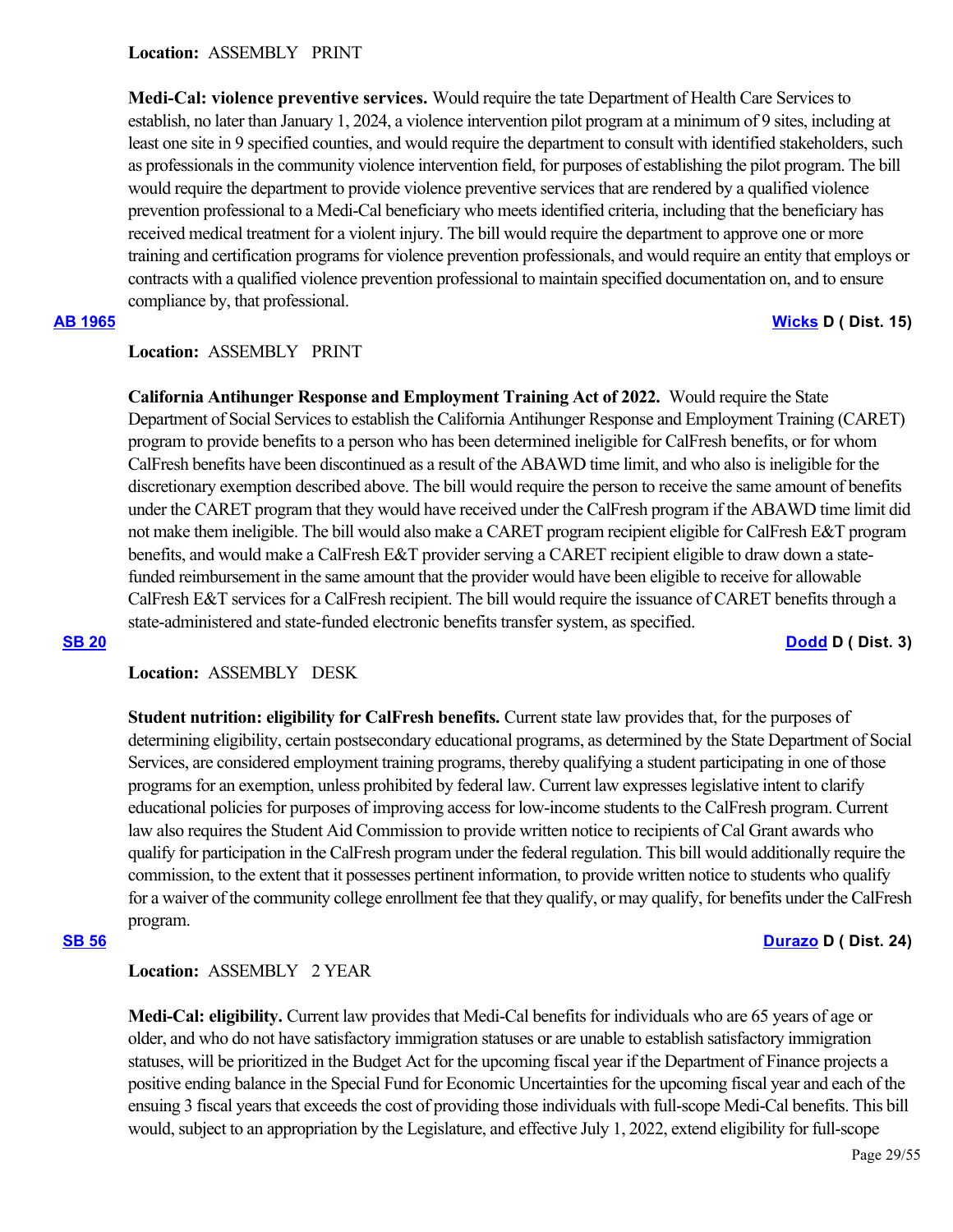Medi-Cal benefits to individuals who are 60 years of age or older, and who are otherwise eligible for those benefits but for their immigration status.

### **[SB 107](https://ctweb.capitoltrack.com/public/publishbillinfo.aspx?bi=eLh66gkgqpf43PmQSyrj6NOg1h3XBxBWX0Ecxr6qH00uvdBTQ5lcwvrD70HbfSYg) [Wiener](http://sd11.senate.ca.gov/) D ( Dist. 11)**

# **Location:**  ASSEMBLY DESK

**CalFresh.** Would require the State Department of Social Services, in order to increase client access and retention within CalFresh, to participate in the Elderly Simplified Application Project, a demonstration project operated by the United States Department of Agriculture, Food and Nutrition Service. The bill would require the department, on or before January 1, 2023, to develop a CalFresh user-centered application for seniors 60 years of age or older and for people with disabilities who are eligible to be enrolled in the Elderly Simplified Application Project. **[SB 234](https://ctweb.capitoltrack.com/public/publishbillinfo.aspx?bi=iEkzZBxvcq1lPQq6DiwmfTIdgclzo2RsnhcsI5AJEKTbdMMKPgS168uGlpL40dJT) [Wiener](http://sd11.senate.ca.gov/) D ( Dist. 11)**

## **Location:**  ASSEMBLY DESK

**Transition Aged Youth Housing Program.** Would establish the Transition Aged Youth Housing Program for the purpose of creating housing for transition aged youth under 26 years of age, who have been removed from their homes, are experiencing homelessness unaccompanied by a parent or legal guardian, or are under the jurisdiction of a court, as specified, and would require the council to develop, implement, and administer the program. **[SB 256](https://ctweb.capitoltrack.com/public/publishbillinfo.aspx?bi=2NjuuTY%2FCz%2BbV2FCivdwDMFSxte4UkHC0Sg%2Ff9bEvzncgiyT9rOHHRBgcgsXYEkm) [Pan](http://sd06.senate.ca.gov/) D ( Dist. 6)**

# **Location:**  ASSEMBLY 2 YEAR

**California Advancing and Innovating Medi-Cal.** Current federal law authorizes specified managed care entities that participate in a state's Medicaid program to cover, for enrollees, services or settings that are in lieu of services and settings otherwise covered under a state plan. This bill would establish the CalAIM initiative, and would require the implementation of CalAIM to support stated goals of identifying and managing the risk and needs of Medi-Cal beneficiaries, transitioning and transforming the Medi-Cal program to a more consistent and seamless system, and improving quality outcomes. The bill would require the department to seek federal approval for the CalAIM initiative, and would condition its implementation on receipt of any necessary federal approvals and availability of federal financial participation.

### **[SB 293](https://ctweb.capitoltrack.com/public/publishbillinfo.aspx?bi=mUvfNmpscz%2Fn6%2BS49x%2BVSyD1bPMaRpllCZj7GTDR7ts%2FffO9tJ0wQhEoWSyFW7qH) [Limón](http://sd19.senate.ca.gov/) D ( Dist. 19)**

## **Location:**  ASSEMBLY 2 YEAR

**Medi-Cal specialty mental health services.** Current law provides for the Medi-Cal program, which is administered by the State Department of Health Care Services, under which qualified low-income individuals receive health care services, including specialty mental health services, and Early and Periodic Screening, Diagnostic, and Treatment services for an individual under 21 years of age. With respect to specialty mental health services provided under the Early and Periodic Screening, Diagnostic, and Treatment Program, on or after January 1, 2022, this bill would require the department to develop standard forms, including intake and assessment forms, relating to medical necessity criteria, mandatory screening and transition of care tools, and documentation requirements pursuant to specified terms and conditions, and, for purposes of implementing these provisions, would require the department to consult with representatives of identified organizations, including the County Behavioral Health Directors Association of California.

### **[SB 454](https://ctweb.capitoltrack.com/public/publishbillinfo.aspx?bi=LV4hR08vJbc%2FajGYXibzZEKGCVI19pgx8urI1YY0aYCP%2BgaFGh%2FC1qBBHbUelDLS) [Bates](https://bates.cssrc.us/) R ( Dist. 36)**

### **Location:**  ASSEMBLY 2 YEAR

**Child support: enforcement.** Current law establishes the statewide uniform guidelines for calculating courtordered child support, based on the income of both parents and the time each parent spends with the child. Existing law authorizes, if a support obligor is delinquent in paying child support and the local child support agency is enforcing a support obligation, a lien for child support against the personal property of the obligor in specified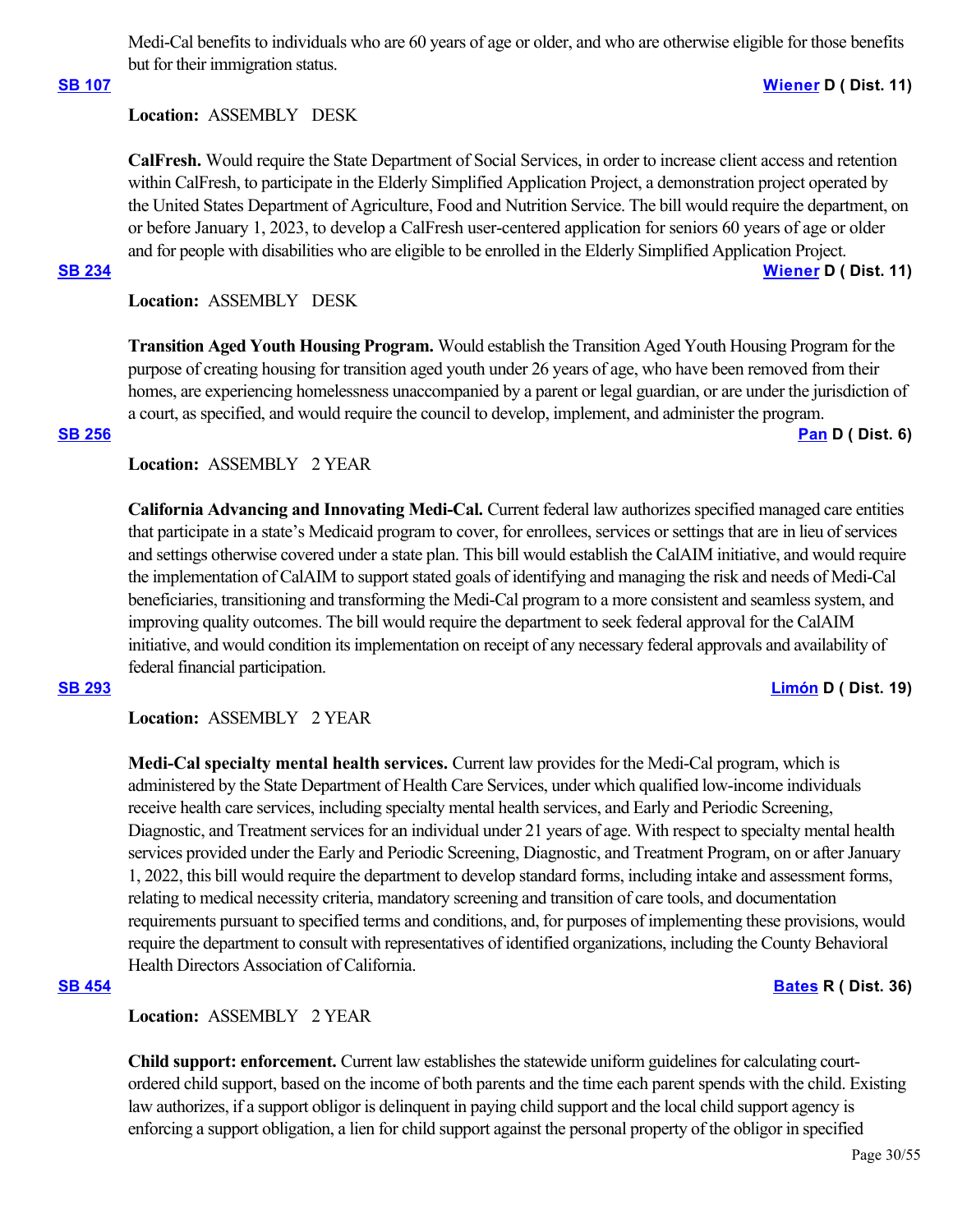circumstances. Current law defines "support obligor is delinquent in payment of support" to mean that the support obligor has failed to make a payment equal to one month's support obligation. This bill would instead define "support obligor is delinquent in payment of support" to mean that the support obligor is over \$1,000 in arrears on their support obligation or has failed to make payments equal to 3 months of their support obligation, whichever occurs first. The bill would instead authorize a child support agency to record a notice of support judgment when overdue support exceeds \$1,000 or when the support obligor has failed to make payments equal to 3 months of their support obligation, whichever occurs first, regardless of whether the amounts of overdue support have been adjudicated or otherwise determined.

### **[SB 464](https://ctweb.capitoltrack.com/public/publishbillinfo.aspx?bi=YeR2vPSL4pj%2FERBmUjmPXEt83s3oO%2BkrrlLILGYWFZOtrQE4ceP1lB9wg5IltNYo) [Hurtado](https://sd14.senate.ca.gov/) D ( Dist. 14)**

## **Location:**  ASSEMBLY 2 YEAR

**California Food Assistance Program: eligibility and benefits.** Current law requires the State Department of Social Services to establish a food assistance program, known as the California Food Assistance Program (CFAP), to provide assistance to a noncitizen of the United States if the person's immigration status meets the eligibility criteria of SNAP in effect on August 21, 1996, but the person is not eligible for SNAP benefits solely due to their immigration status, as specified. Current law also makes eligible for the program an applicant who is otherwise eligible for the program, but who entered the United States on or after August 22, 1996, if the applicant is sponsored and the applicant meets one of a list of criteria, including that the applicant, after entry into the United States, is a victim of the sponsor or the spouse of the sponsor if the spouse is living with the sponsor. bill instead would require the department to use state funds appropriated for CFAP to provide nutritional benefits to households that are ineligible for CalFresh benefits solely due to their immigration status. The bill would eliminate the distinctions based on when the noncitizen applicant entered the country and would eliminate the sponsorship and other listed criteria requirements for eligibility on a noncitizen who entered the country on or after August 22, 1996. **[SB 528](https://ctweb.capitoltrack.com/public/publishbillinfo.aspx?bi=%2Bp1SVv8r%2B8m4BUvQhxIFJFUgY7rQ%2Fn1ZUHgdvToxqarY%2BNVzaNCc5waobYT6SzgJ) [Jones](https://jones.cssrc.us/) R ( Dist. 38)**

**Location:**  ASSEMBLY 2 YEAR

**Juveniles: health information summary: psychotropic medication.** Current law authorizes only a juvenile court judicial officer to make orders regarding the administration of psychotropic medications for a dependent child or a ward who has been removed from the physical custody of their parent. Current law requires that court authorization for the administration of psychotropic medications to a child be based on a request from a physician, indicating the reasons for the request, a description of the child's diagnosis and behavior, the expected results of the medication, and a description of any side effects of the medication, and requires the Judicial Council to develop appropriate forms for the implementation of these provisions. This bill would require the rules of court and forms developed by the Judicial Council for authorization to administer psychotropic drugs to include a requirement that a physician authorized to administer psychotropic medication shall provide to the child's caseworker and the foster care public health nurse specified information on the child's diagnoses and treatment, among other things, within 5 business days of the administration of psychotropic medication for the child.

**[SB 768](https://ctweb.capitoltrack.com/public/publishbillinfo.aspx?bi=HRunm91TsMFrrfgX1inq%2BJ4Cb89gFa4MbLfxSDQyaDuO6SKluR5%2Be%2FCnwDfiWnKI) [Glazer](http://sd07.senate.ca.gov/) D ( Dist. 7)**

## **Location:**  ASSEMBLY 2 YEAR

**CalWORKs: postsecondary education.** Current law requires that specified CalWORKs eligible individuals that are participating either full time in an educational activity or part time in an educational activity and meeting the hourly participation rates based on the number of academic units, as specified, at a publicly funded postsecondary educational institution and making satisfactory progress, as specified, receive a standard payment of \$175 to \$500 per semester or quarter, which may be provided, in whole or in part, in the form of a book voucher, or reimbursement for verified actual expenses for the purpose of paying costs associated with attending the postsecondary educational institution. This bill would additionally authorize the CalWORKs eligible individuals who participate in a full time or part time educational activity at a nonprofit postsecondary educational institution to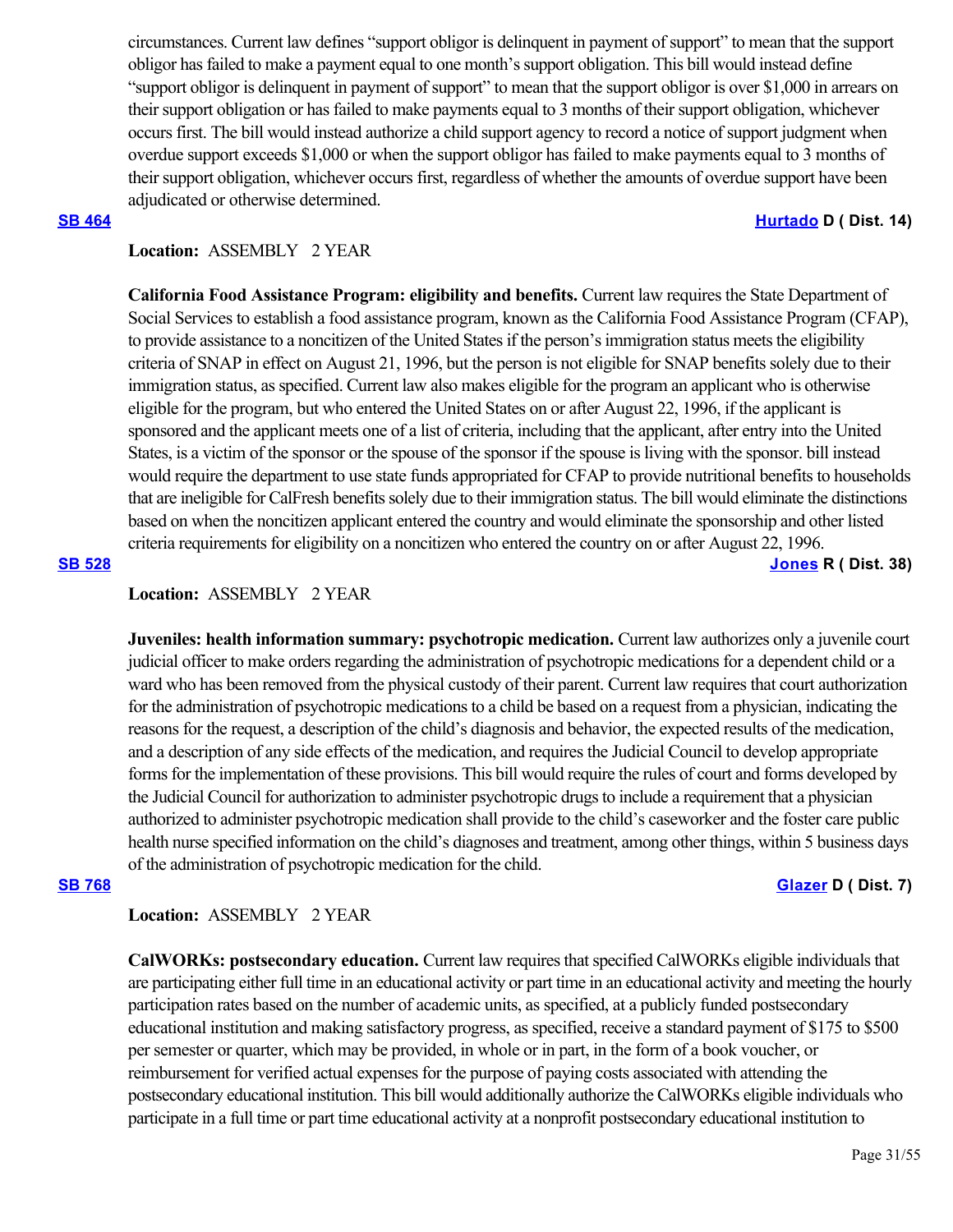receive those standard payments.

### **Location:**  ASSEMBLY 2 YEAR

**Assisted outpatient treatment programs.** Current law authorizes participating counties to pay for the services provided from moneys distributed to the counties from various continuously appropriated funds, including the Mental Health Services Fund, when included in a county plan, as specified. Current law authorizes a court to order a person who is the subject of a petition filed pursuant to those provisions to obtain assisted outpatient treatment if the court finds, by clear and convincing evidence, that the facts stated in the petition are true and establish that specified criteria are met, including that the person has a history of lack of compliance with treatment for their mental illness, and that there has been a clinical determination that the person is unlikely to survive safely in the community without supervision. Current law authorizes the petition to be filed by the county behavioral health director, or the director's designee, in the superior court in the county in which the person who is the subject of the petition is present or reasonably believed to be present, in accordance with prescribed procedures. This bill would additionally authorize the filing of a petition to obtain assisted outpatient treatment under the existing petition procedures, for a conservatee or former conservatee, as specified, who would benefit from assisted outpatient treatment to reduce the risk of deteriorating mental health while living independently.

#### **[SB 854](https://ctweb.capitoltrack.com/public/publishbillinfo.aspx?bi=dswE5BqiBskFV7t9venVyBYseMH1Heu%2BpU6HsdhvXXAyas89h%2FHgj%2BCjsrieVx9y) [Skinner](http://sd09.senate.ca.gov/) D ( Dist. 9)**

### Location: **SENATE** HUM. S.

**Hope, Opportunity, Perseverance, and Empowerment (HOPE) for Children Act of 2022.** Current law requires the State Department of Social Services, subject to an appropriation in the annual Budget Act, to administer the California Guaranteed Income Pilot Program to provide grants to eligible entities for the purpose of administering pilot programs and projects that provide a guaranteed income to participants. Current law requires the department to prioritize funding for pilot programs and projects that serve California residents who age out of the extended foster care program and pregnant individuals. This bill would, subject to an appropriation by the Legislature or a provision of federal or private funds for these purposes, establish the Hope, Opportunity, Perseverance, and Empowerment (HOPE) Account Program to be administered by the State Treasurer to provide eligible children, defined to include minor California residents who are specified dependents or wards under the jurisdiction of juvenile court in foster care placement for at least 12 months, or who have a parent or guardian who died due to COVID-19 and meet specified family household income limit, with a trust fund account.

### **[SB 855](https://ctweb.capitoltrack.com/public/publishbillinfo.aspx?bi=asP%2BPVY1VtNcJs0S%2FCNLrvQ6S6T7%2B3KwDqoC49fml8iWxwyOGVJqz0n%2FAqOUglle) [Newman](https://sd29.senate.ca.gov/) D ( Dist. 29)**

**Location:**  SENATE HEALTH

**Childhood Drowning Data Collection Pilot Program.** Would establish the Childhood Drowning Data Collection Pilot Program, to be administered by the department, to collect detailed data on childhood fatal and nonfatal drownings in California, as specified. The bill would require the department, on or before January 1, 2024, to seek to collaborate with at least 5 but no more than 10 county child death review teams or other local agencies, as specified. The bill would require the department to submit various reports to the appropriate legislative policy committees, as specified. The bill would require the department, based on those reports, to develop a California Water Safety Action Plan for Children and a standardized form for counties to use in reporting drownings statistics. **[SB 870](https://ctweb.capitoltrack.com/public/publishbillinfo.aspx?bi=GUaLqTjneeQ3alyMdJC%2FFOz79b5HtR4JnKgHXjmy8p1YQn7nGmNWOTILNgQAS1c9) [Portantino](http://sd25.senate.ca.gov/) D ( Dist. 25)**

Location: **SENATE** HUM. S.

**Developmental services.** The Lanterman Developmental Disabilities Services Act requires the State Department of Developmental Services to contract with regional centers to provide services and supports to individuals with developmental disabilities and their families, and requires regional centers to identify and pursue all possible sources of funding for consumers receiving those services. Current law defines a "developmental disability" as a disability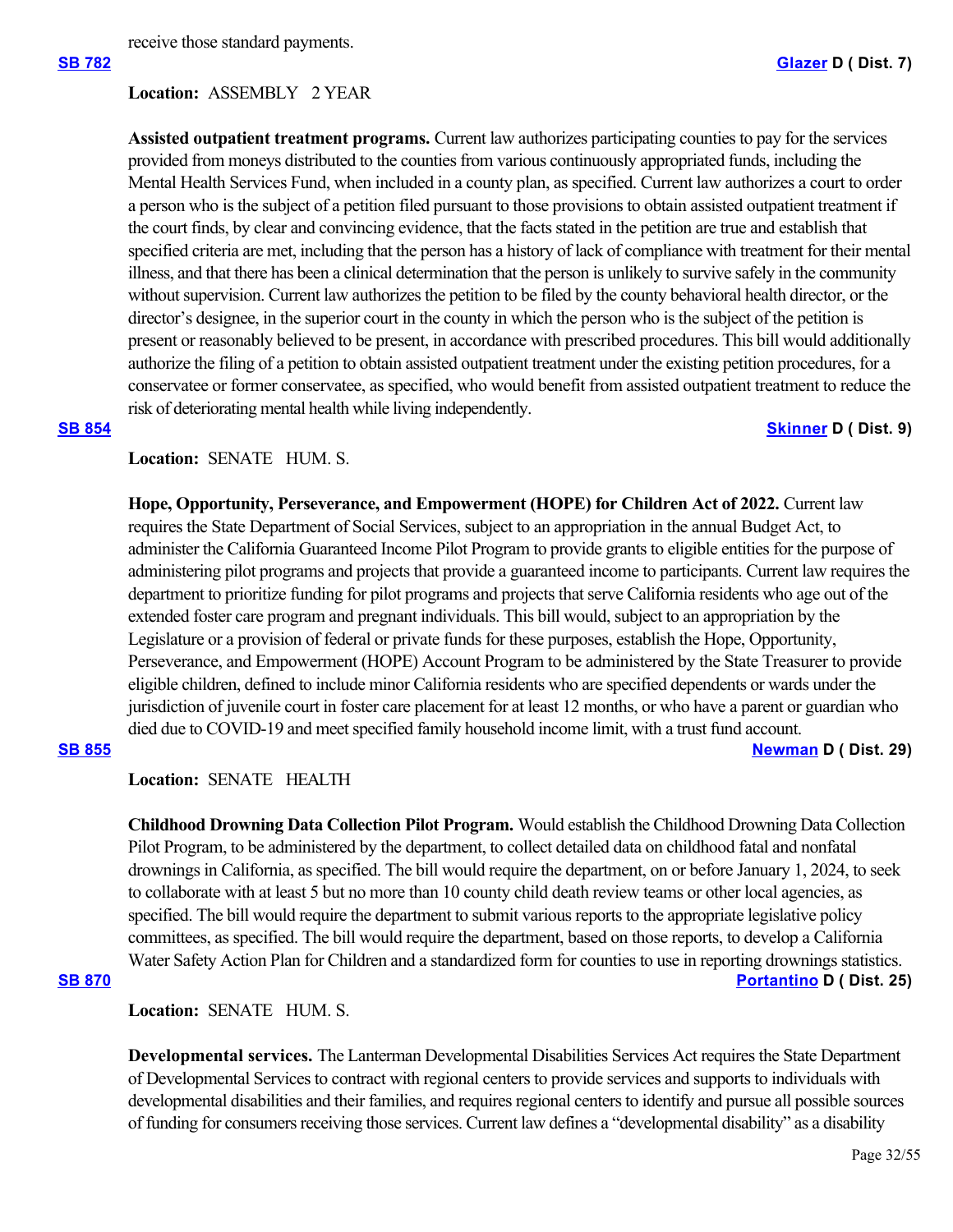that originates before an individual attains 18 years of age, continues, or can be expected to continue, indefinitely, and constitutes a substantial disability for the individual.This bill would modify that definition to mean a disability that originates before an individual attains 22 years of age, continues, or can be expected to continue, indefinitely, and constitutes a substantial disability for the individual.

## **[SB 946](https://ctweb.capitoltrack.com/public/publishbillinfo.aspx?bi=26VsPu7Qy%2Bwbm8AH3DiFkNFZBD8TdOjLVTqCqXvnYojrxIvR%2FarBU9Mlf0pF9MOJ) [Jones](https://jones.cssrc.us/) R ( Dist. 38)**

**Location:**  SENATE RLS.

**Child support payments.** Current law obligates a parent to support their child. Current law authorizes a local child support agency, when an order of child support is assigned to the county or the local child support agency is providing child support enforcement services, to issue a notice directing the child support payments to be made to the local child support agency, another county office, or the State Disbursement Unit. Current law requires the local child support agency to serve this notice on the support obligor and obligee and to file the notice in the action in which the child support order was issued. This bill would require a local child support agency to issue the notice.

#### **[SB 965](https://ctweb.capitoltrack.com/public/publishbillinfo.aspx?bi=LNp%2FO2xEqzfAvTXqT3vxU4%2BrdcokZaxrnrnCXVPTIYUK7s%2FrXRvSqK80uBmVULg8) [Eggman](http://sd05.senate.ca.gov/) D ( Dist. 5)**

**Location:**  SENATE RLS.

**Conservatorships: gravely disabled persons.** The Lanterman-Petris-Short Act, authorizes a conservator of the person, of the estate, or of the person and the estate to be appointed for a person who is gravely disabled as a result of a mental health disorder or impairment by chronic alcoholism. This bill would make technical, nonsubstantive changes to that provision.

#### **Health Care**

### **[AB 4](https://ctweb.capitoltrack.com/public/publishbillinfo.aspx?bi=gy7%2B%2F%2FSworWr53yrsQv%2FCEbi4rGhUc9NFdyQ7AMZKsgTYO48XJIEaRFlvfOy8LnY) [Arambula](https://a31.asmdc.org/) D ( Dist. 31)**

**Location:**  SENATE 2 YEAR

**Medi-Cal: eligibility.** Would, effective January 1, 2022, extend eligibility for full scope Medi-Cal benefits to anyone regardless of age, and who is otherwise eligible for those benefits but for their immigration status, pursuant to an eligibility and enrollment plan. The bill would delete the specified provisions regarding individuals who are under 25 years of age or 65 years of age or older and delaying implementation until the director makes the determination described above. The bill would require the eligibility and enrollment plan to ensure that an individual maintains continuity of care with respect to their primary care provider, as prescribed, would provide that an individual is not limited in their ability to select a different health care provider or Medi-Cal managed care health plan, and would require the department to provide monthly updates to the appropriate policy and fiscal committees of the Legislature on the status of the implementation of these provisions

### **[AB 32](https://ctweb.capitoltrack.com/public/publishbillinfo.aspx?bi=Grhe2F064fXyGGwz2gvvUqCmKwNRB0mErpFgshYyJBq6G%2BlG8lMKS%2FZOlSAKYGj4) [Aguiar-Curry](https://a04.asmdc.org/) D ( Dist. 4)**

**Location:**  SENATE 2 YEAR

**Telehealth.** Current law requires a health care service plan contract or health insurance policy issued, amended, or renewed on or after January 1, 2021, to specify that coverage is provided for health care services appropriately delivered through telehealth on the same basis and to the same extent as in-person diagnosis, consultation, or treatment. Current law exempts Medi-Cal managed care plans that contract with the State Department of Health Care Services under the Medi-Cal program from these provisions, and generally exempts county organized health systems that provide services under the Medi-Cal program from Knox-Keene. This bill would delete the abovedescribed references to contracts issued, amended, or renewed on or after January 1, 2021, would require these provisions to apply to the plan or insurer's contracted entity, as specified, and would delete the exemption for Medi-Cal managed care plans.

## **[AB 98](https://ctweb.capitoltrack.com/public/publishbillinfo.aspx?bi=2AP7Z%2BSfWPwTjY7pLpJnVvICIB0PB6RxMicaXIQV4NUvKm9S7g60uYAHDWRfPpxF) [Frazier](https://a11.asmdc.org/) D ( Dist. 0)**

**Location:**  SENATE 2 YEAR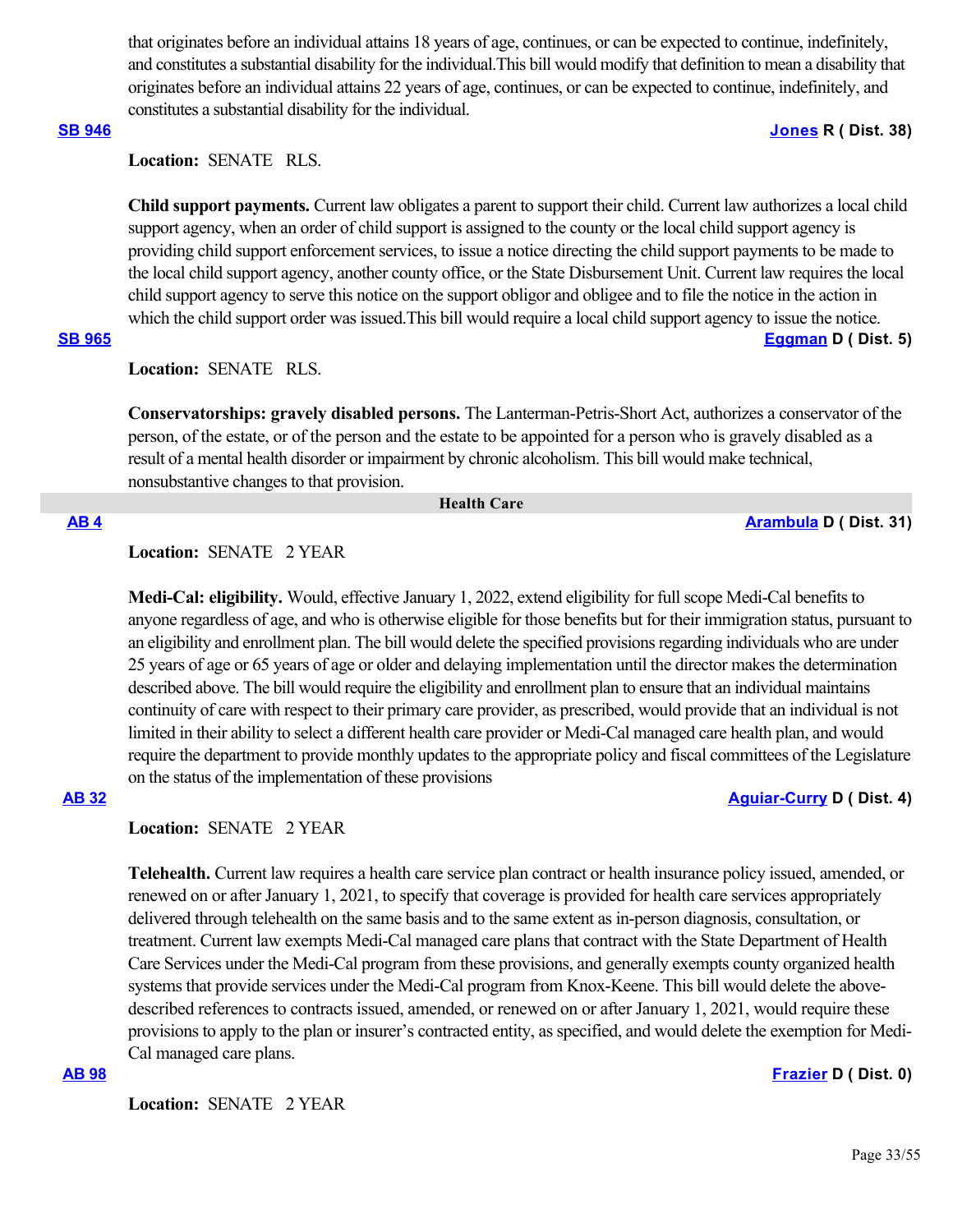**Health care: medical goods: reuse and redistribution.** Would require the California Department of Aging, upon appropriation by the Legislature, to establish a comprehensive 3-year pilot program in the Counties of Contra Costa, Napa, and Solano to facilitate the reuse and redistribution of durable medical equipment and other home health supplies. The bill would require the department to contract in each county with a local nonprofit agency to oversee the program and would require the contracting nonprofit agency to, at a minimum, develop a computerized system to track the inventory of equipment and supplies available for reuse and redistribution and organize pickup and delivery of equipment and supplies.

## **[AB 114](https://ctweb.capitoltrack.com/public/publishbillinfo.aspx?bi=BKUuzEt%2Fxonhdg%2Bi2T8KyDCF6bz%2BIDuv834ghq13Zdn4cLjhKDnmQtDrecEqAQaS) [Maienschein](https://a77.asmdc.org/) D ( Dist. 77)**

Location: **SENATE** 2 YEAR

**Medi-Cal benefits: rapid Whole Genome Sequencing.** Would expand the Medi-Cal schedule of benefits to include rapid Whole Genome Sequencing, as specified, for any Medi-Cal beneficiary who is one year of age or younger and is receiving inpatient hospital services in an intensive care unit. The bill would authorize the State Department of Health Care Services to implement this provision by various means without taking regulatory action.

# **[AB 1635](https://ctweb.capitoltrack.com/public/publishbillinfo.aspx?bi=L2tsnkTvZYCbHssl8wvjcX%2Fn981dd3OnJV8NofKRNlnjUcSCTQwyXF8skdMUKwAW) [Nguyen](https://ad72.asmrc.org/) R ( Dist. 72)**

Location: **ASSEMBLY B.&P.** 

**Suicide prevention: mental health provider educational loan repayment.** Would create an account within the Mental Health Practitioner Education Fund and, subject to an appropriation by the Legislature, require the use of moneys in that account to fund grants to repay educational loans for specified mental health practitioners who commit to providing direct patient care for at least 24 months in a facility that provides mental health services to individuals who have been referred to that facility by a suicide prevention hotline.

# **[ACA 11](https://ctweb.capitoltrack.com/public/publishbillinfo.aspx?bi=fpuO%2BPOi8ulJjQ3D7VHjve1XIBFx5TtOQkkWEIpu9KUmCJSxrjhMRnLzbXFAUzkT) [Kalra](https://a27.asmdc.org/) D ( Dist. 27)**

# **Location:**  ASSEMBLY PRINT

**Taxes to fund health care coverage and cost control.** Would impose an excise tax, payroll taxes, and a State Personal Income CalCare Tax at specified rates to fund comprehensive universal single-payer health care coverage and a health care cost control system for the benefit of every resident of the state, as well as reserves deemed necessary to ensure payment, to be established in statute. The measure would authorize the Legislature, upon an economic analysis determining insufficient amounts to fund these purposes, to increase any or all of these tax rates by a statute passed by majority vote of both houses of the Legislature.

## **[SB 245](https://ctweb.capitoltrack.com/public/publishbillinfo.aspx?bi=QNtPH5SYxPee8Q29vEv2RScAoZBhmrgRNzQrcsX%2FbDAjwz1eOzrD3F%2F9DElX71LF) [Gonzalez](https://sd33.senate.ca.gov/) D ( Dist. 33)**

**Location:**  ASSEMBLY THIRD READING

**Health care coverage: abortion services: cost sharing.** Would prohibit a health care service plan or an individual or group policy of disability insurance that is issued, amended, renewed, or delivered on or after January 1, 2022, from imposing a deductible, coinsurance, copayment, or any other cost-sharing requirement on coverage for all abortion and abortion-related services, as specified.

### **[SB 250](https://ctweb.capitoltrack.com/public/publishbillinfo.aspx?bi=BnCOzpopID6GQoWegGodJxrjMNzo%2BJ3uJ5si6TG77rD6s%2Fx6go67dI1SJw5%2FDCTF) [Pan](http://sd06.senate.ca.gov/) D ( Dist. 6)**

# **Location:**  ASSEMBLY 2 YEAR

**Health care coverage.** Would authorize the Department of Managed Health Care and the Insurance Commissioner, as appropriate, to review a plan's or insurer's clinical criteria, guidelines, and utilization management policies to ensure compliance with existing law. If the criteria and guidelines are not in compliance with existing law, the bill would require the Director of the Department of Managed Health Care or the commissioner to issue a corrective action and send the matter to enforcement, if necessary. The bill would require each department, on or before July 1, 2022, to develop a methodology for a plan or insurer to report the number of prospective utilization review requests it denied in the preceding 12 months, as specified.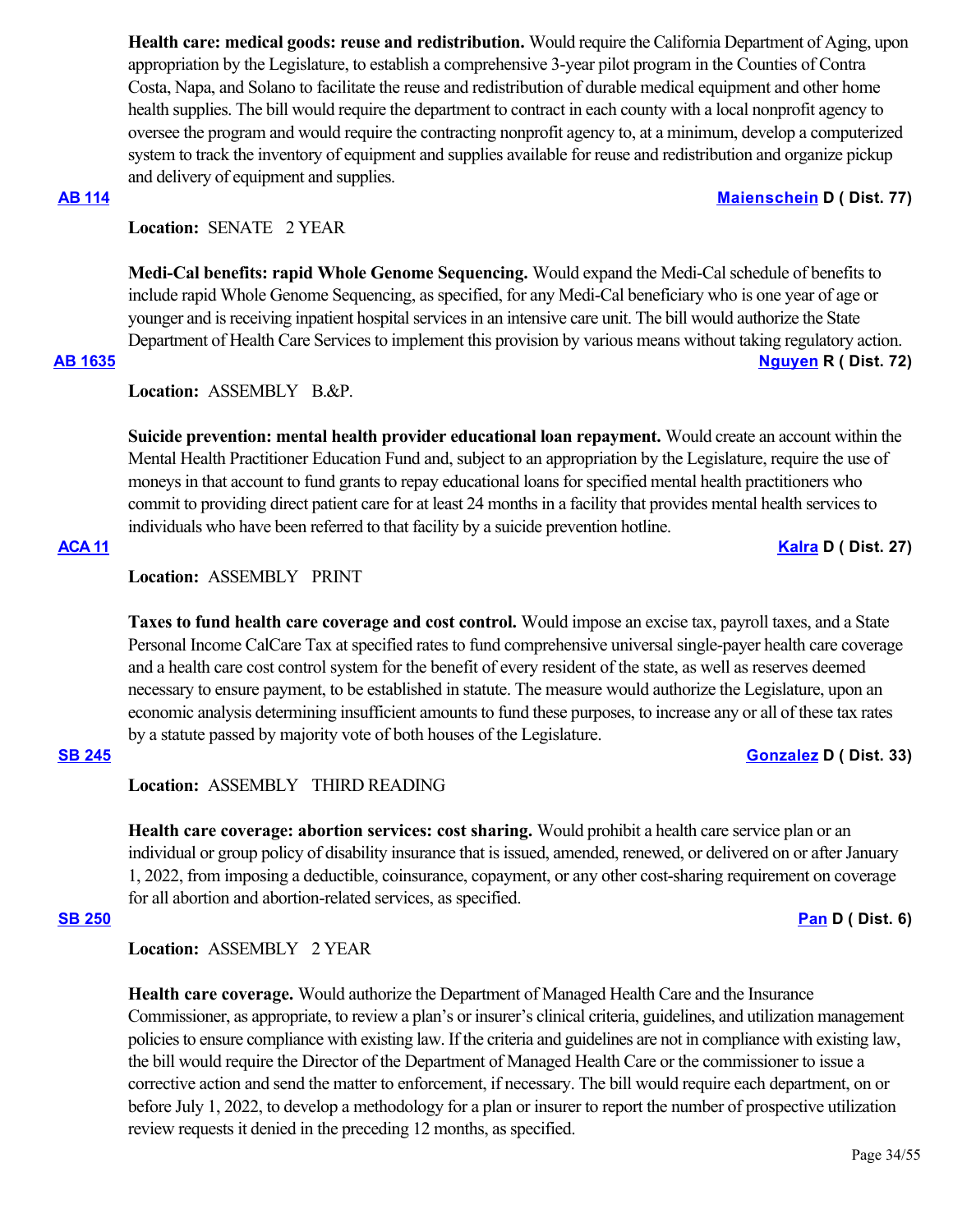### **Location:**  ASSEMBLY 2 YEAR

**California Advancing and Innovating Medi-Cal.** Current federal law authorizes specified managed care entities that participate in a state's Medicaid program to cover, for enrollees, services or settings that are in lieu of services and settings otherwise covered under a state plan. This bill would establish the CalAIM initiative, and would require the implementation of CalAIM to support stated goals of identifying and managing the risk and needs of Medi-Cal beneficiaries, transitioning and transforming the Medi-Cal program to a more consistent and seamless system, and improving quality outcomes. The bill would require the department to seek federal approval for the CalAIM initiative, and would condition its implementation on receipt of any necessary federal approvals and availability of federal financial participation.

### **[SB 316](https://ctweb.capitoltrack.com/public/publishbillinfo.aspx?bi=TlXUrHHOYi53LsvO2HDsX7Wwg%2FygtobVGtTVLua3BEE46gwBtIf4%2BI1KaNI8CMr0) [Eggman](http://sd05.senate.ca.gov/) D ( Dist. 5)**

### **Location:**  ASSEMBLY 2 YEAR

**Medi-Cal: federally qualified health centers and rural health clinics.** Current law provides that FQHC and RHC services are to be reimbursed, to the extent that federal financial participation is obtained, to providers on a per-visit basis. "Visit" is defined as a face-to-face encounter between a patient of an FQHC or RHC and specified health care professionals, including a physician and marriage and family therapist. Under existing law, "physician," for these purposes, includes, but is not limited to, a physician and surgeon, an osteopath, and a podiatrist. This bill would authorize reimbursement for a maximum of 2 visits taking place on the same day at a single location if after the first visit the patient suffers illness or injury requiring additional diagnosis or treatment, or if the patient has a medical visit and a mental health visit or a dental visit, as defined. The bill would authorize an FQHC or RHC that currently includes the cost of a medical visit and a mental health visit that take place on the same day at a single location as a single visit for purposes of establishing the FQHC's or RHC's rate to apply for an adjustment to its per-visit rate, and after the department has approved that rate adjustment, to bill a medical visit and a mental health visit that take place on the same day at a single location as separate visits, in accordance with the bill. **[SB 939](https://ctweb.capitoltrack.com/public/publishbillinfo.aspx?bi=GgZVNIf56uwu9SsyoodtvwLL%2BhSlj43VTm8IYKtL5BUToxIz1xTDjwEq8j46ZgEQ) [Pan](http://sd06.senate.ca.gov/) D ( Dist. 6)**

**Location:**  SENATE RLS.

**Prescription drug pricing.** Would prohibit a pharmacy benefit manager from discriminating against a covered entity or its pharmacy in connection with dispensing a drug subject to federal pricing requirements or preventing a covered entity from retaining the benefit of discounted pricing for those drugs. The bill would prohibit a drug manufacturer that is subject to federal pricing requirements from imposing preconditions, limitations, delays, or other barriers to the purchase of covered drugs.

 **Homelessness**

### **[AB 408](https://ctweb.capitoltrack.com/public/publishbillinfo.aspx?bi=m3m8rEkAcDZBKMwu3d7LNwvEQkFtgVtPg5HZ0KUQxJdi%2FpPLe0OhkVrxV0vi59Zr) [Quirk-Silva](https://a65.asmdc.org/) D ( Dist. 65)**

## **Location:**  SENATE DESK

**Homeless children and youths: reporting.** Would require a local educational agency, as defined to include a school district, county office of education, charter school, or special education local plan area, to establish homeless education program policies that are consistent with specified state laws, and would further require the local educational agency to update these policies at intervals not exceeding 3 years. The bill would require a local educational agency liaison for homeless children and youths and unaccompanied youths to provide training at least annually on designated subjects to classified and certificated employees of the local educational agency who work with pupils, as specified, and would further require the liaison to inform those employees of the availability of training and services the liaison provides to pupils who are experiencing, or are at risk of experiencing, homelessness.

## **[AB 1017](https://ctweb.capitoltrack.com/public/publishbillinfo.aspx?bi=JYyt31DOcZMu5clq9Dg25K%2FwlQRmm9Z%2B4UUjhX8nItz1trRK6ZBuw7gaDVRacfEb) [Quirk-Silva](https://a65.asmdc.org/) D ( Dist. 65)**

**Location:**  SENATE 2 YEAR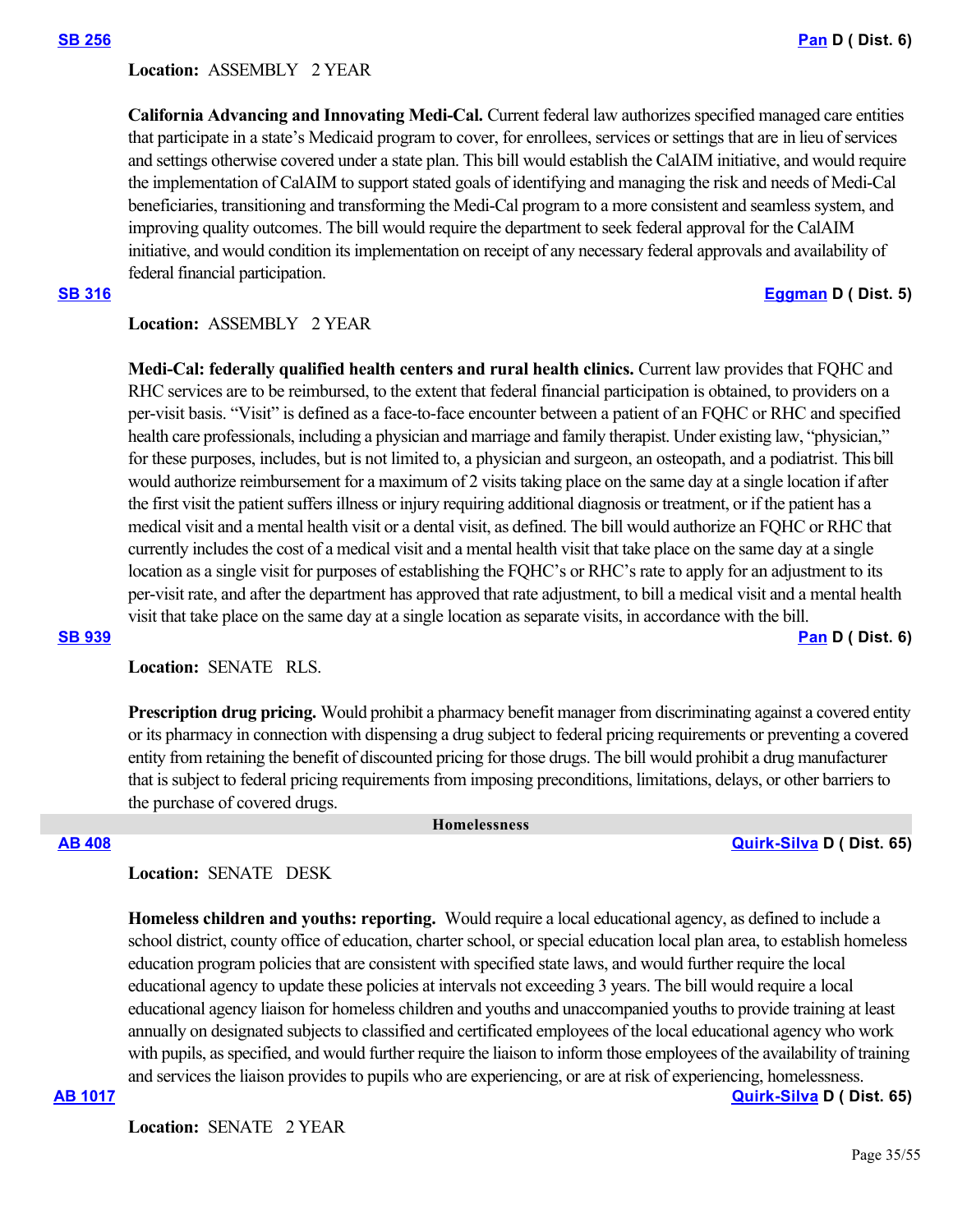**Public restrooms: Right to Restrooms Act of 2021.** Would require each local government, as defined, to complete an inventory of public restrooms owned and maintained by the local government, either directly or by contract, that are available to the general population in its jurisdiction. The bill would require local governments to report their findings to the State Department of Public Health, which would be required to compile the information in a report to the Legislature, as provided. The bill would require each local government to make its inventory available to agencies and service providers that work directly with homeless populations within the local government's jurisdiction and to make restroom location data available on its internet website, as specified.

**[AB 1816](https://ctweb.capitoltrack.com/public/publishbillinfo.aspx?bi=J61mpejvz2vJ6zt3Dde1usn6mCchpsi2zEPLx6TwI0spERB07IcdBkzd8OQlOQMr) [Bryan](https://a54.asmdc.org/) D ( Dist. 54)**

# **Location:**  ASSEMBLY PRINT

**Reentry Housing and Workforce Development Program.** Current law establishes the Department of Housing and Community Development in the Business, Consumer Services, and Housing Agency and makes the department responsible for administering various housing programs throughout the state, including, among others, the Multifamily Housing Program, the Housing for a Healthy California Program, and the California Emergency Solutions Grants Program. Upon appropriation by the Legislature for this express purpose, this bill would require the department to create the Reentry Housing and Workforce Development Program, and would require the department to take specified actions to provide grants to applicants, as defined, for innovative or evidence-based housing, housingbased services, and employment interventions to allow people with recent histories of incarceration to exit homelessness and remain stably housed.

### **[AB 1830](https://ctweb.capitoltrack.com/public/publishbillinfo.aspx?bi=i09zcSfvWMEZLWdKRJgeMuOyllSu19v885k2Ccvst%2BIQcCajsoj3Mmt0xbDpNlEc) [Seyarto](https://ad67.asmrc.org/) R ( Dist. 67)**

# **Location:**  ASSEMBLY PRINT

**Department of Housing and Community Development: annual report: Homeless Housing, Assistance, and Prevention program.** Current law establishes the Homeless Housing, Assistance, and Prevention (HHAP) program for the purpose of providing jurisdictions, as defined, with one-time grant funds to support regional coordination and expand or develop local capacity to address their immediate homelessness challenges, as specified. Under current law, grants under the HHAP program are allocated in 4 rounds of funding, administered by the Homeless Coordinating and Financing Council, as provided. Current law requires the Department of Housing and Community Development to submit an annual report to the Governor and both houses of the Legislature on the operations and accomplishments during the previous fiscal year of the housing programs administered by the department. Current law requires that the report include, among other things, the number of units assisted by those programs and the number of individuals and households served and their income level.This bill would additionally require that this report include an assessment of the HHAP program.

### **[SB 234](https://ctweb.capitoltrack.com/public/publishbillinfo.aspx?bi=iEkzZBxvcq1lPQq6DiwmfTIdgclzo2RsnhcsI5AJEKTbdMMKPgS168uGlpL40dJT) [Wiener](http://sd11.senate.ca.gov/) D ( Dist. 11)**

## **Location:**  ASSEMBLY DESK

**Transition Aged Youth Housing Program.** Would establish the Transition Aged Youth Housing Program for the purpose of creating housing for transition aged youth under 26 years of age, who have been removed from their homes, are experiencing homelessness unaccompanied by a parent or legal guardian, or are under the jurisdiction of a court, as specified, and would require the council to develop, implement, and administer the program.

## **[SB 513](https://ctweb.capitoltrack.com/public/publishbillinfo.aspx?bi=8rAiPCILSOx%2Ba5qZD1C%2BUVZLEGY%2FQ1SKwzRPzRbwGYWNvP7Yy86Hg2xQVqgUoAvo) [Hertzberg](https://sd18.senate.ca.gov/) D ( Dist. 18)**

# **Location:**  ASSEMBLY DESK

**Homeless shelters grants: pets and veterinary services.** Current law establishes the California Emergency Solutions and Housing Program, under the administration of the Department of Housing and Community Development and requires the department to, among other things, provide rental assistance and housing relocation and stabilization services to ensure housing affordability to people who are experiencing homelessness or who are at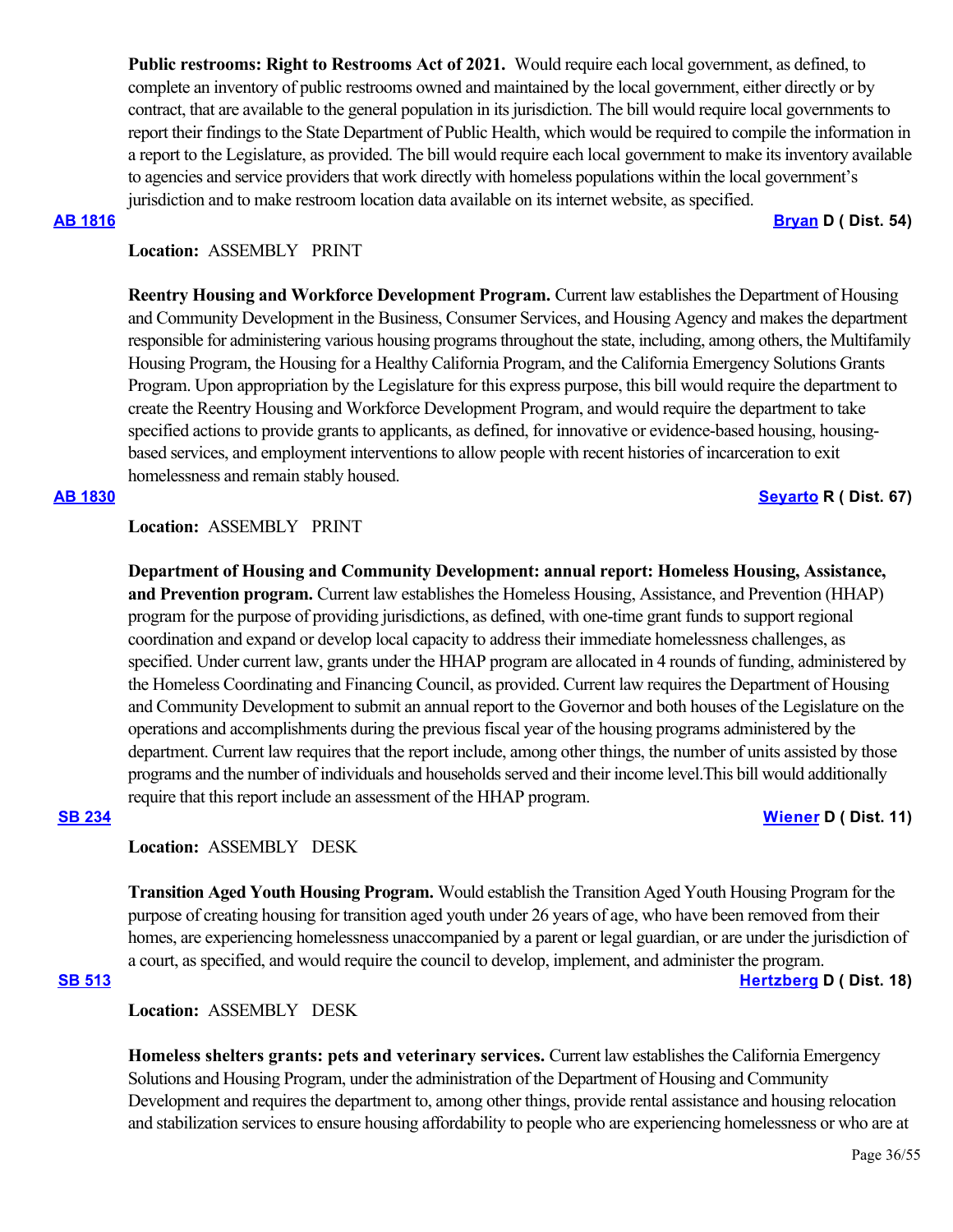risk of homelessness. This bill would require the department, subject to an appropriation in the annual Budget Act, to develop and administer a program to award grants to qualified homeless shelters, as described, for the provision of shelter, food, and basic veterinary services for pets owned by people experiencing homelessness.

**[SB 914](https://ctweb.capitoltrack.com/public/publishbillinfo.aspx?bi=TKG8QeaKG%2F3%2BcauV7ZH7GoerdT3nX63%2FxNgVUtCNsYkChIvX962LT5YYA%2BqadLLJ) [Rubio](http://sd22.senate.ca.gov/) D ( Dist. 22)**

# Location: **SENATE** HUM. S.

**Homeless domestic violence survivors and data systems: local and state support and guidelines.** Current law requires the Governor to create a California Interagency Council on Homelessness for specified purposes, including to create partnerships among various entities, like participants in the United States Department of Housing and Urban Development's Continuum of Care Program, and to identify mainstream resources, benefits, and services that can be accessed to prevent and end homelessness in California. This bill would require cities, counties, and continuums of care receiving state funding to address homelessness on or after January 1, 2023, to take specific steps to ensure that the needs of victim service providers and survivors of violence, and a gendered analysis of the causes and consequences of homelessness, are incorporated into homelessness planning and responses. The bill would also impose other homelessness planning and data analysis requirements on these cities, counties, and continuums of care.

 **Hospitals**

#### **[AB 835](https://ctweb.capitoltrack.com/public/publishbillinfo.aspx?bi=2aCiLjbhCP3GuNjWxI7nne8Ypa3W1fu5QHCJohjB9tlXBiqOqjdKFj4o2ETqWh%2BE) [Nazarian](https://a46.asmdc.org/) D ( Dist. 46)**

### Location: **SENATE 2 YEAR**

**Hospital emergency departments: HIV testing.** Would require every patient who is 12 years of age or older and has blood drawn at a hospital emergency department to be offered an HIV test, as specified. The bill would specify the manner in which the results of that test are provided. The bill would state that a hospital emergency department is not required to offer an HIV test to a patient if the department determines that the patient is being treated for a life-threatening emergency, if they determine the person lacks the capacity to consent to an HIV test, if the person was a patient of the hospital emergency department within the previous 12 months, was offered an HIV test, and consented to the test, or if the person is pregnant and has already been tested.

**[AB 1882](https://ctweb.capitoltrack.com/public/publishbillinfo.aspx?bi=lQuvDReAoncEJ3j9V%2BXjgkUwoC6rFhHRNc7aS9hCNiNNtKE8wW1%2BSRh7CYfV065c) [Rivas, Robert](https://a30.asmdc.org/)  D ( Dist. 30)**

## **Location:**  ASSEMBLY PRINT

**Hospitals: seismic safety.** The Alfred E. Alquist Hospital Facilities Seismic Safety Act of 1983 requires an owner of a general acute care inpatient hospital, no later than January 1, 2030, to either demolish, replace, or change to nonacute care use all hospital buildings not in substantial compliance with the regulations and standards developed pursuant to the act, or seismically retrofit all acute care inpatient hospital buildings so that they are in substantial compliance with those regulations and standards. Current law requires, within 60 days following the department's approval of a report relating to a general acute care hospital owner's plan to comply with those regulations and standards, a general acute hospital building owner to take specified actions, including informing the local office of emergency services or the equivalent agency, the Office of Emergency Services, and the department, of each building's expected earthquake performance. This bill would instead require general acute hospital building owners, commencing July 1, 2023, to take those actions annually until each of the hospital buildings owned by that owner are compliant with those regulations and standards.

#### **Housing**

#### **[AB 79](https://ctweb.capitoltrack.com/public/publishbillinfo.aspx?bi=Vq6wUtKCzSJGuRANgm4zTNCM2soxCjkxuajlmV2OgA98nRW4AY0xVXiDJWRmXaB2) Committee on Budget**

### **Location:**  SENATE 2 YEAR

**Budget Act of 2020.** The Budget Act of 2020 made appropriations for the support of state government for the 2020-21 fiscal year. This bill would amend the Budget Act of 2020 by amending and adding items of appropriation and making other changes. This bill would declare that it is to take effect immediately as a Budget Bill.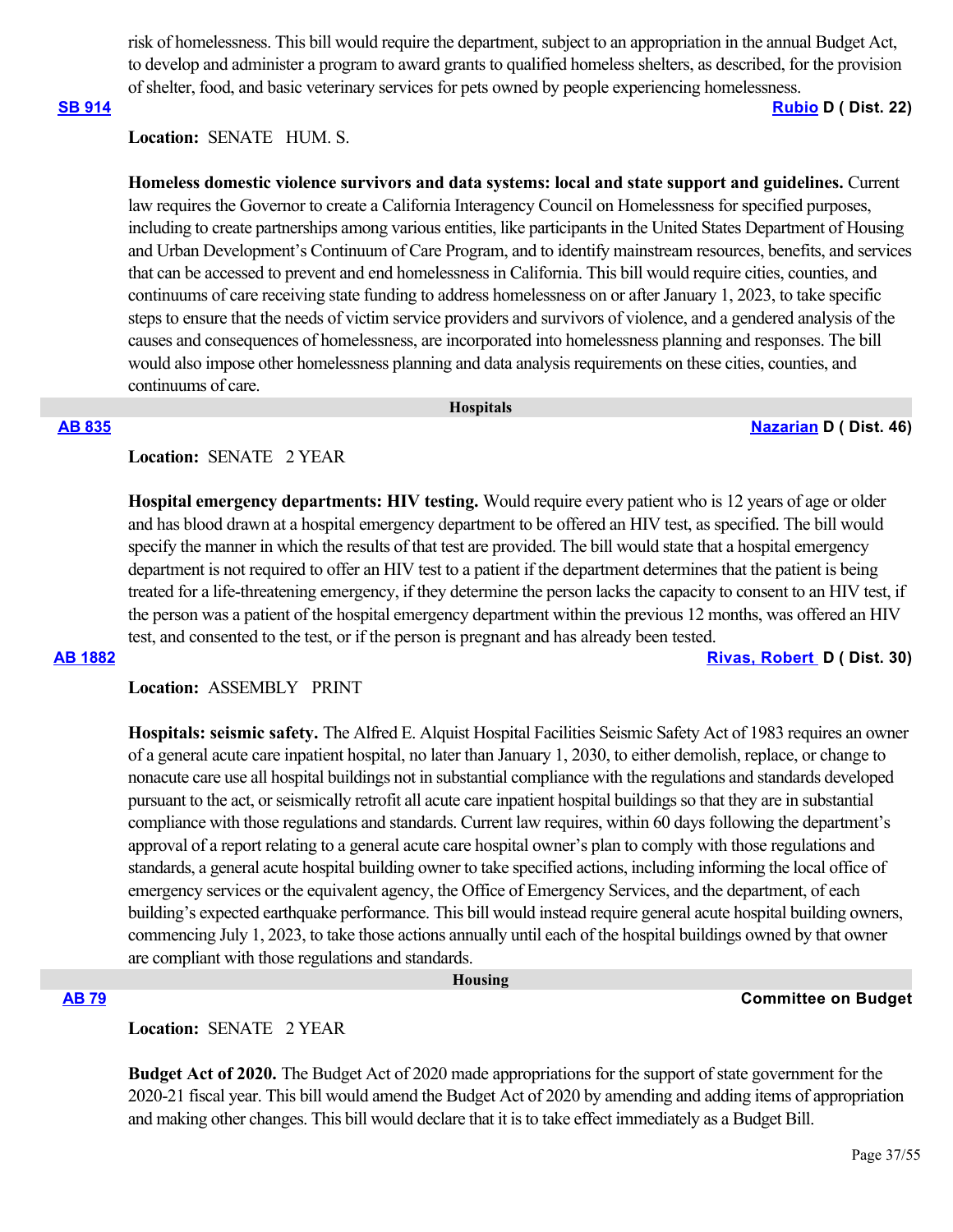Location: **SENATE 2 YEAR** 

**Housing authorities: City of San Diego, County of San Bernardino, and County of Santa Clara: middleincome housing projects pilot program.** The Housing Authorities Law authorizes a housing authority of a city or county to, among other things, prepare, carry out, acquire, lease, and operate housing projects and housing developments for persons of low income, as provided. Current law, until January 1, 2022, authorizes a housing authority located in the City of San Diego, the County of San Bernardino, or the County of Santa Clara to implement a pilot program to develop and finance a middle-income housing project, as defined, if the project receives gap financing, as defined. Current law requires any gap financing to be approved by the housing authority's legislative body, as provided. Current law requires the housing authority to provide a report to the Legislature, asspecified, on and before January 1, 2020, and on or before January 1, 2022. This bill would extend the authority of a housing authority located in the City of San Diego, the County of San Bernardino, or the County of Santa Clara to implement the above-described pilot program from January 1, 2022, to January 1, 2026.

**[AB 1401](https://ctweb.capitoltrack.com/public/publishbillinfo.aspx?bi=fQ56FfKqG7a6sZSjOVyOjXlJ95OI%2FLKyiBiPvRiGpmvkWVikUcdun8b73Dk0GSDa) [Friedman](https://a43.asmdc.org/) D ( Dist. 43)**

### **Location:**  SENATE 2 YEAR

**Residential and commercial development: remodeling, renovations, and additions: parking**

**requirements.** Would prohibit a public agency in a county with a population of 600,000 or more from imposing a minimum automobile parking requirement, or enforcing a minimum automobile parking requirement, on residential, commercial, or other development if the development is located on a parcel that is within1/2 mile, as specified, of public transit, as defined. The bill would prohibit a public agency in a city with of 75,000 or more located in a county with a population of less than 600,000 from imposing a minimum automobile parking requirement, or enforcing a minimum automobile parking requirement, on residential, commercial, or other development if the project is located within 1/4 mile, as specified, of public transit, as defined. The bill would create authorizations in this regard for a city or a county to which these prohibitions do not apply.

# **[AB 1615](https://ctweb.capitoltrack.com/public/publishbillinfo.aspx?bi=Ihg8jet8ZgZryPZYJwF59r5JuTJN6bZZxXwOFSwLL7LNrIgNGi5KqjKmHsR6aklo) [Ting](https://a19.asmdc.org/) D ( Dist. 19)**

# Location: ASSEMBLY H. & C.D.

**Foster youth: housing.** Current law, subject to an appropriation in the annual Budget Act, requires the Department of Housing and Community Development to allocate funding to counties to provide housing navigators to help young adults who are 18 to 21 years of age, inclusive, secure and maintain housing, with priority given to young adults in the foster care system. Current law requires a child welfare agency that accepts any distribution of money pursuant to either program to report specified information to the department on an annual basis. This bill would rename to housing navigator program as the Housing Navigation and Maintenance Program, and would extend eligibility and priority for the program to help young adults who are 18 to 24 years of age, inclusive, with priority given to young adults formerly or currently in the foster care system. The bill would, for a child welfare agency that accepts any distribution of money for both the Transitional Housing Program and the Housing Navigation and Maintenance Program, require the department shall accept one county board resolution and one allocation acceptance form, and execute one standard agreement, for both programs.

## **[AB 1748](https://ctweb.capitoltrack.com/public/publishbillinfo.aspx?bi=3K9CLvfUQfu70HwVNUgjVxN02m8kFmILgxLYc81ajxpJ%2FQasO168G5e7vKSc%2F7sm) [Seyarto](https://ad67.asmrc.org/) R ( Dist. 67)**

**Location:**  ASSEMBLY L. GOV.

**Exempt surplus land: regional housing need.** Current law prescribes requirements for the disposal of surplus land by a local agency. Current law defines "surplus land" for these purposed to mean land owned in fee simple by any local agency for which the local agency's governing body takes formal action declaring that the land is surplus and is not necessary for the agency's use. Current law provides that an agency is not required to follow the requirements for disposal of surplus land for "exempt surplus land," except as provided. Currentlaw categorizes as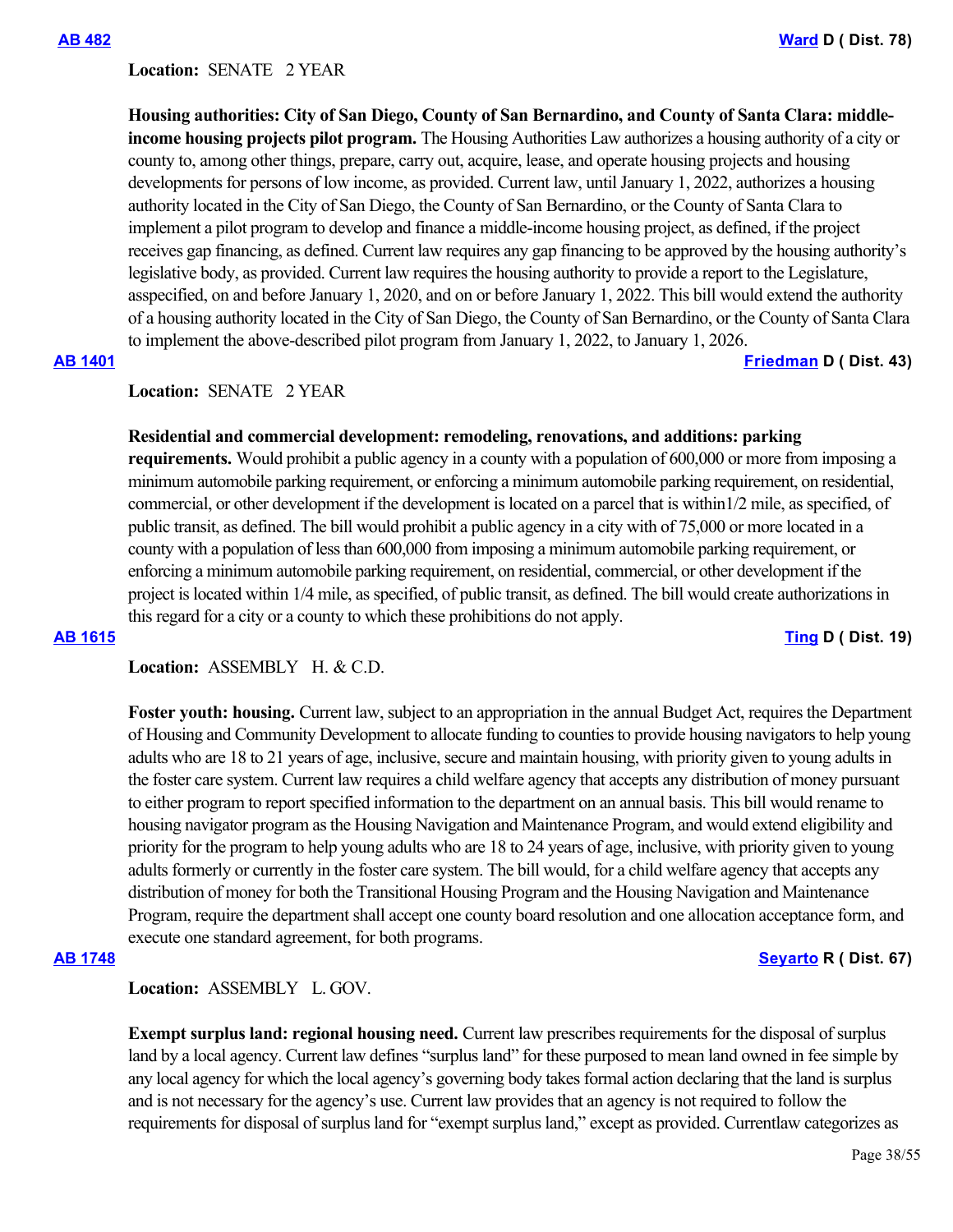"exempt surplus land," surplus land that a local agency is transferring to another local, state, or federal agency for the agency's use. This bill would add to the definition of "exempt surplus land," surplus land that is zoned for a density of up to 30 residential units and is owned by a city or county that demonstrates adequate progress in meeting its share of regional housing need in its annual report, as specified, has constructed an adequate number of housing units to meet its share of regional housing need in the immediately preceding or current housing element cycle, as specified, or is designated as prohousing by the department.

### **[AB 1816](https://ctweb.capitoltrack.com/public/publishbillinfo.aspx?bi=J61mpejvz2vJ6zt3Dde1usn6mCchpsi2zEPLx6TwI0spERB07IcdBkzd8OQlOQMr) [Bryan](https://a54.asmdc.org/) D ( Dist. 54)**

# **Location:**  ASSEMBLY PRINT

**Reentry Housing and Workforce Development Program.** Current law establishes the Department of Housing and Community Development in the Business, Consumer Services, and Housing Agency and makes the department responsible for administering various housing programs throughout the state, including, among others, the Multifamily Housing Program, the Housing for a Healthy California Program, and the California Emergency Solutions Grants Program. Upon appropriation by the Legislature for this express purpose, this bill would require the department to create the Reentry Housing and Workforce Development Program, and would require the department to take specified actions to provide grants to applicants, as defined, for innovative or evidence-based housing, housingbased services, and employment interventions to allow people with recent histories of incarceration to exit homelessness and remain stably housed.

### **[AB 1830](https://ctweb.capitoltrack.com/public/publishbillinfo.aspx?bi=i09zcSfvWMEZLWdKRJgeMuOyllSu19v885k2Ccvst%2BIQcCajsoj3Mmt0xbDpNlEc) [Seyarto](https://ad67.asmrc.org/) R ( Dist. 67)**

## **Location:**  ASSEMBLY PRINT

**Department of Housing and Community Development: annual report: Homeless Housing, Assistance, and Prevention program.** Current law establishes the Homeless Housing, Assistance, and Prevention (HHAP) program for the purpose of providing jurisdictions, as defined, with one-time grant funds to support regional coordination and expand or develop local capacity to address their immediate homelessness challenges, as specified. Under current law, grants under the HHAP program are allocated in 4 rounds of funding, administered by the Homeless Coordinating and Financing Council, as provided. Current law requires the Department of Housing and Community Development to submit an annual report to the Governor and both houses of the Legislature on the operations and accomplishments during the previous fiscal year of the housing programs administered by the department. Current law requires that the report include, among other things, the number of units assisted by those programs and the number of individuals and households served and their income level.This bill would additionally require that this report include an assessment of the HHAP program.

## **[AB 1850](https://ctweb.capitoltrack.com/public/publishbillinfo.aspx?bi=IiYRnRe19%2F8ewMkgEzhgz7afY%2ByUh7MgYb0qAjkR32vQO%2FE3cjgtEotsxNwlER%2Bp) [Ward](https://a78.asmdc.org/) D ( Dist. 78)**

# **Location:**  ASSEMBLY PRINT

**Public housing: unrestricted housing.** Would prohibit a city, county, city and county, joint powers authority, or any other political subdivision of a state or local government from acquiring unrestricted housing, as defined, unless each unit in the development meets specified criteria, including that the initial rent for the first 12 months postconversion is at least 10% less than the average monthly rent charged for the unit over the 12-month period prior to conversion and at least 20% less than the small area fair market rent.

### **[AB 1910](https://ctweb.capitoltrack.com/public/publishbillinfo.aspx?bi=8u%2FGcemZYUcF5I2szOXMaRuNdKCmdD0fHBUwXAmHIyahREqfFG%2FkuyzrqDxihFaq) [Garcia, Cristina](https://a58.asmdc.org/) D ( Dist. 58)**

## **Location:**  ASSEMBLY PRINT

**Publicly owned golf courses: conversion: affordable housing.** Would, upon appropriation by the Legislature, require the Department of Housing and Community Development to administer a program to provide incentives in the form of grants to local agencies that enter into a development agreement to convert a golf course owned by the local agency into housing and publicly accessible open space, as specified. This bill would require the department to award funding in accordance with the number of affordable units a local agency proposes to construct.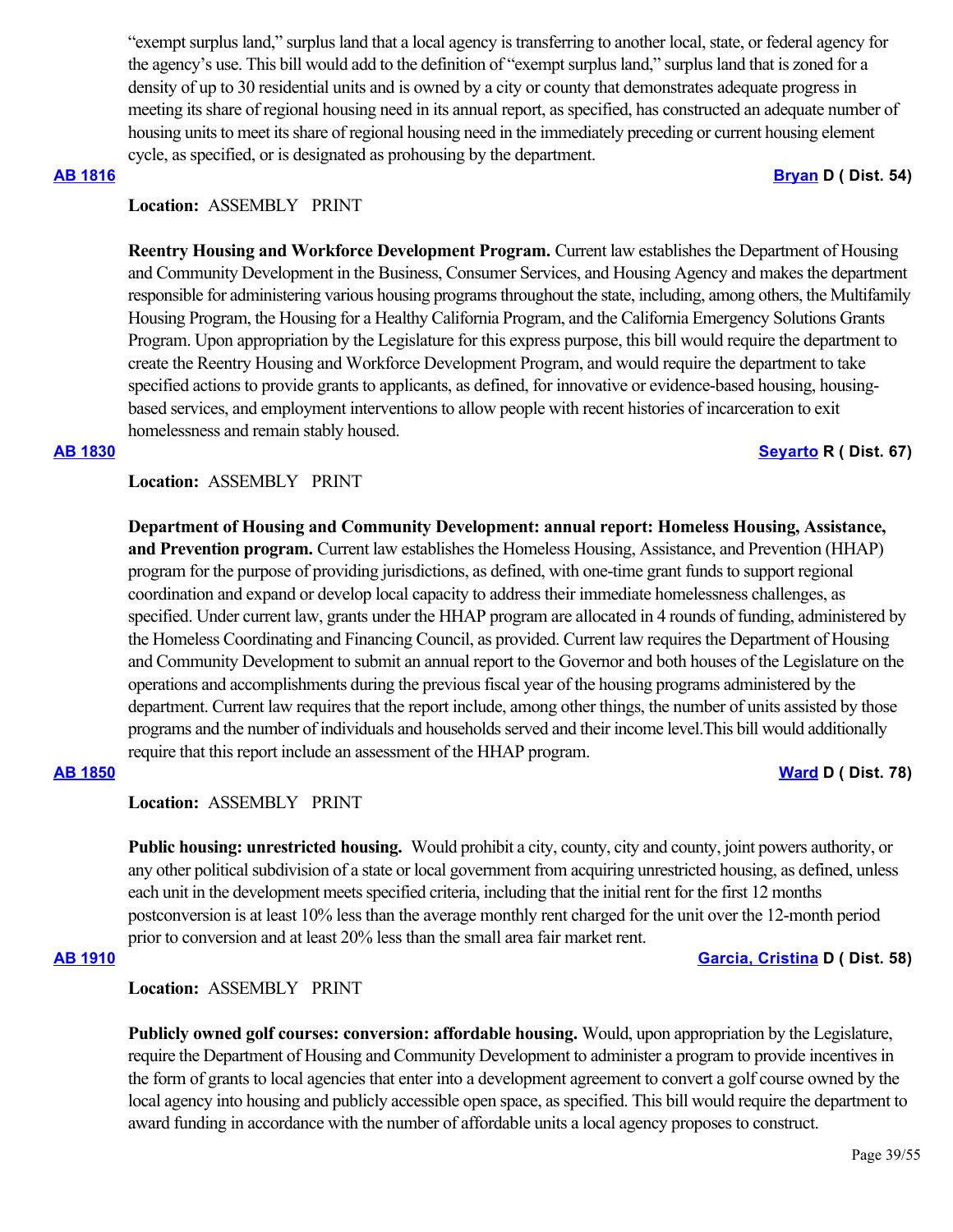### **Location:**  ASSEMBLY PRINT

**Housing elements.** Current law requires a city or county to adopt a comprehensive general plan, which must include a housing element. Current law establishes a schedule for local governments to revise their housing element within specified timeframes. This bill would state the intent of the Legislature to enact legislation relating to housing enforcement.

#### **[ACA 1](https://ctweb.capitoltrack.com/public/publishbillinfo.aspx?bi=vkAbgpBB9wOKQrx%2F6m3DJE4Lfzjw%2B69Lv7GxnaWpsGPIGgKDXm0xJSIkZsa8QVVB) [Aguiar-Curry](https://a04.asmdc.org/) D ( Dist. 4)**

### **Location:**  ASSEMBLY L. GOV.

**Local government financing: affordable housing and public infrastructure: voter approval.** The California Constitution prohibits the ad valorem tax rate on real property from exceeding 1% of the full cash value of the property, subject to certain exceptions. This measure would create an additional exception to the 1% limit that would authorize a city, county, city and county, or special district to levy an ad valorem tax to service bonded indebtedness incurred to fund the construction, reconstruction, rehabilitation, or replacement of public infrastructure, affordable housing, or permanent supportive housing, or the acquisition or lease of real property for those purposes, if the proposition proposing that tax is approved by 55% of the voters of the city, county, or city and county, as applicable, and the proposition includes specified accountability requirements.

#### **[SB 6](https://ctweb.capitoltrack.com/public/publishbillinfo.aspx?bi=oXSFwTOkDelqHhcTo%2B6z6m20UF3xamGd0AcFGP8968UI8lDQe47eNKPzSta6KQu4) [Caballero](https://sd12.senate.ca.gov/) D ( Dist. 12)**

# **Location:**  ASSEMBLY 2 YEAR

**Local planning: housing: commercial zones.** The Planning and Zoning Law requires each county and city to adopt a comprehensive, long-term general plan for its physical development, and the development of certain lands outside its boundaries, that includes, among other mandatory elements, a housing element. This bill, the Neighborhood Homes Act, would deem a housing development project, as defined, an allowable use on a neighborhood lot, which is defined as a parcel within an office or retail commercial zone that is not adjacent to an industrial use. The bill would require the density for a housing development under these provisions to meet or exceed the density deemed appropriate to accommodate housing for lower income households according to the type of local jurisdiction, including a density of at least 20 units per acre for a suburban jurisdiction. **[SB 649](https://ctweb.capitoltrack.com/public/publishbillinfo.aspx?bi=%2BbMisuO7rcKbxyWy6iCU8kGnPmfE8KcbemItEMkMnr9tkx0ANrW0qejb0qECcGJH) [Cortese](http://sd15.senate.ca.gov/) D ( Dist. 15)**

**Location:**  ASSEMBLY 2 YEAR

**Local governments: affordable housing: local tenant preference.** Would establish a state policy supporting local tenant preferences for lower income households, as defined, that are subject to displacement risk, and, further, permit local governments and developers in receipt of local or state funds, federal or state tax credits, or an allocation of tax-exempt private activity bonds designated for affordable rental housing to restrict occupancy by creating a local housing preference for lower income households subject to displacement risk. The bill, subject to certain requirements and limitations, would authorize a local government to allow a local tenant preference in an affordable housing rental development to reduce displacement of lower income households with displacement risk beyond local government boundaries by adopting a program that allows preferences in affordable rental housing acquired, constructed, preserved or funded with state or local funds or tax programs.

#### **[SB 847](https://ctweb.capitoltrack.com/public/publishbillinfo.aspx?bi=%2FHlilsx8485HaNkWIkVJJ3fXqlihEgUuulZxrNNwmrEgNQ9i8qmEeVt6712MsA1h) [Hurtado](https://sd14.senate.ca.gov/) D ( Dist. 14)**

### **Location:**  SENATE HOUSING

**COVID-19 relief: tenancy: grant program.** Current law, the State Rental Assistance Program, establishes a program for providing rental assistance, using funding made available pursuant to federal law, administered by the Department of Housing and Community Development. This bill would, until January 1, 2025, create a grant program under the administration of the department and would require the department to award a program grant, as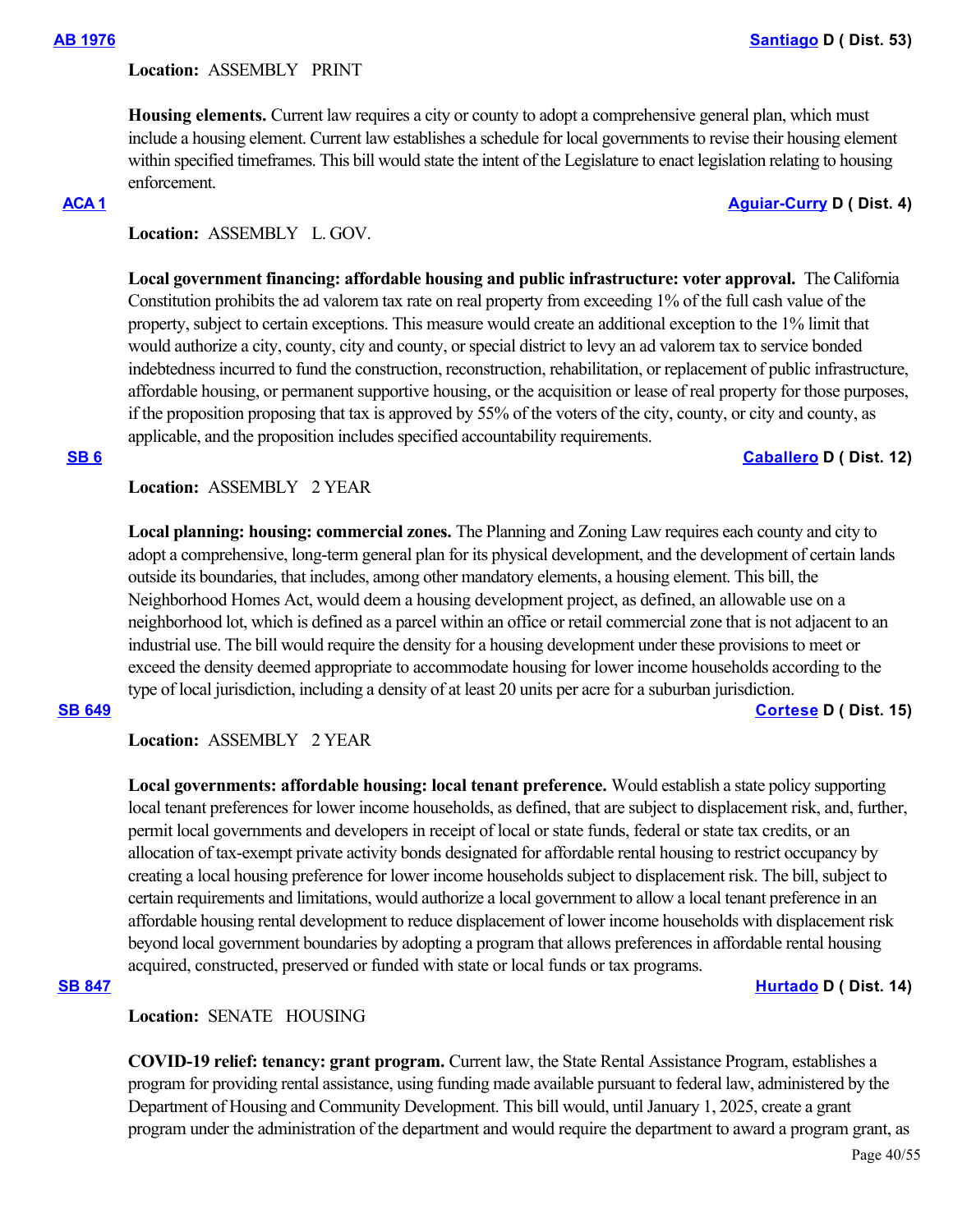defined, to a qualified applicant who submits a complete application, as defined, on a first-come, first-served basis. The bill would define "qualified applicant" to mean a landlord who satisfies certain criteria, including that the landlord has applied for rental assistance funds pursuant to the State Rental Assistance Program and either received a negative final decision, as specified, or the landlord has been notified that an application to the State Rental Assistance Program was submitted, as specified, but 20 days have passed without a final decision being rendered.

# **[SB 897](https://ctweb.capitoltrack.com/public/publishbillinfo.aspx?bi=LFXAcElsuglqltzU9dVC7zBaA04dbOaHNgRWa7fs%2BvLg%2FtBVnQZgpxDAwYJZXsEi) [Wieckowski](http://sd10.senate.ca.gov/) D ( Dist. 10)**

## **Location:**  SENATE HOUSING

**Accessory dwelling units: junior accessory dwelling units.** Thee Planning and Zoning Law authorizes a local agency, by ordinance or ministerial approval, to provide for the creation of accessory dwelling units in areas zoned for residential use, as specified. Current law provides that an accessory dwelling unit may either be an attached or detached residential dwelling unit, and prescribes the minimum and maximum unit size requirements, height limitations, and setback requirements that a local agency may establish, including a 16-foot height limitation and a 4 foot side and rear setback requirement.This bill would increase the maximum height limitation that may be imposed by a local agency on an accessory dwelling unit to 25 feet.

### **Land Use**

### **[AB 989](https://ctweb.capitoltrack.com/public/publishbillinfo.aspx?bi=L84rubdAYJyYAzLAqceJr%2B2%2B2K3ZEc07FjG%2B5pA3sZuYbmqke7buNzumwxqUgUpc) [Gabriel](https://a45.asmdc.org/) D ( Dist. 45)**

## **Location:**  SENATE 2 YEAR

**Housing Accountability Act: appeals: Office of Housing Appeals.** The Housing Accountability Act prohibits a local agency from disapproving, or conditioning approval in a manner that renders infeasible, specified housing development projects, including projects for very low, low-, or moderate-income households and projects for emergency shelters that comply with applicable, objective general plan, zoning, and subdivision standards and criteria in effect at the time the application for the project is deemed complete, unless the local agency makes specified written findings based on a preponderance of the evidence in the record. This bill would, until January 1, 2029, establish an Office of Housing Appeals (office) within the department, administered by the director of the department, to review housing development projects that are alleged to have been denied or subject to conditions in violation of the Housing Accountability Act. The bill would establish housing appeals panels, consisting of administrative law judges with specified qualifications, within the office.

**Position: San Bernardino County Oppose**

## **[AB 1401](https://ctweb.capitoltrack.com/public/publishbillinfo.aspx?bi=fQ56FfKqG7a6sZSjOVyOjXlJ95OI%2FLKyiBiPvRiGpmvkWVikUcdun8b73Dk0GSDa) [Friedman](https://a43.asmdc.org/) D ( Dist. 43)**

**Location:**  SENATE 2 YEAR

### **Residential and commercial development: remodeling, renovations, and additions: parking**

**requirements.** Would prohibit a public agency in a county with a population of 600,000 or more from imposing a minimum automobile parking requirement, or enforcing a minimum automobile parking requirement, on residential, commercial, or other development if the development is located on a parcel that is within1/2 mile, as specified, of public transit, as defined. The bill would prohibit a public agency in a city with of 75,000 or more located in a county with a population of less than 600,000 from imposing a minimum automobile parking requirement, or enforcing a minimum automobile parking requirement, on residential, commercial, or other development if the project is located within 1/4 mile, as specified, of public transit, as defined. The bill would create authorizations in this regard for a city or a county to which these prohibitions do not apply.

# **[SB 15](https://ctweb.capitoltrack.com/public/publishbillinfo.aspx?bi=CzBvxEQUwfWMqsZui6iOWnHXa36JrXVg%2FfGJIsWZytbLXyWuIdEN0oJ9SruHYrcW) [Portantino](http://sd25.senate.ca.gov/) D ( Dist. 25)**

# **Location:**  ASSEMBLY 2 YEAR

**Housing development: incentives: rezoning of idle retail sites.** Current law establishes, among other housing programs, the Workforce Housing Reward Program, which requires the Department of Housing and Community Development to make local assistance grants to cities, counties, and cities and counties that provide land use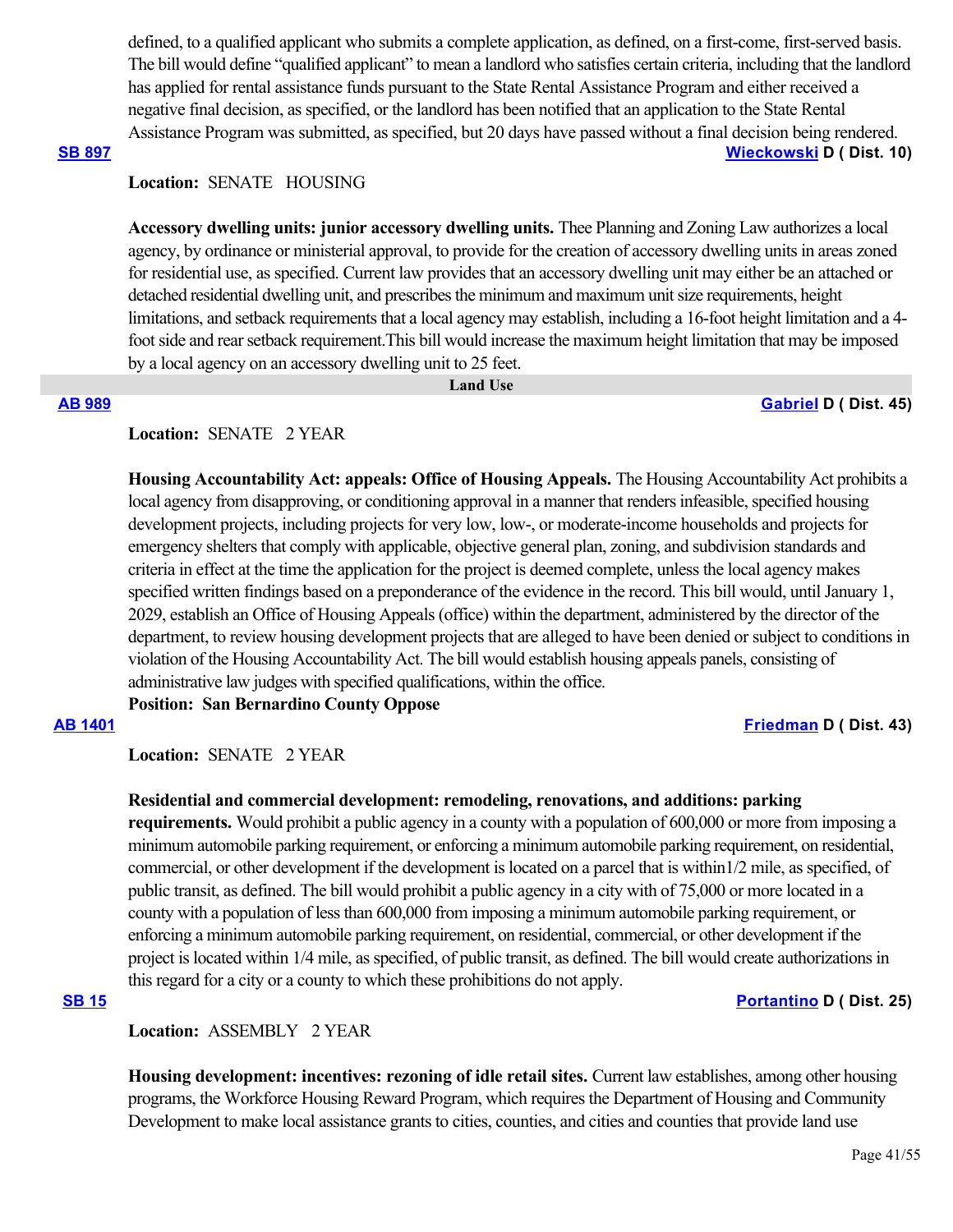approval to housing developments that are affordable to very low and low-income households. This bill, upon appropriation by the Legislature in the Budget Act or other act, would require the department to administer a program to provide incentives in the form of grants allocated as provided to local governments that rezone idle sites used for a big box retailer or a commercial shopping center to instead allow the development of housing, as defined.

#### **Law and Justice / Courts**

### **[AB 87](https://ctweb.capitoltrack.com/public/publishbillinfo.aspx?bi=aP6tBr0AiMKGFAYx2CsdLBAC6h8IlxwJmhePJG5%2BQYnibqIKe%2FksE37RChPbnT8a) Committee on Budget**

# Location: **SENATE** BUDGET & F.R.

**Economic relief: COVID-19 pandemic.** Would create the California Emergency Relief Fund as a special fund in the State Treasury to provide emergency resources or relief relating to state of emergency declarations proclaimed by the Governor. The bill would transfer from the General Fund to the California Emergency Relief Fund \$150,000,000 for purposes relating to the COVID-19 emergency proclaimed by the Governor on March 4, 2020. The bill would appropriate \$150,000,000 from that fund to the Office of Small Business Advocate for a closed round to fund small business grant applications waitlisted from previous rounds of the California Small Business COVID-19 Relief Grant Program.

### **[AB 503](https://ctweb.capitoltrack.com/public/publishbillinfo.aspx?bi=9q%2Fh7eCb8Mkl5tOrz9wE9YTwaIA0n%2FISK6GlkgeZnKpOvmEJDEoEx89yT8FKoQcn) [Stone](https://a29.asmdc.org/) D ( Dist. 29)**

## **Location:**  SENATE 2 YEAR

Wards: probation. Current law subjects a minor between 12 and 17 years of age, inclusive, who violates any federal, state, or local law or ordinance, who persistently or habitually refuses to obey the reasonable and proper orders or directions of the minor's parents, guardian, or custodian, or who is beyond the control of that person, who violates an ordinance establishing a curfew or is truant, and a minor under 12 years of age who is alleged to have committed specified serious offenses to, the jurisdiction of the juvenile court, which may adjudge the minor to be a ward of the court. This bill would limit to 6 months the period of time ward may remain on probation, except that a court may extend the probation period for a period not to exceed increments of 6 months after a noticed hearing and upon proof by a preponderance of the evidence that it is in the ward's best interest. The bill would require the probation agency to submit a report to the court detailing the basis for any request to extend probation at the noticed hearing.

### **[AB 1630](https://ctweb.capitoltrack.com/public/publishbillinfo.aspx?bi=lnvb529SGpCt%2BOqcxtChTM%2F9ETVgOAt0P8jnL9Tjj6YgSJh%2Bw2jNquuODF9AtSTL) [Weber, Akilah](https://a79.asmdc.org/) D ( Dist. 79)**

**Location:**  ASSEMBLY PUB. S.

**Competence to stand trial: statewide application.** Current law prohibits a person from being tried or adjudged to punishment while that person is mentally incompetent. Current law establishes a process by which a defendant's mental competency is evaluated and by which the defendant receives treatment with the goal of returning the defendant to competency. This bill, when a person is determined to be incompetent to stand trial or when a court determines that competency has been restored, would require the clerk of the court to transmit that information to the Department of Justice for inclusion in the person's state summary criminal history information. If a person has been deemed incompetent to stand trial in any jurisdiction and there has been no official restoration of competence, the bill would establish a presumption of mental incompetence and would require a court before which a defendant is appearing on a new charge to assess whether competence has been restored.

### **[AB 1641](https://ctweb.capitoltrack.com/public/publishbillinfo.aspx?bi=HQ5K%2B08fs5pJZ1unOcYzz33HdVwNsTc46Wsexxxm8VmThOZYmcnRd3yFU3tZzS5V) [Maienschein](https://a77.asmdc.org/) D ( Dist. 77)**

**Location:**  ASSEMBLY PUB. S.

**Sexually violent predators.** Current law provides for the civil commitment of a person who is determined to be a sexually violent predator. Current law requires the Secretary of the Department of Corrections and Rehabilitation to refer certain people for evaluation by the State Department of State Hospitals if the secretary determines that the person may be a sexually violent predator. Current law requires, if the State Department of State Hospitals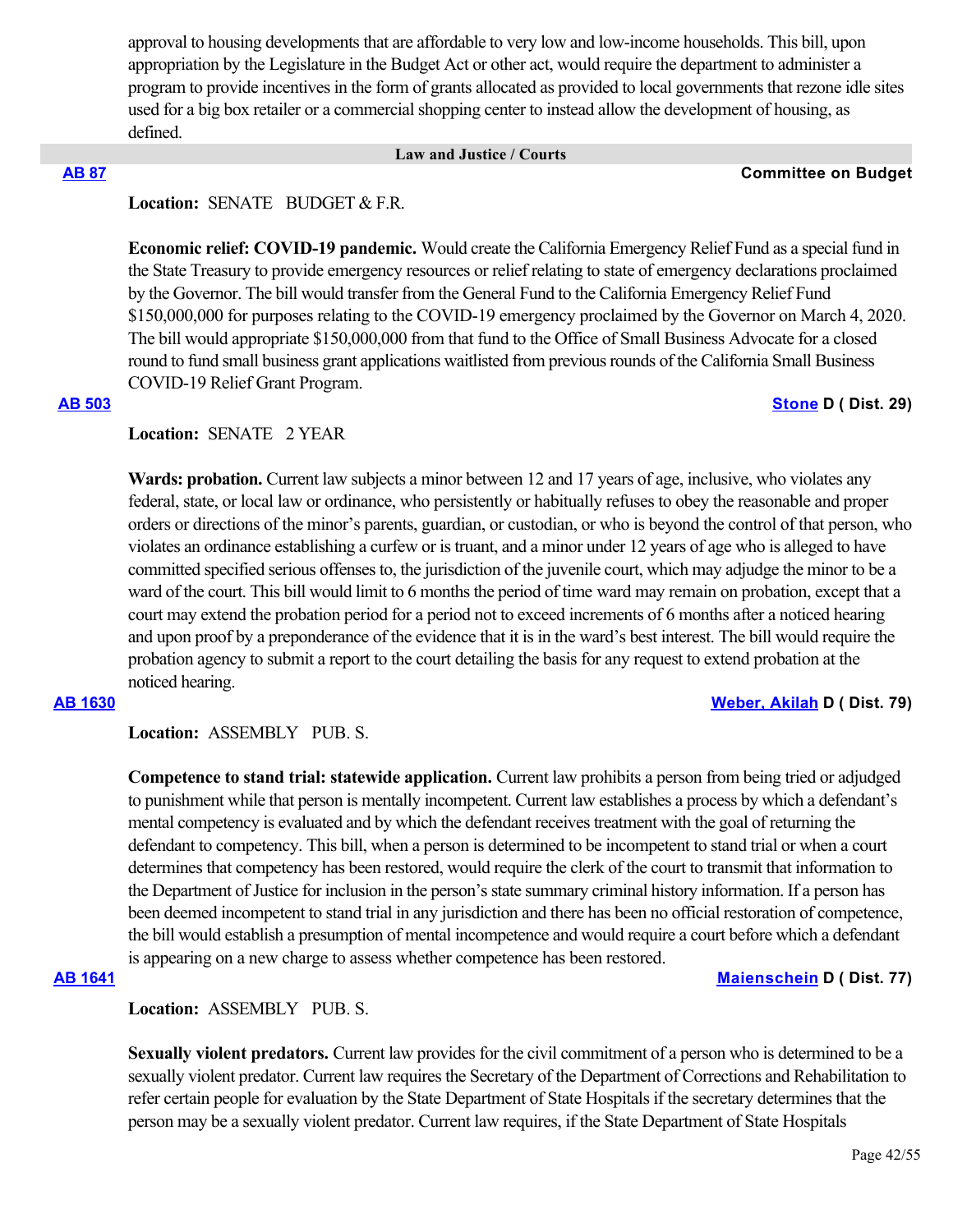determines that a person is a sexually violent predator, the Director of State Hospitals to forward a request to a specified county for a petition to be filed for the person to be committed to a facility for mental health treatment. Existing law requires a judge of the superior court to review the petition and to determine whether there is probable cause to believe that the individual is likely to engage in sexually violent predatory criminal behavior upon release. This bill would authorize the use of documentary evidence of the commission of another sexual offense or offenses and the details underlying the commission of another sexual offense at the probable cause hearing and would prohibit that documentary evidence from being excluded on the basis that it is hearsay evidence.

### **[SB 39](https://ctweb.capitoltrack.com/public/publishbillinfo.aspx?bi=sUKRFgAc2NMvgSBTS%2F1GGVbYKlZ1ETu1WiOud04YN1dK%2BSF7%2BA6eNuD7QMFsqQbv) [Grove](https://grove.cssrc.us/) R ( Dist. 16)**

**Location:**  ASSEMBLY 2 YEAR

**Fraudulent claims: inmates.** Would require the Department of Corrections and Rehabilitation to provide the names and social security numbers of current inmates to the Employment Development Department for the purposes of preventing payments on fraudulent claims for unemployment compensation benefits. The bill would require the Department of Corrections and Rehabilitation to provide the information to the Employment Development Department at least every 90 calendar days and upon that department's request. Because this bill would expand the group of persons who can be convicted for knowingly furnishing state summary criminal history information to unauthorized persons, it would impose a state-mandated local program.

**Position: San Bernardino County Support**

### **[SB 233](https://ctweb.capitoltrack.com/public/publishbillinfo.aspx?bi=CWBdqm8ay5B25yfeKleer40p3DiOHCQ7El%2BakyFlnYYvTqqJ6C8nkOwv2Y0gyHoF) [Umberg](https://sd34.senate.ca.gov/) D ( Dist. 34)**

**Location:**  ASSEMBLY 2 YEAR

**Protective proceedings: compromise of minor's disputed claim.** Existing law authorizes a minor's parent to compromise, or execute a covenant not to sue or not to enforce a judgment on, a claim on behalf of the minor if the minor has a disputed claim for damages, money, or other property and does not have a guardian of the estate.This bill would require the court to schedule a hearing on a petition to compromise a minor's disputed claim within 30 days from the date of filing and, if the petition is unopposed, would require the court to enter a decision at the conclusion of the hearing.

### **[SB 262](https://ctweb.capitoltrack.com/public/publishbillinfo.aspx?bi=Cq2hWoghhvqRl0KBFyLuemjOq0b%2FadyPHaxumjgw5gy2WMntLlC%2FLNLUjv%2BIY%2BY6) [Hertzberg](https://sd18.senate.ca.gov/) D ( Dist. 18)**

**Location:**  ASSEMBLY 2 YEAR

**Bail.** Current law requires the superior court judges in each county to prepare, adopt, and annually revise a uniform countywide schedule of bail, as specified, and requires the superior court judges, when adopting that schedule, to consider the seriousness of the offense charged and assign an additional amount of required bail for each aggravating or enhancing factor chargeable in the complaint, as specified.This bill would instead require the Judicial Council to, starting January 1, 2023, prepare, adopt, and annually revise a statewide bail schedule. The bill would require the Judicial Council, when adopting that schedule, to consider the seriousness of the offense charged and input from stakeholders, experts, and other interested parties. The bill would require the court, prior to setting bail, to consider whether nonfinancial conditions will reasonably protect the public and the victim and reasonably assure the arrestee's presence at trial.

## **[SB 299](https://ctweb.capitoltrack.com/public/publishbillinfo.aspx?bi=5m8tyJaJ43VktoJQBcXZ4MoysGntQ9zD5Cfp94xuJYEguIXngZ4dYxUK4RWHKgP4) [Leyva](http://sd20.senate.ca.gov/) D ( Dist. 20)**

# **Location:**  ASSEMBLY 2 YEAR

**Victim compensation: use of force by a law enforcement officer.** Current law provides for the compensation of victims and derivative victims of specified types of crimes by the California Victim Compensation Board from the Restitution Fund, a continuously appropriated fund, for specified losses suffered as a result of those crimes. Current law defines various terms for purposes of these provisions, including "crime," which includes any public offense wherever it may take place that would constitute a misdemeanor or felony. This bill would revise the definition of "crime" to include any public offense described above regardless of whether any person is arrested for, charged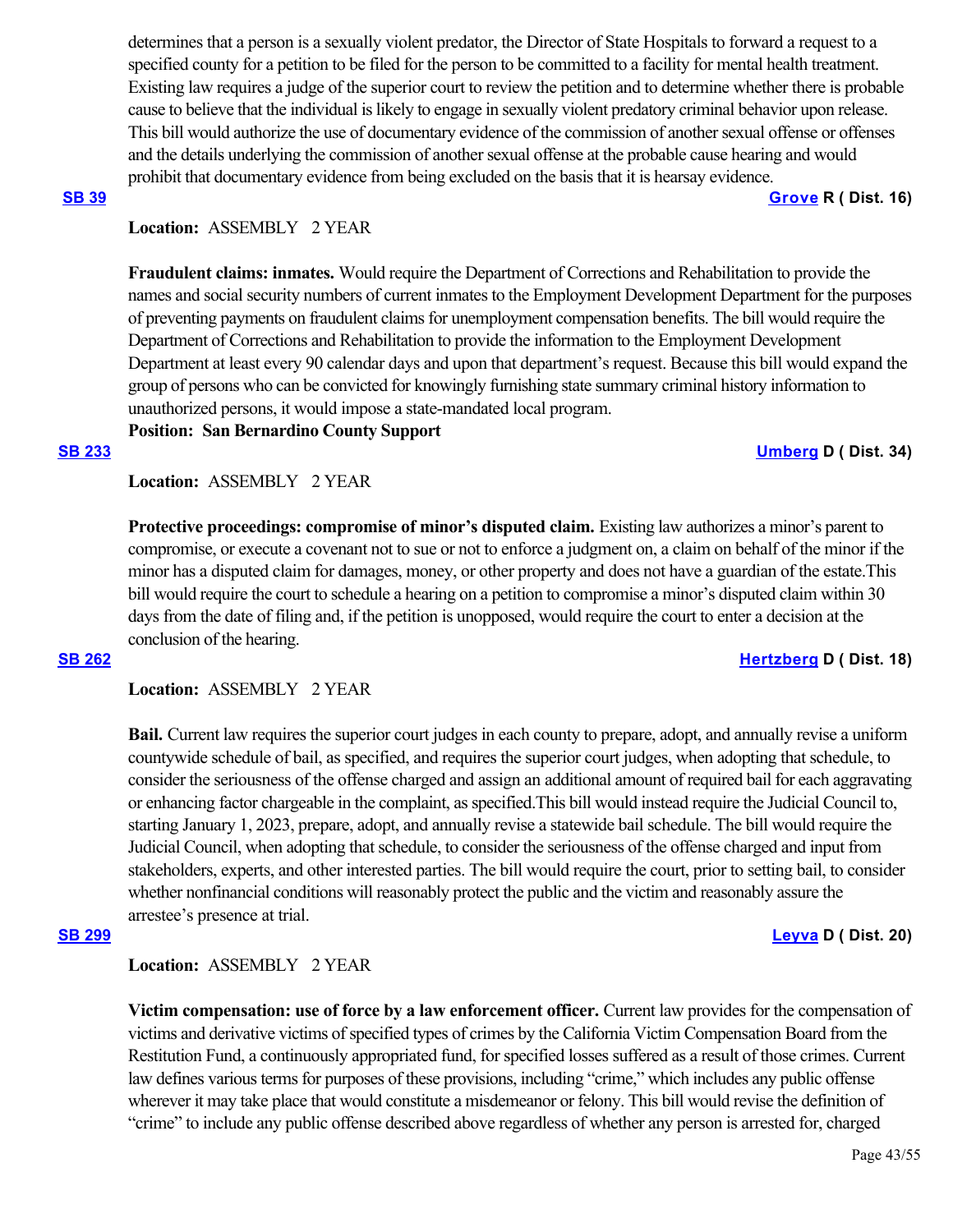with, or convicted of the commission of the crime.

### **Location:**  ASSEMBLY 2 YEAR

**Controlled substances: decriminalization of certain hallucinogenic substances.** Current law categorizes certain drugs and other substances as controlled substances and prohibits various actions related to those substances, including their manufacture, transportation, sale, possession, and ingestion.This bill would make lawful the possession, obtaining, giving away, or transportation of, specified quantities of psilocybin, psilocyn, dimethyltryptamine (DMT), ibogaine, mescaline, lysergic acid diethylamide (LSD), and 3,4 methylenedioxymethamphetamine (MDMA) for personal use or facilitated or supported use, as defined, by and with persons 21 years of age or older. The bill would provide penalties for possession of these substance on school grounds, or possession by, or sharing with, persons under 21 years of age. **[SB 848](https://ctweb.capitoltrack.com/public/publishbillinfo.aspx?bi=6OsQu0oU7JnguhmKtx3Qo65Lrk1CaeXRzGblv4mGeaJYzL4RPAEsXWKf8EIkZC3n) [Umberg](https://sd34.senate.ca.gov/) D ( Dist. 34)**

**Location:**  SENATE RLS.

**2022 Court Efficiency Act.** The California Constitution vests the judicial power of the state in the Supreme Court, courts of appeal, and superior courts. Existing law authorizes a court to make rules for its own government and the government of its officers, as specified. Current law encourages the Judicial Council to adopt rules to provide for uniformity in rules and procedures throughout all courts in the state.This bill would state the intent of the Legislature to enact the 2022 Court Efficiency Act, as specified.

#### **Museums**

 **Parks**

 **Probation**

**[AB 1815](https://ctweb.capitoltrack.com/public/publishbillinfo.aspx?bi=26vOGg2YEw6Mfb1jQAii3FOrh1RZZqZCKmuUwo5GrpVh2W3026t13UvKeXUHQnK3) [Nazarian](https://a46.asmdc.org/) D ( Dist. 46)**

**Location:**  ASSEMBLY PRINT

**Local government.** Current law authorizes a legislative body of a city to establish, by ordinance, a public museum of natural and historical objects where there is none.This bill would make nonsubstantive changes to that provision.

**Location:**  SENATE 2 YEAR

**Parks and recreation: County of San Bernardino: Big Morongo Canyon Preserve.** Would authorize the County of San Bernardino to convey fee title in lands within the Big Morongo Canyon Preserve acquired with grant moneys from The Cameron-Unruh Beach, Park, Recreational, and Historical Facilities Bond Act of 1964, the Z'berg-Collier Park Bond Act and the The Safe Neighborhood Parks, Clean Water, Clean Air, and Coastal Protection Bond Act of 2000, as provided, to the United States Bureau of Land Management, as specified. **Position: County Sponsored**

**Location:**  SENATE 2 YEAR

Wards: probation. Current law subjects a minor between 12 and 17 years of age, inclusive, who violates any federal, state, or local law or ordinance, who persistently or habitually refuses to obey the reasonable and proper orders or directions of the minor's parents, guardian, or custodian, or who is beyond the control of that person, who violates an ordinance establishing a curfew or is truant, and a minor under 12 years of age who is alleged to have committed specified serious offenses to, the jurisdiction of the juvenile court, which may adjudge the minor to be a ward of the court. This bill would limit to 6 months the period of time ward may remain on probation, except that a court may extend the probation period for a period not to exceed increments of 6 months after a noticed hearing and upon proof by a preponderance of the evidence that it is in the ward's best interest. The bill would require the

**[AB 1190](https://ctweb.capitoltrack.com/public/publishbillinfo.aspx?bi=LyTfYYySsuFojf4ZmZJI%2B6dKv0i1XCakYBpGFoDDkutPcKgMru5fZIJE3cRJGZdS) [Mayes](https://www.assembly.ca.gov/assemblymemberchadmayes) I ( Dist. 42)**

**[AB 503](https://ctweb.capitoltrack.com/public/publishbillinfo.aspx?bi=9q%2Fh7eCb8Mkl5tOrz9wE9YTwaIA0n%2FISK6GlkgeZnKpOvmEJDEoEx89yT8FKoQcn) [Stone](https://a29.asmdc.org/) D ( Dist. 29)**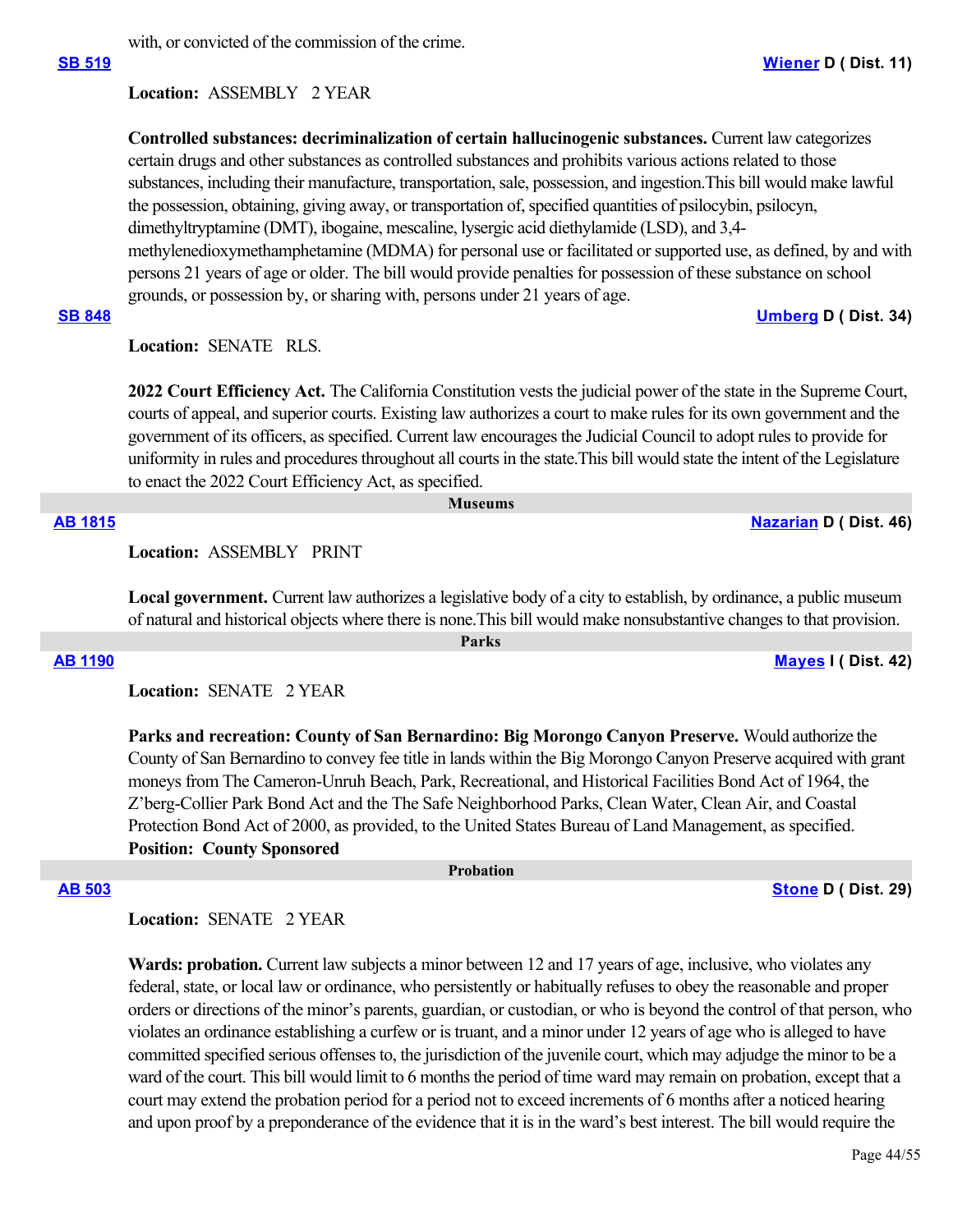probation agency to submit a report to the court detailing the basis for any request to extend probation at the noticed hearing.

 **Public Health**

**[AB 58](https://ctweb.capitoltrack.com/public/publishbillinfo.aspx?bi=WgrShyLX0MOnEOOovH9DdfcF5bwwiKbfN2AOah4jbt5RSeYbDiX6n8MX0tyiVoj7) [Salas](https://a32.asmdc.org/) D ( Dist. 32)**

Location: **SENATE** RLS.

**Pupil health: suicide prevention policies and training.** Would require a local educational agency, on or before June 1, 2024, to review and update its policy on pupil suicide prevention, and revise its training materials, to incorporate best practices identified by the department in the department's model policy. By imposing additional duties on local educational agencies, the bill would impose a state-mandated local program.

# **[AB 240](https://ctweb.capitoltrack.com/public/publishbillinfo.aspx?bi=34k50L13At79nUHUwlOPcRPd8koc9n7B4WWvbeedGXktY%2BNkrNYRxMRLiKQ3Ql9y) [Rodriguez](https://a52.asmdc.org/) D ( Dist. 52)**

Location: **SENATE** 2 YEAR

**Local health department workforce assessment.** This bill would require the State Department of Public Health to contract with an appropriate and qualified entity to conduct an evaluation of the adequacy of the local health department infrastructure and to make recommendations for future staffing, workforce needs, and resources, in order to accurately and adequately fund local public health. The bill would exempt the department from specific provisions relating to public contracting with regard to this requirement. The bill would require the department to report the findings and recommendations of the evaluation to the appropriate policy and fiscal committees of the Legislature on or before July 1, 2024. The bill would also require the department to convene an advisory group, composed of representatives from public, private, and tribal entities, as specified, to provide input on the selection of the entity that would conduct the evaluation.

**Position: San Bernardino County Support**

## **[AB 835](https://ctweb.capitoltrack.com/public/publishbillinfo.aspx?bi=2aCiLjbhCP3GuNjWxI7nne8Ypa3W1fu5QHCJohjB9tlXBiqOqjdKFj4o2ETqWh%2BE) [Nazarian](https://a46.asmdc.org/) D ( Dist. 46)**

**Location:**  SENATE 2 YEAR

**Hospital emergency departments: HIV testing.** Would require every patient who is 12 years of age or older and has blood drawn at a hospital emergency department to be offered an HIV test, as specified. The bill would specify the manner in which the results of that test are provided. The bill would state that a hospital emergency department is not required to offer an HIV test to a patient if the department determines that the patient is being treated for a life-threatening emergency, if they determine the person lacks the capacity to consent to an HIV test, if the person was a patient of the hospital emergency department within the previous 12 months, was offered an HIV test, and consented to the test, or if the person is pregnant and has already been tested.

## **[AB 1627](https://ctweb.capitoltrack.com/public/publishbillinfo.aspx?bi=TzQzmcQLt7l1mpFdneotmFX4LLN9CAOpBJUpwc94sV%2BaZ%2BG7i3Qon2b0uZtmjTbU) [Ramos](https://a40.asmdc.org/) D ( Dist. 40)**

**Location:**  ASSEMBLY HEALTH

**Opioid overdose prevention.** Current law requires the State Department of Public Health, subject to an appropriation in the Budget Act of 2016, to award funding to local health departments, local government agencies, or on a competitive basis to other organizations, as specified, to support or establish programs that provide naloxone to first responders and to at-risk opioid users through programs that serve at-risk drug users. This bill would require the department to provide funding to local behavioral health departments to provide naloxone, free of charge, to individuals who attend a training program on the administration of naloxone, as specified.

# **[AB 1737](https://ctweb.capitoltrack.com/public/publishbillinfo.aspx?bi=zLZ1TCWvaKBOvXCvQdtiJc6Vr9fFv1NOGXeJZe17U%2B5sYCanB1QiJQ1vAqojO%2Fcp) [Holden](https://a41.asmdc.org/) D ( Dist. 41)**

**Location:**  ASSEMBLY HEALTH

**Children's camps: local registration and inspections.** Current law requires the State Public Health Officer to establish rules and regulations establishing minimum standards for organized camps. Current law requires the State Fire Marshal to adopt minimum fire safety regulations for organized camps. Current law requires local health officers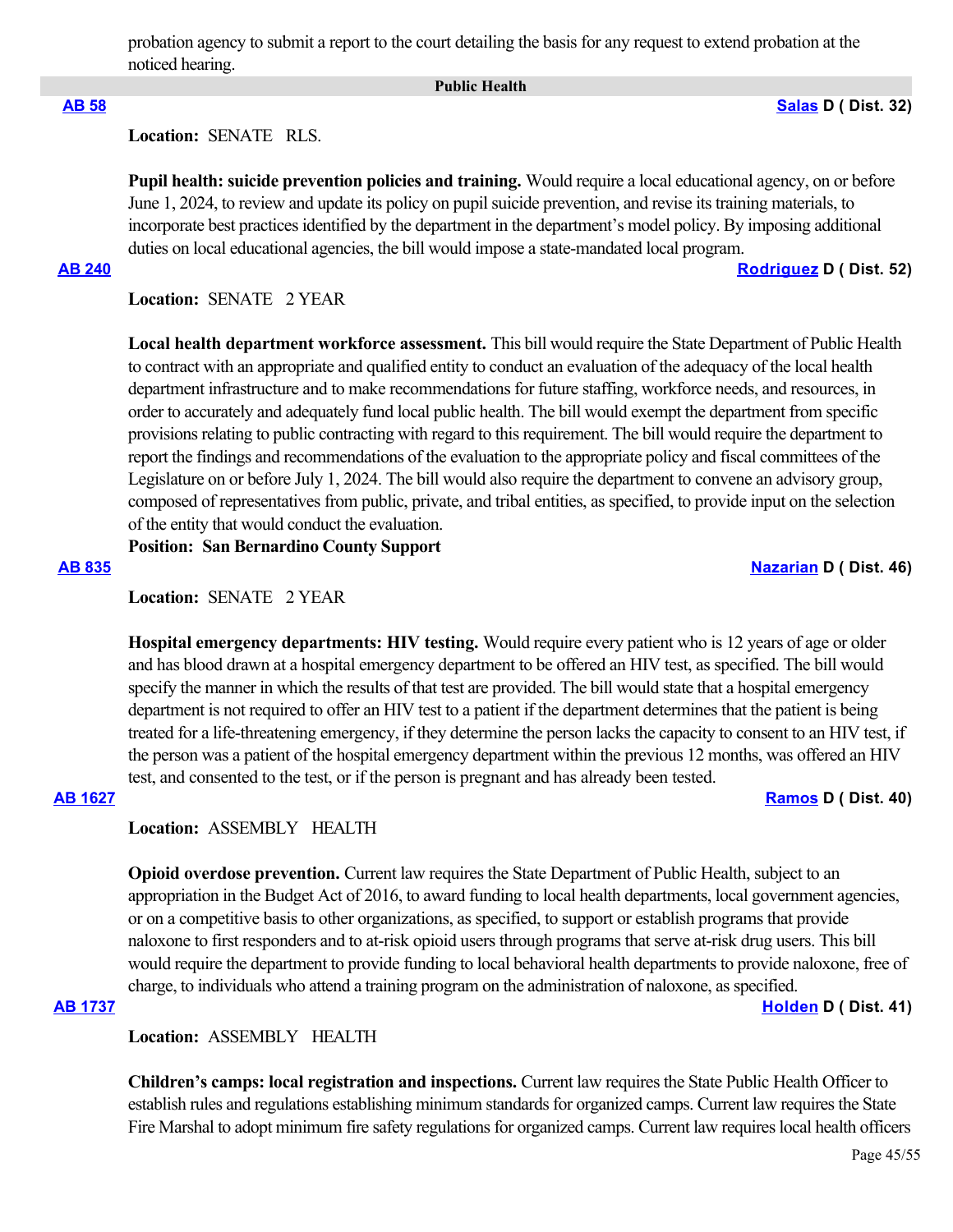to enforce building standards relating to organized camps and the other rules and regulations adopted by the State Public Health Officer. Current law defines "organized camp," for these purposes. Current law requires the Director of Public Health to consider the Camp Standards of the American Camping Association when adopting rules and regulations pursuant to these provisions. This bill would make these provisions applicable to "children's camps" instead of organized camps and would define "children's camp" as a camp that offers daytime or overnight experiences administered by professional adults who provide social, cultural, educational, recreational, or artistic programming to more than 5 children between 3 and 17 years of age for 5 days or longer during at least one season, except as specified. The bill would make other conforming changes in this regard.

#### **[AB 1797](https://ctweb.capitoltrack.com/public/publishbillinfo.aspx?bi=MLaGase4Hr33JqNp%2BUNM1NjvIWSLxblXhwXQbIGJ0gVJC3hRcqBR6ne%2BJ10%2B5yFA) [Weber, Akilah](https://a79.asmdc.org/) D ( Dist. 79)**

## **Location:**  ASSEMBLY PRINT

**Immunization registry.** Current law authorizes local health officers to operate immunization information systems, and authorizes health care providers and other agencies to share immunization information with local health departments and the State Department of Public Health, except as specified. This bill would state the intent of the Legislature to enact legislation relating to immunization registry.

# **[SB 17](https://ctweb.capitoltrack.com/public/publishbillinfo.aspx?bi=%2BE4NoDKMLnuTFxzoM1Xo99BcuN4ryD73nF0rJQY%2ByFcnjPHcHP1MVGB5QCwtLcFz) [Pan](http://sd06.senate.ca.gov/) D ( Dist. 6)**

# **Location:**  ASSEMBLY 2 YEAR

**Office of Racial Equity.** Would, until January 1, 2029, would establish in state government an Office of Racial Equity, an independent public entity not affiliated with an agency or department, governed by a Racial Equity Advisory and Accountability Council. The bill would authorize the council to hire an executive director to organize, administer, and manage the operations of the office. The bill would task the office with coordinating, analyzing, developing, evaluating, and recommending strategies for advancing racial equity across state agencies, departments, and the office of the Governor. The bill would require the office, in consultation with state agencies, departments, and public stakeholders, as appropriate, to develop a statewide Racial Equity Framework that includes a strategic plan with policy and inclusive practice recommendations, guidelines, goals, and benchmarks to reduce racial inequities, promote racial equity, and address individual, institutional, and structural racism.

#### **[SB 57](https://ctweb.capitoltrack.com/public/publishbillinfo.aspx?bi=Lv7Elqqc41mLJLH2Zgldd2ENbBe%2F2AACEFAp57qr3o%2FEEJPqJsnF7dAV%2BDMNNJpC) [Wiener](http://sd11.senate.ca.gov/) D ( Dist. 11)**

**Location:**  ASSEMBLY PUB. S.

**Controlled substances: overdose prevention program.** Would, until January 1, 2028, authorize the City and County of San Francisco, the County of Los Angeles, the City of Los Angeles, and the City of Oakland to approve entities to operate overdose prevention programs for persons that satisfy specified requirements, including, among other things, providing a hygienic space supervised by trained staff where people who use drugs can consume preobtained drugs, providing sterile consumption supplies, providing access or referrals to substance use disorder treatment, and that program staff be authorized and trained to provide emergency administration of an opioid antagonist, as defined by existing law. The bill would require the City and County of San Francisco, the County of Los Angeles, the City of Los Angeles, and the City of Oakland, prior to authorizing an overdose prevention program in its jurisdiction, to provide local law enforcement officials, local public health officials, and the public with an opportunity to comment in a public meeting. The bill would require an entity operating a program to provide an annual report to the city or the city and county, as specified.

### **[SB 108](https://ctweb.capitoltrack.com/public/publishbillinfo.aspx?bi=H%2B79Zu2%2Fv7KprlgFOSP4R4lEEqXSGBTKZme%2Fow59msy8dKjD5n4SMlNd2aNP9cs8) [Hurtado](https://sd14.senate.ca.gov/) D ( Dist. 14)**

## **Location:**  ASSEMBLY 2 YEAR

**State Healthy Food Access Policy.** Would declare that it is the established policy of the state that every human being has the right to access sufficient affordable and healthy food. The bill would require all relevant state agencies, including the State Department of Social Services, the Department of Food and Agriculture, and the State Department of Public Health, to consider this state policy when revising, adopting, or establishing policies,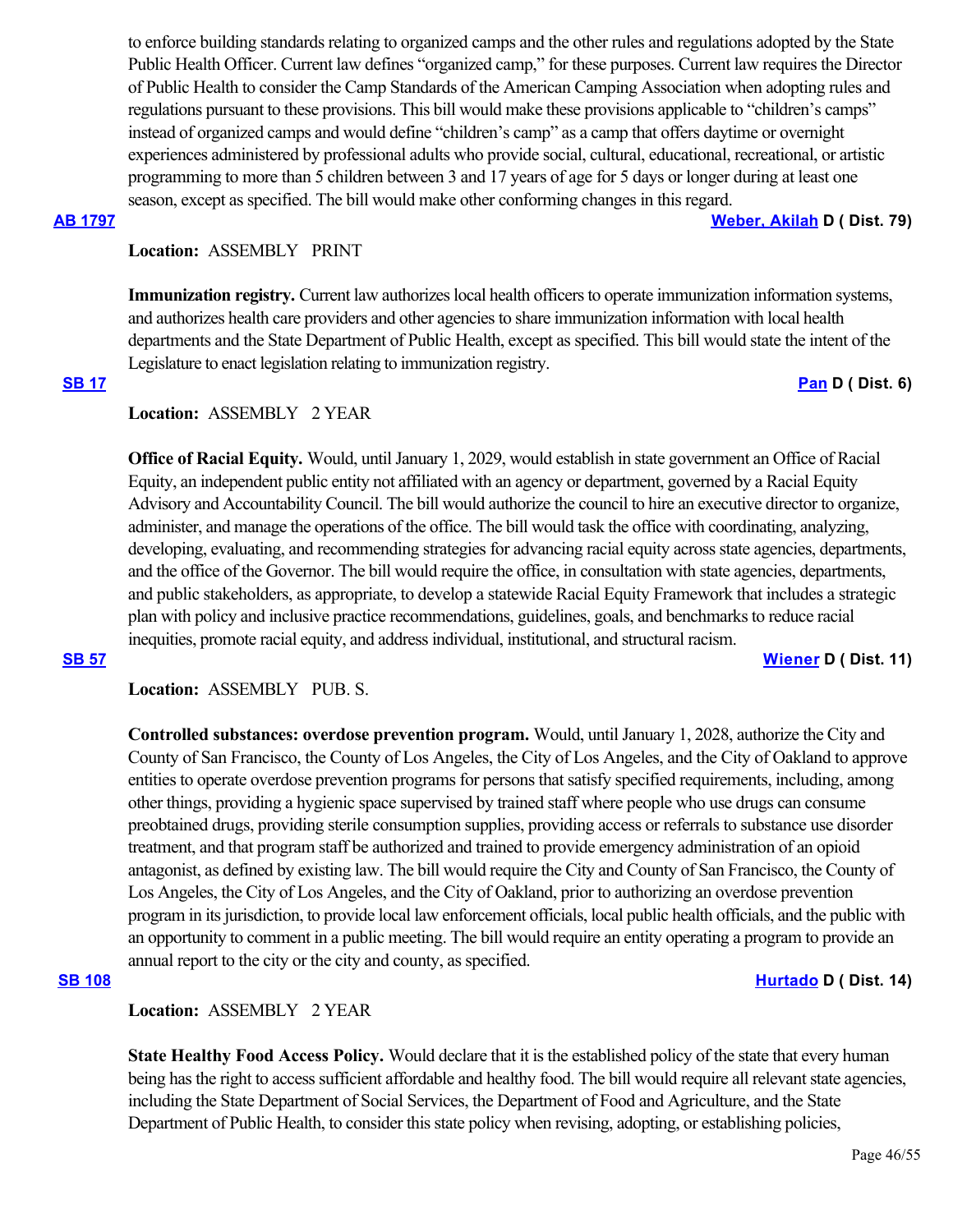regulations, and grant criteria when those policies, regulations, and grant criteria are pertinent to the distribution of food and nutrition assistance. The bill would also require, by January 1, 2023, the State Department of Social Services, in consultation with the Department of Food and Agriculture and the Department of Conservation, to submit a report to the Legislature relating to food access and recommendations to increase the availability of sufficient affordable and healthy food.

## **[SB 340](https://ctweb.capitoltrack.com/public/publishbillinfo.aspx?bi=o7c4xnROQN3yzqqUUsr3HDvHSt5jsU2jMveJJkW5YKoG0bJsOECHrt2wV%2Fr7HQpj) [Stern](http://sd27.senate.ca.gov/) D ( Dist. 27)**

# **Location:**  ASSEMBLY 2 YEAR

**Lanterman-Petris-Short Act: hearings.** Current law, the Lanterman-Petris-Short Act, authorizes the involuntary commitment and treatment of persons with specified mental health disorders for the protection of the persons so committed. Under the act, if a person, as a result of a mental health disorder, is a danger to others, or to themselves, or is gravely disabled, the person may, upon probable cause, be taken into custody and placed in a facility designated by the county and approved by the State Department of Social Services as a facility for 72-hour treatment and evaluation. Existing law provides for judicial review of the involuntary commitment and requires reasonable attempts to be made by the mental health facility to notify family members or any other person designated by the patient of the time and place of judicial review. This bill would authorize a family member, friend, or acquaintance with personal knowledge of the person receiving treatment to make a request to testify in the judicial review proceedings, in writing, to the counsel of a party to the judicial review

**[SB 519](https://ctweb.capitoltrack.com/public/publishbillinfo.aspx?bi=S%2Fqdy5QJb97AZhOUGFEgrrOu2893hHPADL3SNrgXeTRpxLo6I80R%2BXvamzjzl7KU) [Wiener](http://sd11.senate.ca.gov/) D ( Dist. 11)**

# **Location:**  ASSEMBLY 2 YEAR

**Controlled substances: decriminalization of certain hallucinogenic substances.** Current law categorizes certain drugs and other substances as controlled substances and prohibits various actions related to those substances, including their manufacture, transportation, sale, possession, and ingestion.This bill would make lawful the possession, obtaining, giving away, or transportation of, specified quantities of psilocybin, psilocyn, dimethyltryptamine (DMT), ibogaine, mescaline, lysergic acid diethylamide (LSD), and 3,4 methylenedioxymethamphetamine (MDMA) for personal use or facilitated or supported use, as defined, by and with persons 21 years of age or older. The bill would provide penalties for possession of these substance on school grounds, or possession by, or sharing with, persons under 21 years of age.

**[SB 744](https://ctweb.capitoltrack.com/public/publishbillinfo.aspx?bi=JIZZ3Wleqhe2Afu8aSlx2KX18JyZA8Rq1KFFiRORfqV64KqI99E5CRWoF%2Fb%2B7Mzo) [Glazer](http://sd07.senate.ca.gov/) D ( Dist. 7)**

### **Location:**  ASSEMBLY 2 YEAR

**Communicable diseases: respiratory disease information.** Would require the State Department of Public Health to create a program to provide expedited release, during a declared public health emergency, of specified health care data to researchers at a bona fide research institution of higher education, as defined. The bill would require the department to make the specified data available promptly, and on an ongoing basis, to qualified researchers who sign a memorandum of understanding with the department agreeing to use the data only for public health research purposes, to not disclose it to any other party, and to keep all personal information confidential. **[SB 855](https://ctweb.capitoltrack.com/public/publishbillinfo.aspx?bi=asP%2BPVY1VtNcJs0S%2FCNLrvQ6S6T7%2B3KwDqoC49fml8iWxwyOGVJqz0n%2FAqOUglle) [Newman](https://sd29.senate.ca.gov/) D ( Dist. 29)**

## **Location:**  SENATE HEALTH

**Childhood Drowning Data Collection Pilot Program.** Would establish the Childhood Drowning Data Collection Pilot Program, to be administered by the department, to collect detailed data on childhood fatal and nonfatal drownings in California, as specified. The bill would require the department, on or before January 1, 2024, to seek to collaborate with at least 5 but no more than 10 county child death review teams or other local agencies, as specified. The bill would require the department to submit various reports to the appropriate legislative policy committees, as specified. The bill would require the department, based on those reports, to develop a California Water Safety Action Plan for Children and a standardized form for counties to use in reporting drownings statistics.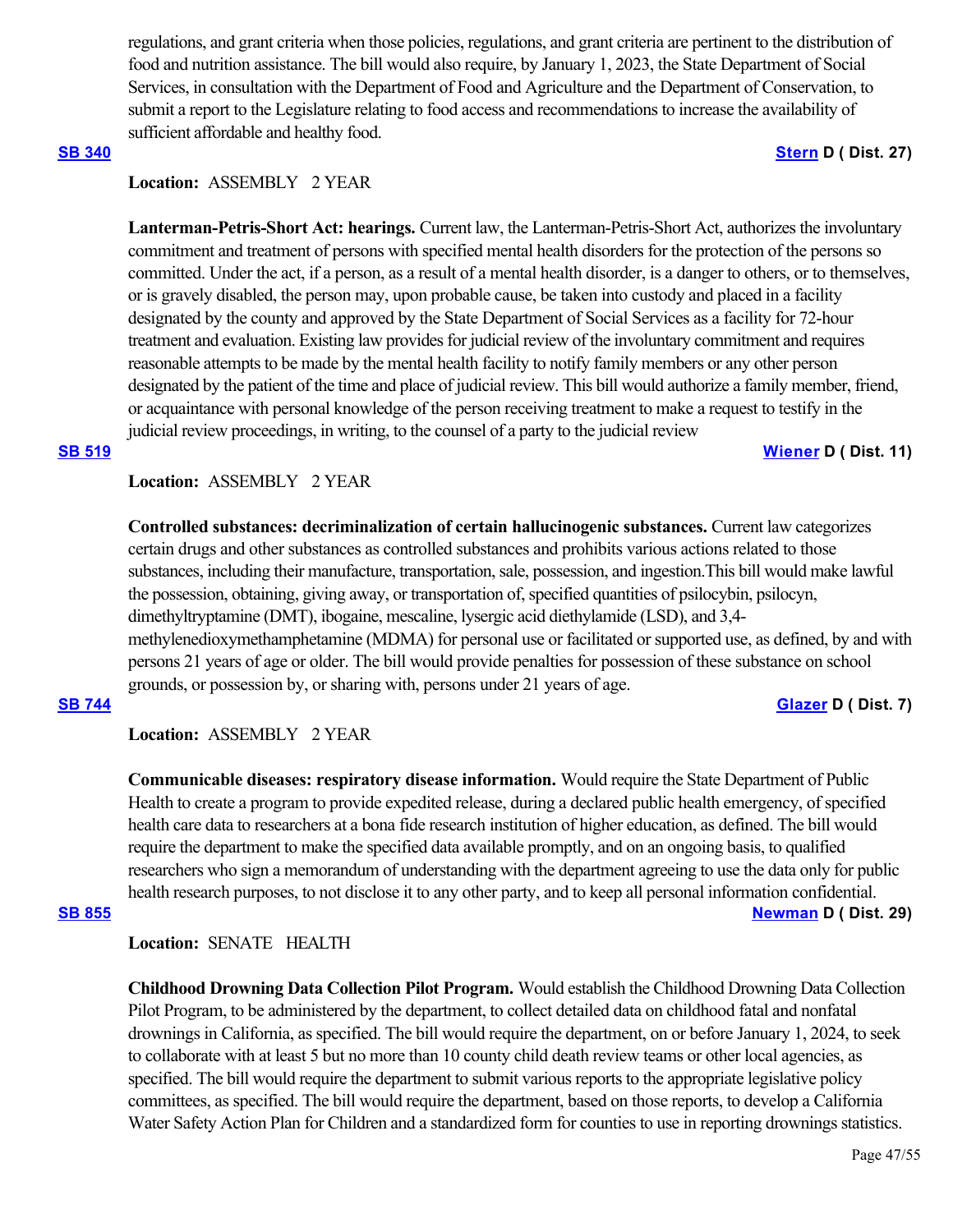## **Location:**  SENATE RLS.

**Minors: vaccine consent.** Would authorize a minor 12 years of age or older to consent to vaccines that meet specified federal agency criteria. The bill would authorize a vaccine provider, as defined, to administer a vaccine pursuant to the bill, but would not authorize the vaccine provider to provide any service that is otherwise outside the vaccine provider's scope of practice.

### **[SB 871](https://ctweb.capitoltrack.com/public/publishbillinfo.aspx?bi=zg17N3H78wuAHw6UznmyKJ5pZZaWo2roAwrBaY%2BfZUWY7ivrgCWennq%2FqaYNNzfv) [Pan](http://sd06.senate.ca.gov/) D ( Dist. 6)**

## **Location:**  SENATE RLS.

**Public health: immunizations.** Current law prohibits the governing authority of a school or other institution from unconditionally admitting any person as a pupil of any public or private elementary or secondary school, childcare center, day nursery, nursery school, family day care home, or development center, unless prior to their admission to that institution they have been fully immunized against various diseases, including measles, mumps, pertussis, hepatitis B, and any other disease deemed appropriate by the State Department of Public Health, as specified. Current law authorizes an exemption from those provisions for medical reasons. Under existing law, notwithstanding the abovedescribed prohibition, full immunization against hepatitis B is not a condition by which the governing authority admits or advances a pupil to the 7th grade level of a public or private elementary or secondary school. This bill would remove the above-described exception relating to hepatitis B. The bill would additionally prohibit the governing authority of a school or other institution from unconditionally admitting any person as a pupil of any public or private elementary or secondary school, childcare center, day nursery, nursery school, family day care home, or development center, unless prior to their admission to that institution they have been fully immunized against COVID-19.

#### **Public Safety**

### **[AB 87](https://ctweb.capitoltrack.com/public/publishbillinfo.aspx?bi=aP6tBr0AiMKGFAYx2CsdLBAC6h8IlxwJmhePJG5%2BQYnibqIKe%2FksE37RChPbnT8a) Committee on Budget**

### Location: **SENATE** BUDGET & F.R.

**Economic relief: COVID-19 pandemic.** Would create the California Emergency Relief Fund as a special fund in the State Treasury to provide emergency resources or relief relating to state of emergency declarations proclaimed by the Governor. The bill would transfer from the General Fund to the California Emergency Relief Fund \$150,000,000 for purposes relating to the COVID-19 emergency proclaimed by the Governor on March 4, 2020. The bill would appropriate \$150,000,000 from that fund to the Office of Small Business Advocate for a closed round to fund small business grant applications waitlisted from previous rounds of the California Small Business COVID-19 Relief Grant Program.

### **[AB 256](https://ctweb.capitoltrack.com/public/publishbillinfo.aspx?bi=rQtYJcf4dXrzHn9e1RwZjOpgoG8pIdmaYjYZUZRFGTfIJrIITioAhm9HEAySE%2FU5) [Kalra](https://a27.asmdc.org/) D ( Dist. 27)**

# Location: **SENATE** 2 YEAR

**Criminal procedure: discrimination.** Current law prohibits the state from seeking a criminal conviction or sentence on the basis of race, ethnicity, or national origin, as specified, and, in a case in which judgment has not been entered prior to January 1, 2021, allows a petition to be filed alleging a violation of that prohibition. Current law authorizes a court that finds a violation of that prohibition to impose specified remedies, including, among other things, vacating the conviction or sentence and ordering new proceedings.This bill would authorize that petition to be filed for cases in which a judgment was entered prior to January 1, 2021, as specified. The bill would, if a motion under these provisions is based on the conduct or statements by the judge, require the judge to disqualify themselves from those proceedings. The bill would additionally make other technical changes.

#### **[AB 311](https://ctweb.capitoltrack.com/public/publishbillinfo.aspx?bi=SNO%2BHariG%2BkgeEhTD4fCLqvFFjZwhpQz8nJXYw5wFDTg2yoIh%2B2U3yJWRZX1AMx%2B) [Ward](https://a78.asmdc.org/) D ( Dist. 78)**

**Location:**  SENATE RLS.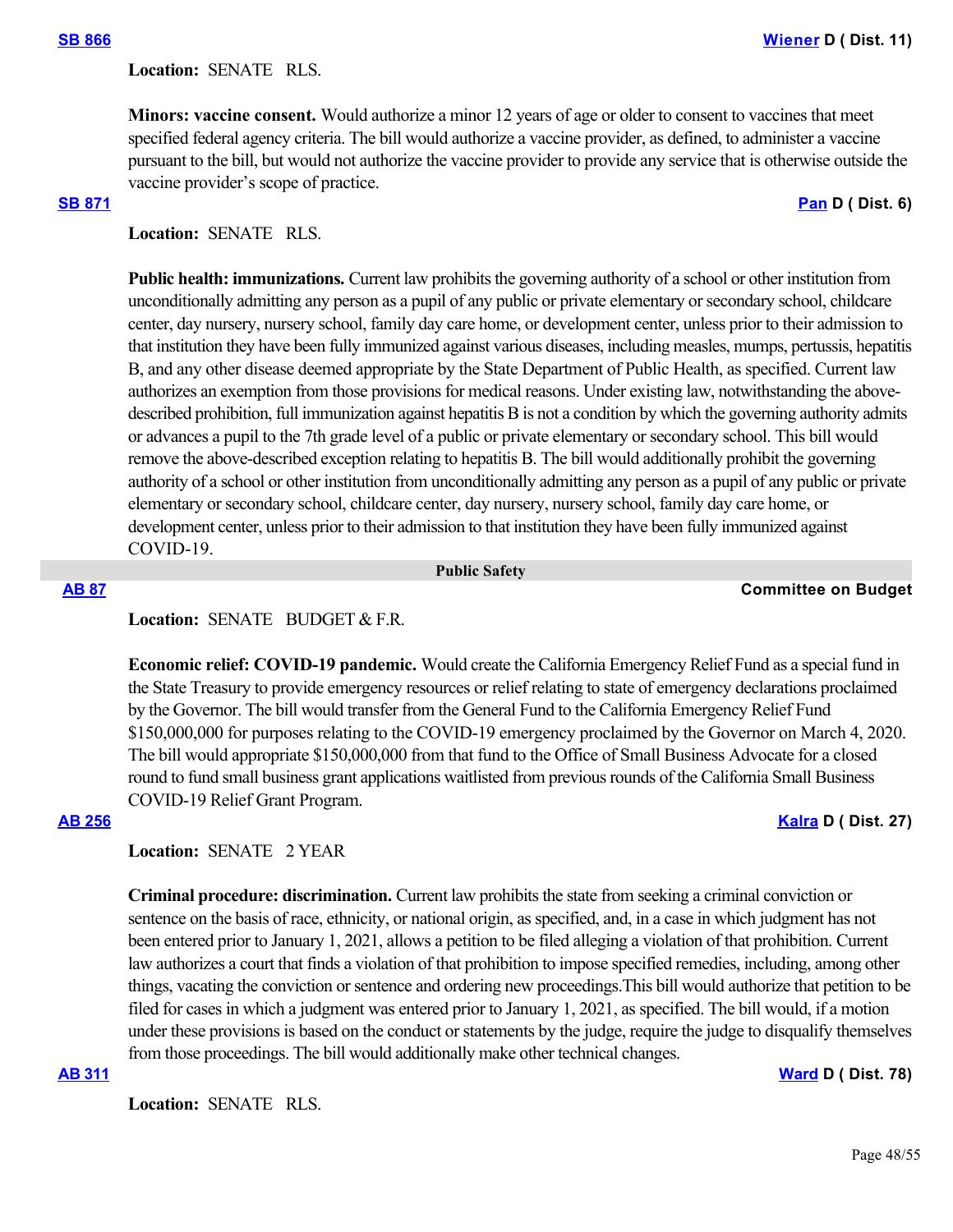**Firearms: Del Mar Fairgrounds.** Existing law generally regulates the transfer of firearms and divides the state into agricultural districts. The 22nd District Agricultural Association is comprised of the County of San Diego and includes the Cities of Del Mar and San Diego. A violation of the statutes governing agricultural districts is generally a misdemeanor. Existing law prohibits the sale of firearms and ammunition at the Del Mar Fairgrounds property located in the 22nd District Agricultural Association, as specified.This bill would additionally prohibit the sale of firearm precursor parts at the Del Mar Fairgrounds property. By expanding the scope of a crime, this bill would impose a state-mandated local program.

This bill contains other existing laws.

## **[AB 312](https://ctweb.capitoltrack.com/public/publishbillinfo.aspx?bi=FjKfgcY2mt3SCkTyoI4d1HrD7k2BCbgXSe6glqFxCKT8Np9N41GlfHYkFpdL%2BXFi) [Seyarto](https://ad67.asmrc.org/) R ( Dist. 67)**

# **Location:**  SENATE 2 YEAR

**Teacher credentialing: basic skills proficiency test: exemption.** Currentlaw requires the Commission on Teacher Credentialing, among other duties, to establish standards and procedures for the issuance and renewal of credentials, certificates, and permits. Existing law prohibits the commission from issuing initially a credential, permit, certificate, or renewal of an emergency credential to a person to serve in the public schools unless the person has demonstrated proficiency in basic reading, writing, and mathematics skills in the English language by passing the state basic skills proficiency test. This bill would exempt from the basic skills proficiency test requirement an applicant who earns at least a letter grade of B in qualifying coursework, as defined, determined by a credential preparation program or the commission, as specified, to sufficiently serve as an alternative indicator of proficiency in basic reading, writing, and mathematics skills in the English language. The bill would also exempt an applicant who has demonstrated proficiency in the basic skills through a combination of qualifying coursework, passage of components of the state basic skills proficiency test, and scores on the writing, reading, and mathematics sections of the College Board SAT Reasoning Test, the enhanced ACT English and mathematics tests, or the California State University Early Assessment Program that are sufficient to waive the English placement test and the entry level mathematics examination administered by the California State University.

**[AB 960](https://ctweb.capitoltrack.com/public/publishbillinfo.aspx?bi=nPmUazv3CfGl4xs3NkwU9nY63ELfjp3XK9ko1a9L7kUQUkufO7KEB3%2FCGttkDq5y) [Ting](https://a19.asmdc.org/) D ( Dist. 19)**

# **Location:**  SENATE 2 YEAR

**Medical parole.** The Victim's Bill of Rights Act of 2008 (Marsy's Law) added by Proposition 9 at the November 4, 2008, statewide general election, establishes the Board of Parole Hearings as the state's parole authority and requires the board to be responsible for protecting victims' rights in the parole process. The act allows these duties to be assumed by a successor in interest. This bill would create a medical parole panel, comprised of a department psychologist, a primary care provider, and a representative from California Correctional Health Care Services, at each institution to act as the state's parole authority for the purpose of medical parole decisions. The bill would require the panel to protect victims' rights in the medical parole process. The bill would expand the qualifying criteria for medical parole and establish a new medical parole consideration process, as specified.

# **[AB 1650](https://ctweb.capitoltrack.com/public/publishbillinfo.aspx?bi=jps%2BM3Z1RfpUQ6ahSKSklM%2BcB0DLxyf9pGJRviSC%2FmjyuNQbIxPNPicmKBznOlN5) [Cooper](https://a09.asmdc.org/) D ( Dist. 9)**

# **Location:**  ASSEMBLY PRINT

**Sexually violent predators.** Current law authorizes a person who has been committed as a sexually violent predator to petition the court for conditional release, as specified, and if the conditional release is granted, requires the person to be placed in the person's county of domicile prior to the incarceration, except as specified. This bill would declare the intent of the Legislature to enact legislation relating to sexually violent predators.

**[AB 1816](https://ctweb.capitoltrack.com/public/publishbillinfo.aspx?bi=J61mpejvz2vJ6zt3Dde1usn6mCchpsi2zEPLx6TwI0spERB07IcdBkzd8OQlOQMr) [Bryan](https://a54.asmdc.org/) D ( Dist. 54)**

**Location:**  ASSEMBLY PRINT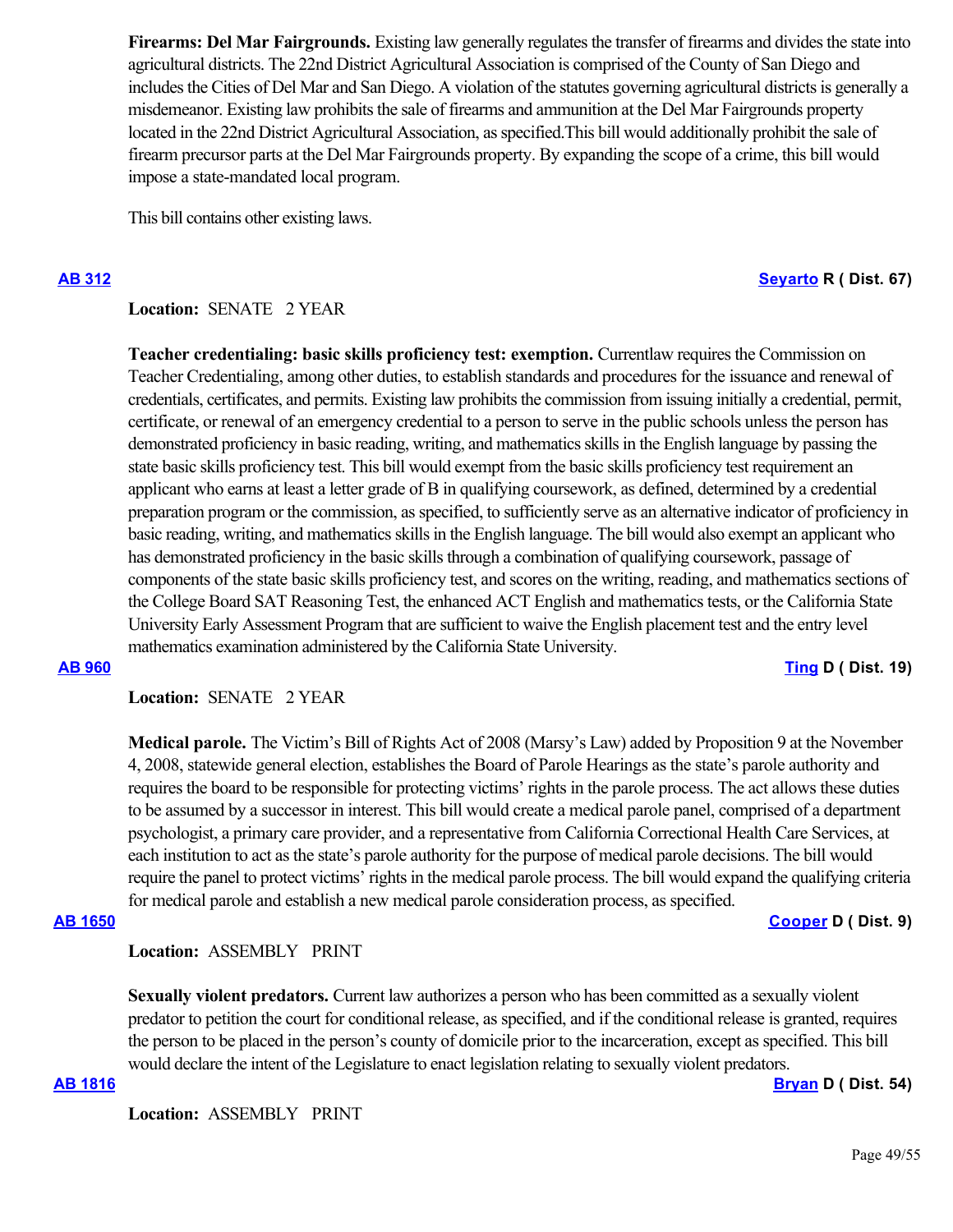**Reentry Housing and Workforce Development Program.** Current law establishes the Department of Housing and Community Development in the Business, Consumer Services, and Housing Agency and makes the department responsible for administering various housing programs throughout the state, including, among others, the Multifamily Housing Program, the Housing for a Healthy California Program, and the California Emergency Solutions Grants Program. Upon appropriation by the Legislature for this express purpose, this bill would require the department to create the Reentry Housing and Workforce Development Program, and would require the department to take specified actions to provide grants to applicants, as defined, for innovative or evidence-based housing, housingbased services, and employment interventions to allow people with recent histories of incarceration to exit homelessness and remain stably housed.

### **[AB 1835](https://ctweb.capitoltrack.com/public/publishbillinfo.aspx?bi=Y7nbPQnoCAVeqxVm9Da%2FAvambEzUkjBgEfyBSQgBvNZxeSi%2FRGmIPx5hJ%2FZj%2FIeT) [Lackey](https://ad36.asmrc.org/) R ( Dist. 36)**

## **Location:**  ASSEMBLY PRINT

**Sexually violent predators: conditional release: placement location.** Current law provides for the civil commitment of a person who is determined to be a sexually violent predator. Current law establishes a procedure by which a person committed as a sexually violent predator may petition for conditional release and requires the court, if it makes a specified determination, to place the person on conditional release. Current law generally requires that a person released on conditional release pursuant to these provisions be placed in the county of domicile and requires the State Department of State Hospitals, or its designee, to consider specified factors when recommending a specific placement for community outpatient treatment, including the concerns and proximity of the victim or the victim's next of kin and the age and profile of the victim or victims in the sexually violent offenses committed by the person subject to placement. This bill would also require, if reasonably possible, a person to be placed at a location within the person's city of domicile, if any, or within a close geographic location within the county of domicile in which the person has family, social ties, or economic ties, and access to reentry services, unless placement within that city or location would pose a risk to the person's victim or victim's next of kin. **[HR 1](https://ctweb.capitoltrack.com/public/publishbillinfo.aspx?bi=Jm%2FyAY%2FX%2FbZqajqviCnPU7wcE2ard6%2B23H4yLIfjTKxLI97jwSCe6SKB6x8OqZoe) [Cooley](https://a08.asmdc.org/) D ( Dist. 8)**

## **Location:**  ASSEMBLY ADOPTED

**Relative to the Standing Rules of the Assembly for the 2021-22 Regular Session.** This measure would resolve by the Assembly of the State of California, That the following Rules be, and the same are hereby, adopted as the Standing Rules of the Assembly for the 2021–22 Regular Session; and be it further Resolved, That these rules shall govern the operations of the Assembly. This bill contains other laws and provisions.

**[SB 39](https://ctweb.capitoltrack.com/public/publishbillinfo.aspx?bi=sUKRFgAc2NMvgSBTS%2F1GGVbYKlZ1ETu1WiOud04YN1dK%2BSF7%2BA6eNuD7QMFsqQbv) [Grove](https://grove.cssrc.us/) R ( Dist. 16)**

## **Location:**  ASSEMBLY 2 YEAR

**Fraudulent claims: inmates.** Would require the Department of Corrections and Rehabilitation to provide the names and social security numbers of current inmates to the Employment Development Department for the purposes of preventing payments on fraudulent claims for unemployment compensation benefits. The bill would require the Department of Corrections and Rehabilitation to provide the information to the Employment Development Department at least every 90 calendar days and upon that department's request. Because this bill would expand the group of persons who can be convicted for knowingly furnishing state summary criminal history information to unauthorized persons, it would impose a state-mandated local program.

**Position: San Bernardino County Support**

# **[SB 284](https://ctweb.capitoltrack.com/public/publishbillinfo.aspx?bi=pfo59AaC5CcBlbAG1B14p2QyzY9s%2Fy6%2F4GGrAzrDy118E94jS7x9jr06vKUaTB3e) [Stern](http://sd27.senate.ca.gov/) D ( Dist. 27)**

**Location:**  ASSEMBLY 2 YEAR

**Workers' compensation: firefighters and peace officers: post-traumatic stress.** Current law, under the workers' compensation system, provides, only until January 1, 2025, that, for certain state and local firefighting personnel and peace officers, the term "injury" includes post-traumatic stress that develops or manifests during a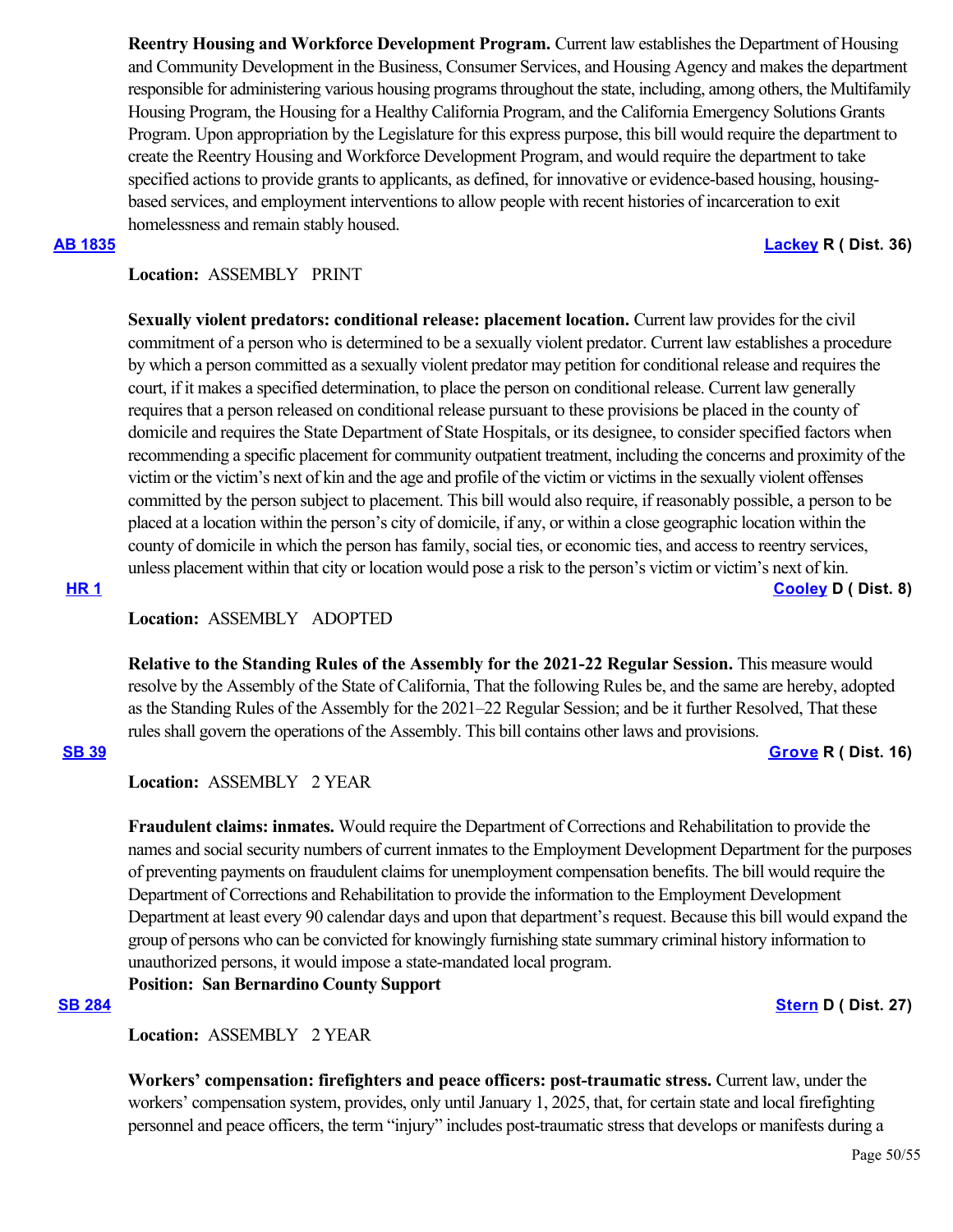period in which the injured person is in the service of the department or unit, but applies only to injuries occurring on or after January 1, 2020. Existing law requires the compensation awarded pursuant to this provision to include full hospital, surgical, medical treatment, disability indemnity, and death benefits. This bill would make that provision applicable to active firefighting members of the State Department of State Hospitals, the State Department of Developmental Services, the Military Department, and the Department of Veterans Affairs, and to additional peace officers, including security officers of the Department of Justice when performing assigned duties as security officers and the officers of a state hospital under the jurisdiction of the State Department of State Hospitals or the State Department of Developmental Services, among other officers.

#### **[SB 299](https://ctweb.capitoltrack.com/public/publishbillinfo.aspx?bi=5m8tyJaJ43VktoJQBcXZ4MoysGntQ9zD5Cfp94xuJYEguIXngZ4dYxUK4RWHKgP4) [Leyva](http://sd20.senate.ca.gov/) D ( Dist. 20)**

### **Location:**  ASSEMBLY 2 YEAR

**Victim compensation: use of force by a law enforcement officer.** Current law provides for the compensation of victims and derivative victims of specified types of crimes by the California Victim Compensation Board from the Restitution Fund, a continuously appropriated fund, for specified losses suffered as a result of those crimes. Current law defines various terms for purposes of these provisions, including "crime," which includes any public offense wherever it may take place that would constitute a misdemeanor or felony. This bill would revise the definition of "crime" to include any public offense described above regardless of whether any person is arrested for, charged with, or convicted of the commission of the crime.

#### **[SB 841](https://ctweb.capitoltrack.com/public/publishbillinfo.aspx?bi=EXXQDedcat9%2B46LSRAfTfll1b16aSrtc3NwU3vTrPHuO5d5yS8qswncT1m65pJby) [Jones](https://jones.cssrc.us/) R ( Dist. 38)**

**Location:**  SENATE PUB. S.

**Sexually violent predators.** Current law requires the State Department of State Hospitals to notify the sheriff or chief of police, or both, the district attorney, or the county's designated counsel, as specified, when the department makes a recommendation to the court for community outpatient treatment for a person committed as a sexually violent predator, or when a person who is committed as a sexually violent predator has petitioned a court for conditional release under supervision and treatment in the community pursuant to a conditional release program, or has petitioned a court for subsequent unconditional discharge, and a community placement is recommended or proposed. Current law requires a sexually violent predator who is conditionally released to be placed in the county that was the person's county of domicile prior to the person's incarceration, unless extraordinary circumstances exist requiring placement outside the county, as specified.

#### **Redistricting**

### **[SB 443](https://ctweb.capitoltrack.com/public/publishbillinfo.aspx?bi=HIojWqTdpascDXzdrowFDmZfMBn6ikUpCG3ceZICtuNK6Drr9Vz38JPGnn2sEp40) [Hertzberg](https://sd18.senate.ca.gov/) D ( Dist. 18)**

**Location:**  ASSEMBLY 2 YEAR

**Referendum measures.** Current law specifies the order in which statewide ballot measures are required to appear on the ballot, with referendum measures required to be last after all initiative measures. This bill would instead require initiative and referendum measures to appear in the order in which they qualify for the ballot.

 **Schools**

**[AB 408](https://ctweb.capitoltrack.com/public/publishbillinfo.aspx?bi=m3m8rEkAcDZBKMwu3d7LNwvEQkFtgVtPg5HZ0KUQxJdi%2FpPLe0OhkVrxV0vi59Zr) [Quirk-Silva](https://a65.asmdc.org/) D ( Dist. 65)**

### **Location:**  SENATE DESK

**Homeless children and youths: reporting.** Would require a local educational agency, as defined to include a school district, county office of education, charter school, or special education local plan area, to establish homeless education program policies that are consistent with specified state laws, and would further require the local educational agency to update these policies at intervals not exceeding 3 years. The bill would require a local educational agency liaison for homeless children and youths and unaccompanied youths to provide training at least annually on designated subjects to classified and certificated employees of the local educational agency who work with pupils, as specified, and would further require the liaison to inform those employees of the availability of training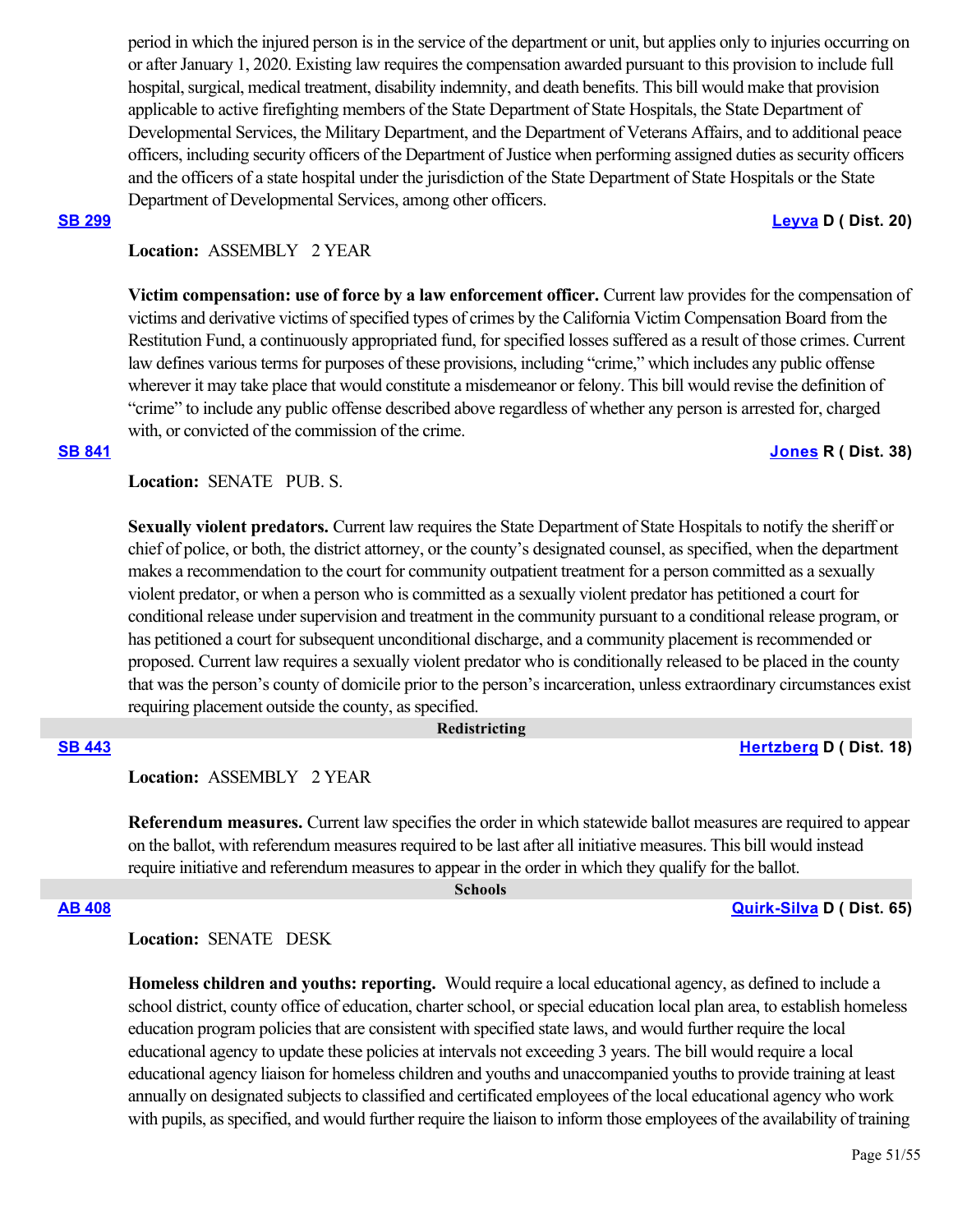and services the liaison provides to pupils who are experiencing, or are at risk of experiencing, homelessness.

**[AJR 8](https://ctweb.capitoltrack.com/public/publishbillinfo.aspx?bi=v4%2B0xj2Ty4VOuB755EUx7TIU%2FiDqC1JYXWz9PsnQvsbnclKsucmy0nxLqyxNFpWv) [Rivas, Luz](https://a39.asmdc.org/) D ( Dist. 39)**

**Location:**  ASSEMBLY ED.

**School meals: federal National School Lunch Program.** This measure would urge the federal government to provide school lunches free of charge to all elementary, middle school, and high school students in the United States.

### **Sheriff/Coroner**

 **Taxes**

**[AB 1608](https://ctweb.capitoltrack.com/public/publishbillinfo.aspx?bi=2wpBJxC0ubOrI0Aj17ki5THOC5O3h0jlbKqkHkco4lIy4OuaP4FYP7XFEBwomJKI) [Gipson](https://a64.asmdc.org/) D ( Dist. 64)**

**Location:**  ASSEMBLY L. GOV.

**County officers: consolidation of offices.** Current law authorizes the board of supervisors of a county to consolidate the duties of various county offices in various combinations, including combining the duties of the sheriff and the coroner.This bill would delete the authority to combine the duties of the sheriff with the duties of the coroner.

**[ACA 1](https://ctweb.capitoltrack.com/public/publishbillinfo.aspx?bi=vkAbgpBB9wOKQrx%2F6m3DJE4Lfzjw%2B69Lv7GxnaWpsGPIGgKDXm0xJSIkZsa8QVVB) [Aguiar-Curry](https://a04.asmdc.org/) D ( Dist. 4)**

**Location:**  ASSEMBLY L. GOV.

**Local government financing: affordable housing and public infrastructure: voter approval.** The California Constitution prohibits the ad valorem tax rate on real property from exceeding 1% of the full cash value of the property, subject to certain exceptions. This measure would create an additional exception to the 1% limit that would authorize a city, county, city and county, or special district to levy an ad valorem tax to service bonded indebtedness incurred to fund the construction, reconstruction, rehabilitation, or replacement of public infrastructure, affordable housing, or permanent supportive housing, or the acquisition or lease of real property for those purposes, if the proposition proposing that tax is approved by 55% of the voters of the city, county, or city and county, as applicable, and the proposition includes specified accountability requirements.

 **Technology**

**[SB 857](https://ctweb.capitoltrack.com/public/publishbillinfo.aspx?bi=XoSLnRumH%2FCJPqtdv24%2FSK%2FqGs9XWXRgYnxe4W%2FV7fVXWIQH8b0Bune9SQ9py9g3) [Hueso](http://sd40.senate.ca.gov/) D ( Dist. 40)**

**Location:**  SENATE E. U., & C.

**Telecommunications: universal service programs.** Current law authorizes the Public Utilities Commission to supervise and regulate every public utility in the state, including telephone corporations, and to fix just and reasonable rates and charges for public utilities. Current law establishes the state's 6 universal service funds in the State Treasury, including the California High-Cost Fund-A Administrative Committee Fund and the California High-Cost Fund-B Administrative Committee Fund, and provides that moneys in each of the state's universal service funds are the proceeds of rates and are held in trust for the benefit of ratepayers and to compensate telephone corporations for their costs of providing universal service. Moneys in the funds may only be expended to accomplish specified telecommunications universal service programs, upon appropriation in the annual Budget Act or upon supplemental appropriation. Current law, until January 1, 2023, requires the commission to develop, implement, and maintain a suitable program to establish a fair and equitable local rate structure aided by universal service rate support to small independent telephone corporations that serve rural areas and are subject to rate-of-return regulation by the commission (the CHCF-A program). Existing law, until January 1, 2023, requires the commission to develop, implement, and maintain a suitable, competitively neutral, and broad-based program to establish a fair and equitable local rate support structure aided by universal service rate support to telephone corporations serving areas where the cost of providing services exceeds rates charged by providers, as determined by the commission (the CHCF-B program). This bill would extend the CHCF-A program and CHCF-B program requirements to January 1, 2028.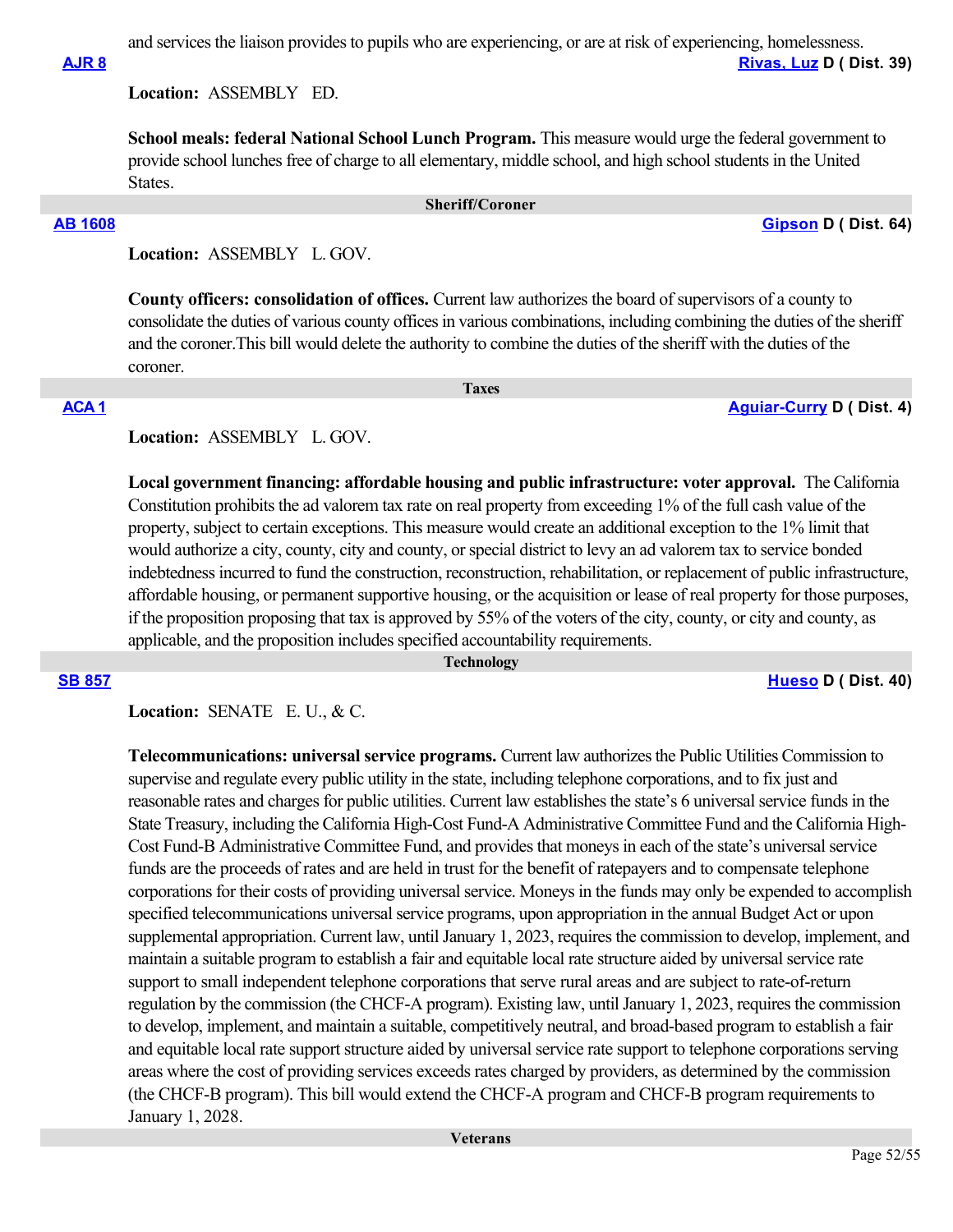# **Location:**  SENATE 2 YEAR

**Veteran services: notice.** Current law requires every state agency that requests on any written form or written publication, or through its internet website, whether a person is a veteran, to request that information in a specified manner. This bill would require specified governmental agencies to include, at their next scheduled update, additional questions on their intake and application forms, except as provided, to determine whether a person is affiliated with the Armed Forces of the United States. The bill would require those agencies, through the intake or application form, to request permission from that person to transmit their contact information to the Department of Veterans Affairs so that the person may be notified of potential eligibility to receive state and federal veterans benefits. **[AB 325](https://ctweb.capitoltrack.com/public/publishbillinfo.aspx?bi=WeYjmgsEqjXuM4VU%2B%2BzNJjGMW68mpb%2BT1a7jtKSOweDfPgSidGvi4uADGyKTqHz1) [Irwin](https://a44.asmdc.org/) D ( Dist. 44)**

**Location:**  SENATE 2 YEAR

**Veterans: discharge upgrades.** Would, subject to an appropriation by the Legislature, require the Department of Veterans Affairs to establish the Veteran's Military Discharge Upgrade Grant Program to help fund service providers who will educate veterans about discharge upgrades and assist veterans in filing discharge upgrade applications, as specified.

## **[AB 411](https://ctweb.capitoltrack.com/public/publishbillinfo.aspx?bi=6IwhXVaxMzjl9v%2BGayCf4CP6tdK1hC14JWJSWj9pNaZK2MjOO4pqVVPP%2BlmhXeUY) [Irwin](https://a44.asmdc.org/) D ( Dist. 44)**

# **Location:**  SENATE RLS.

**Veterans Housing and Homeless Prevention Bond Act of 2022.** Existing law, the Veterans Housing and Homeless Prevention Bond Act of 2014 (the 2014 bond act), authorizes the issuance of bonds in the amount of \$600,000,000, as specified, for expenditure by the California Housing Finance Agency, the Department of Housing and Community Development, and the Department of Veterans Affairs to provide housing to veterans and their families pursuant to the Veterans Housing and Homeless Prevention Act of 2014 (VHHPA).This bill would enact the Veterans Housing and Homeless Prevention Bond Act of 2022 to authorize the issuance of bonds in an amount not to exceed \$600,000,000 to provide additional funding for the VHHPA. The bill would provide for the handling and disposition of the funds in the same manner as the 2014 bond act.

This bill contains other related provisions.

# **[AB 1863](https://ctweb.capitoltrack.com/public/publishbillinfo.aspx?bi=at9QiXH9Gza0bsCLzHbMaubs%2BIerV1Zi6TKtguZyEnHeELvGKSk5SUMXY%2F1nE2v8) [Irwin](https://a44.asmdc.org/) D ( Dist. 44)**

# **Location:**  ASSEMBLY PRINT

**County veterans service officers.** Current law authorizes the board of supervisors of each county to appoint a county veterans service officer to perform duties relating to the administration of benefits to veterans. Current law requires the Department of Veterans Affairs annually to prepare a report of the activities of county veterans service officers, including information on the number of veterans and their family members who have contacted or utilized the services of the county veterans service officers and the benefits received by veterans and their dependents as a result of the efforts of the county veterans service officers. This bill would make a technical, nonsubstantive change to these provisions.

# **[SB 348](https://ctweb.capitoltrack.com/public/publishbillinfo.aspx?bi=nLXgUtIujQf8UKXVZS9hVdSm0hqz67MIYYZdXKGTKhPzpB31PxX1pHNLmmpxBZbu) [Grove](https://grove.cssrc.us/) R ( Dist. 16)**

**Location:**  ASSEMBLY 2 YEAR

**Veterans' homes: closure.** Current law requires the master plan for the overall operation of the veterans' homes system be revised by the department every 5 years. Under current law, the master plan is required to discuss, among other things, the location of future facilities at or within the vicinity of United States Department of Veterans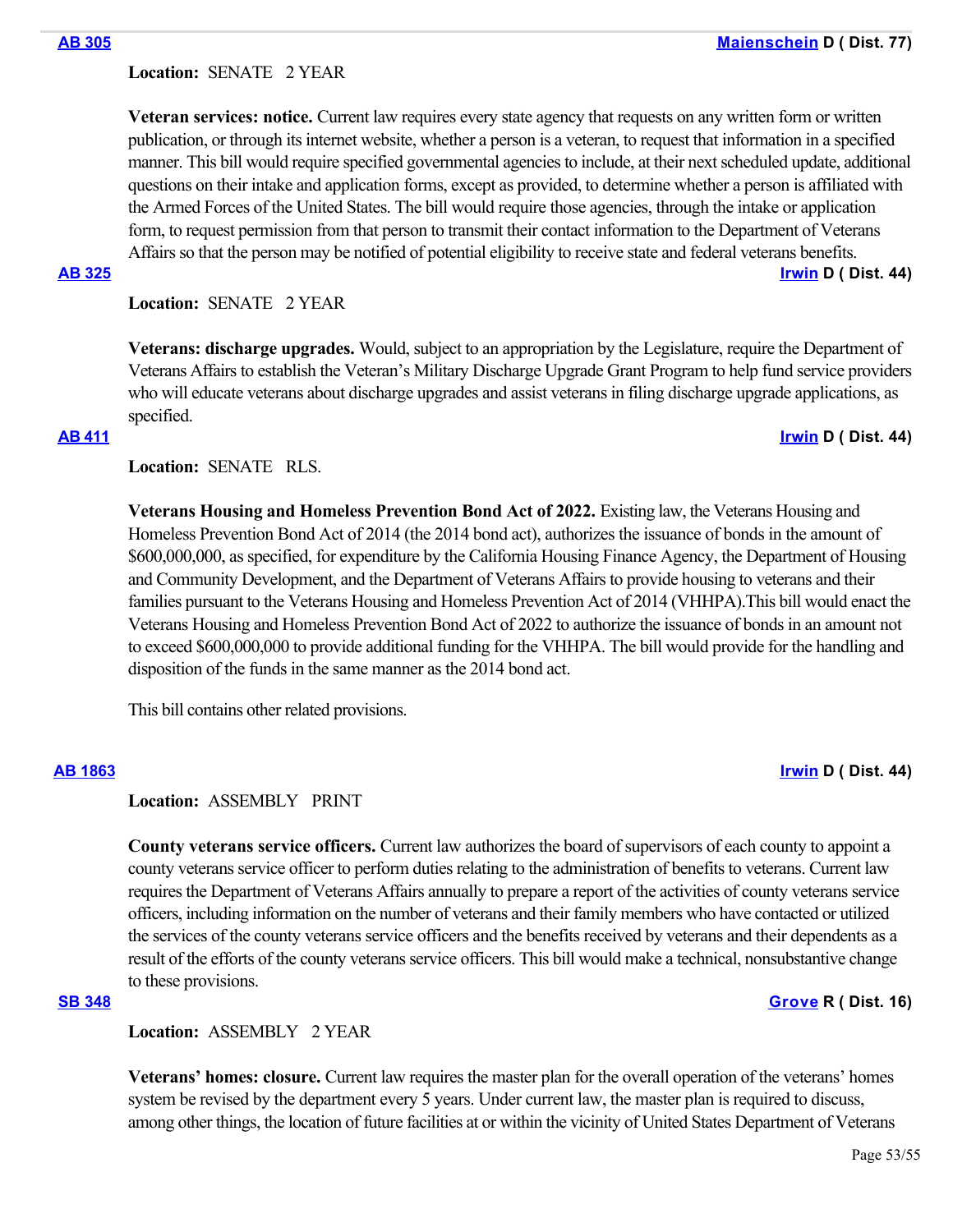Affairs facilities, the closure of facilities, and the expansion of existing facilities or conversion of existing facilities to provide different levels of service. This bill would, in the event the department recommends or proposes to close a veterans' home, require the Secretary of Veterans Affairs to convene a taskforce that includes representatives from the department, elected officials from the community where the home is located, residents of the home, staff employed at the home, and local veterans groups.

#### **Water**

#### **[AB 441](https://ctweb.capitoltrack.com/public/publishbillinfo.aspx?bi=oqyp6GJ0p0sy9WvFZ2GTH%2FYL4lTm5%2B6CBmHGWmTfS%2FGDq1drB5MKBjVuoTtcFywR) [Mayes](https://www.assembly.ca.gov/assemblymemberchadmayes) I ( Dist. 42)**

# **Location:**  SENATE 2 YEAR

**Recreational water use: wave basins.** Current law provides for the regulation of recreational water use, as specified, including, but not limited to, swimming pools and wave pools. Current law establishes applicable construction and sanitation standards for public swimming pools, and standards pertaining to their operation, maintenance, and use. This bill would similarly establish, under the supervision of the State Department of Public Health, standards for a wave basin, defined as an artificially constructed body of water within an impervious water containment structure incorporating the use of a mechanical device principally designed to generate waves for surfing on a surfboard or analogous surfing device commonly used in the ocean and intended for sport.

#### **[SB 222](https://ctweb.capitoltrack.com/public/publishbillinfo.aspx?bi=7sVgn2aW5KlbSu52Ipo6jKfrv%2B9UmFmFS%2F2T%2BTQ4qnAAuRJnojTSViiGLctcdCK5) [Dodd](http://sd03.senate.ca.gov/) D ( Dist. 3)**

# **Location:**  ASSEMBLY 2 YEAR

**Water Rate Assistance Program.** Would establish the Water Rate Assistance Fund in the State Treasury to help provide water affordability assistance, for both drinking water and wastewater services, to low-income ratepayers and ratepayers experiencing economic hardship in California. The bill would require the Department of Community Services and Development to develop and administer the Water Rate Assistance Program established by the bill.

 **Workforce**

### **[AB 106](https://ctweb.capitoltrack.com/public/publishbillinfo.aspx?bi=TSHJENppxbfSG53un6%2BUCngvhXso2lgVZ4pSYQx3GPXcEkM9Nfz4NFNaLhigTmpX) [Salas](https://a32.asmdc.org/) D ( Dist. 32)**

Location: **SENATE** 2 YEAR

**Regions Rise Grant Program.** Would establish the Regions Rise Grant Program within the Office of Planning and Research for the purpose of supporting inclusive, cross-jurisdictional, and innovative engagement processes that lead to inclusive strategies to address barriers and challenges confronting communities in creating economic prosperity for all. The bill would define "region" as a geographic area composed of one or more counties and cities that form a functional economy.

# **[SB 33](https://ctweb.capitoltrack.com/public/publishbillinfo.aspx?bi=z2uhVZovYdQ5Rd5SBow7bxolla7xKqhJljdhJ%2BHhZkYiSCnpTQ9HmMwlSIIvhSnu) [Cortese](http://sd15.senate.ca.gov/) D ( Dist. 15)**

**Location:**  ASSEMBLY 2 YEAR

**Apprenticeship: annual report: task force.** Would require the Director of Industrial Relations, on or before September 1, 2022, to convene a task force to promote apprenticeship for all populations throughout the state, to be known as the Construction Apprenticeship Advancement Task Force, with membership as prescribed. The bill would require the task force, in consultation with specified entities, to study the recruitment, retention, and barriers to entry of women and other minority, underrepresented, and disadvantaged populations in the State of California for purposes of ensuring apprenticeship opportunities are more inclusive of those populations.

### **[SB 755](https://ctweb.capitoltrack.com/public/publishbillinfo.aspx?bi=O0EKjk6MHnc0I1vTba5%2FX56KGox9itc5QlYD8TmF0P4IulqDEyMJsCfimeMKPxf4) [Roth](http://sd31.senate.ca.gov/)** D ( Dist. 31)

**Location:**  ASSEMBLY 2 YEAR

**Workforce development: training-related job placement: reporting.** Current law establishes the California Workforce Development Board as the body responsible for assisting the Governor in the development, oversight, and continuous improvement of California's workforce investment system and the alignment of the education and workforce investment systems to the needs of the 21st century economy and workforce. Current law permits local